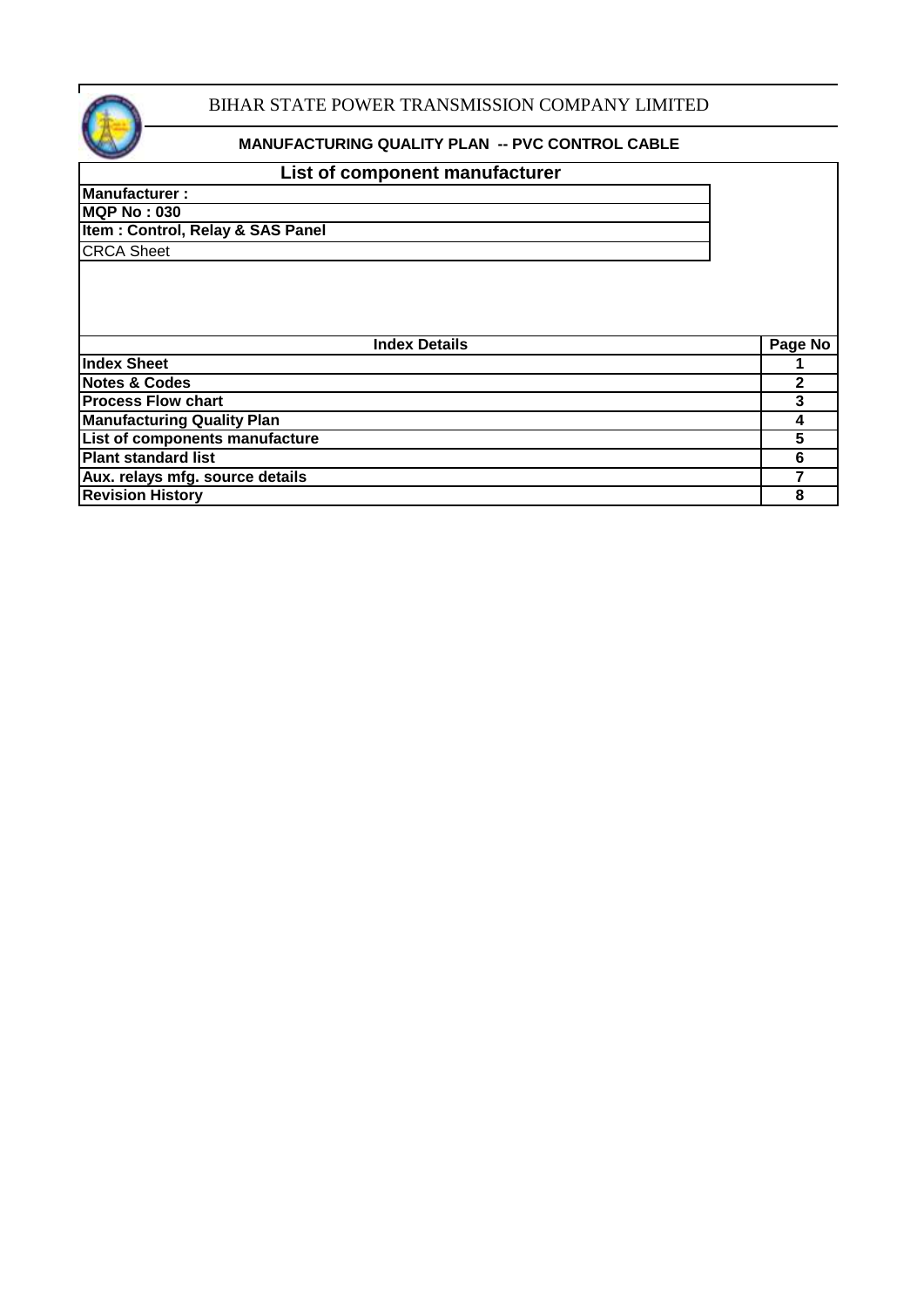

#### **MANUFACTURING QUALITY PLAN -- PVC CONTROL CABLE**

|                                      |                                                                                                                                                                                                                                                                                                                                                                                                     | M.Q.P. No.-030                 |                                                                                                                                                                                                                                     |                  |                         |  |                |   |                         |   |   |                                                                                                          |                    |  |            |
|--------------------------------------|-----------------------------------------------------------------------------------------------------------------------------------------------------------------------------------------------------------------------------------------------------------------------------------------------------------------------------------------------------------------------------------------------------|--------------------------------|-------------------------------------------------------------------------------------------------------------------------------------------------------------------------------------------------------------------------------------|------------------|-------------------------|--|----------------|---|-------------------------|---|---|----------------------------------------------------------------------------------------------------------|--------------------|--|------------|
|                                      |                                                                                                                                                                                                                                                                                                                                                                                                     | List of component manufacturer |                                                                                                                                                                                                                                     |                  |                         |  |                |   |                         |   |   |                                                                                                          |                    |  |            |
|                                      |                                                                                                                                                                                                                                                                                                                                                                                                     |                                | Control and Relay Rev. No.                                                                                                                                                                                                          |                  | 00 <sup>1</sup>         |  |                |   |                         |   |   |                                                                                                          | <b>Valid Upto:</b> |  | 13.12.2017 |
|                                      |                                                                                                                                                                                                                                                                                                                                                                                                     |                                | <b>Panel</b>                                                                                                                                                                                                                        | <b>IDate:</b>    |                         |  | 05.01.2016     |   |                         |   |   |                                                                                                          |                    |  |            |
| Sr. No                               | <b>CRCA Sheet</b><br><b>Quantum of Check /</b>                                                                                                                                                                                                                                                                                                                                                      | Reference                      |                                                                                                                                                                                                                                     | <b>Format of</b> |                         |  |                |   | <b>Applicable Codes</b> |   |   | <b>Remarks</b>                                                                                           |                    |  |            |
|                                      | <b>Sampling with basis</b>                                                                                                                                                                                                                                                                                                                                                                          | document for                   | Acceptance<br><b>Norms</b>                                                                                                                                                                                                          | Record           |                         |  |                |   |                         |   |   |                                                                                                          |                    |  |            |
|                                      |                                                                                                                                                                                                                                                                                                                                                                                                     | <b>Testing</b>                 |                                                                                                                                                                                                                                     |                  | $\overline{\mathbf{1}}$ |  | $\overline{2}$ | 3 |                         | 5 | 6 |                                                                                                          |                    |  |            |
|                                      |                                                                                                                                                                                                                                                                                                                                                                                                     |                                |                                                                                                                                                                                                                                     |                  |                         |  |                |   |                         |   |   |                                                                                                          |                    |  |            |
| Code 1<br>A<br>B<br>C<br>D<br>Е<br>F | Indicates place where testing is planned to be<br>performed i.e. Inspection location<br>At Equipment Manufacturer's works<br>At Component Manufacturer's works<br>At Authorised Distributor's place<br>At Independent Lab<br>At Turn Key Contractor's location                                                                                                                                      | Code 2<br>Κ<br>M               | Indicates who has to perform the tests i.e. Testing Agency<br>The Equipment Manufacturer<br>The Component Manufacturer<br>The Third Party<br>The Turnkey Contractor                                                                 |                  |                         |  |                |   |                         |   |   |                                                                                                          |                    |  |            |
| P<br>Q<br>R<br>S<br>U<br>$\vee$      | Not specified<br>Code 3 Indicates who shall witness the tests i.e. Witnessing Agency<br>Component Manufacturer itself<br>Component Manufacturer and Equipment Manufacturer<br>Component Manufacturer, Equipment Manufacturer and Contractor<br>Equipment Manufacturer itself<br><b>Equipment Manufacturer and Contractor</b><br>Equipment Manufacturer, Contractor and BSPTCL<br>Third Party itself | Code 4<br>W<br>х<br>Υ<br>Z     | Review of Test Reports/Certificates<br>By Equipment manufacturer<br>By Contractor during product/process inspection<br>By BSPTCL during product/process inspection<br>By Contractor and/or BSPTCL during product/process inspection |                  |                         |  |                |   |                         |   |   |                                                                                                          |                    |  |            |
| Е<br>N                               | Code 5 Whether specific approval of sub-vendor / Component make is envisaged?<br>Envisaged<br>Not Envisaged                                                                                                                                                                                                                                                                                         | Code 6<br>N                    | Instructions<br>Yes<br><b>No</b>                                                                                                                                                                                                    |                  |                         |  |                |   |                         |   |   | Whether test records required to be submitted after final inspection for issuance of Dispatch Clearance/ |                    |  |            |

### **Notes:**

1. The MQP should be read in conjunction with BSPTCL specification and shall deem to include additional tests if any required as per the contract.

2. BSPTCL specification shall include provisions of letter of Award , BSPTCL approved drawings /technical data sheet / BOM / test schedule / test procedure applicable to the specific contract.

3. In case of any contradiction between the manufacturer's plant standards , this MQP and BSPTCL specification following precedence shall be followed :-

a) BSPTCL specification .

b) This Manufacturing Quality plan .

c) Manufacturer's plant standards .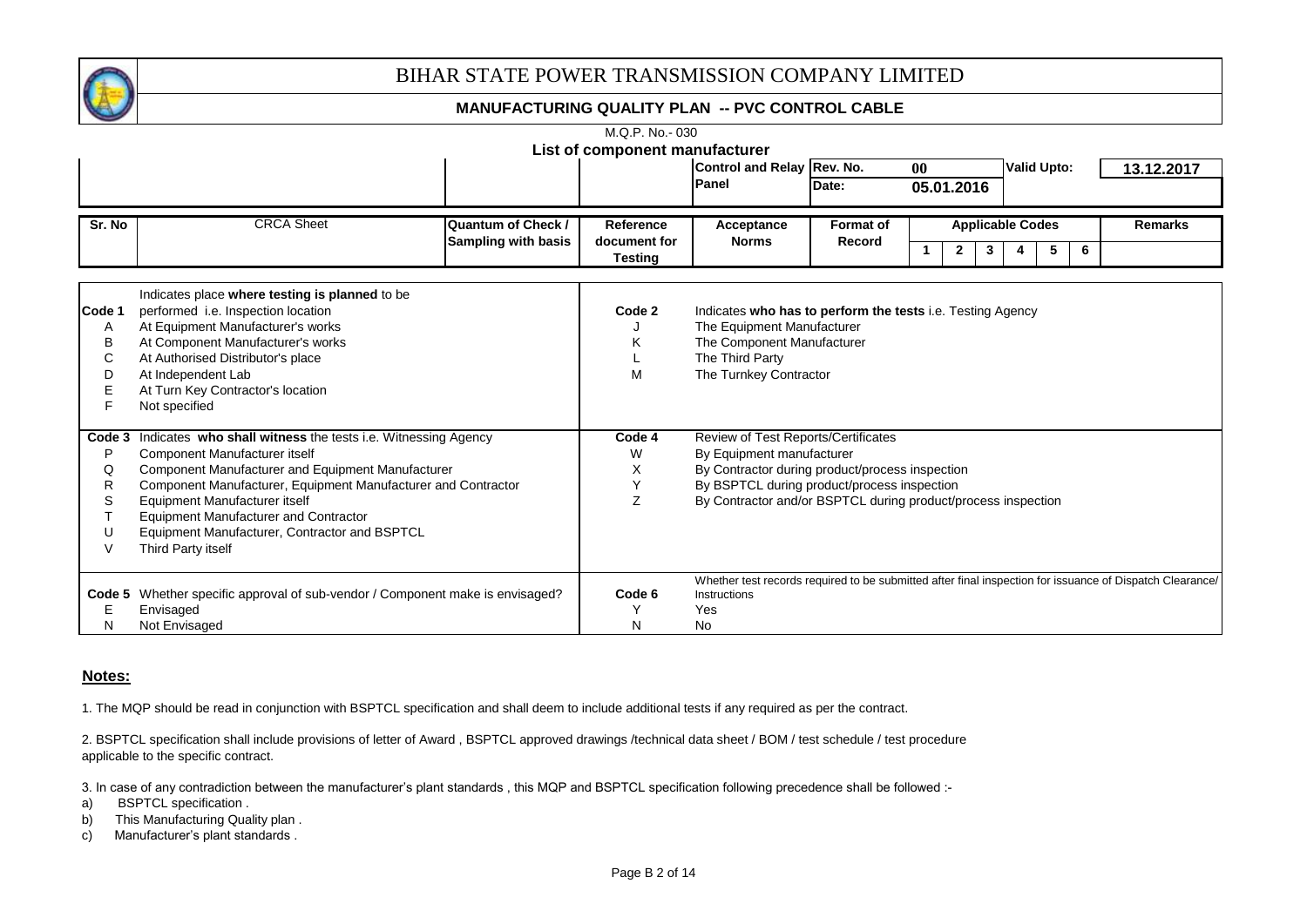

| M.O.P. No. 030        |                                                                                                                  |                                                |                                                               |                                                                   |                                   |             |                |        |                         |    |              |                                                                                        |
|-----------------------|------------------------------------------------------------------------------------------------------------------|------------------------------------------------|---------------------------------------------------------------|-------------------------------------------------------------------|-----------------------------------|-------------|----------------|--------|-------------------------|----|--------------|----------------------------------------------------------------------------------------|
|                       |                                                                                                                  |                                                | List of component manufacturer                                |                                                                   |                                   |             |                |        |                         |    |              |                                                                                        |
|                       |                                                                                                                  |                                                |                                                               | <b>Control, Relay Panel &amp;</b><br><b>Substation Automation</b> | Rev. No.                          | $\bf{00}$   |                |        | <b>Valid Upto:</b>      |    |              | <b>Till Revision</b>                                                                   |
|                       |                                                                                                                  |                                                |                                                               | System                                                            | Date:                             | 05.01.2016  |                |        |                         |    |              |                                                                                        |
|                       |                                                                                                                  | Quantum of                                     |                                                               |                                                                   |                                   |             |                |        | <b>Applicable Codes</b> |    |              | <b>Remarks</b>                                                                         |
| Sr. No                | <b>CRCA Sheet</b>                                                                                                | Check /<br><b>Sampling with</b><br>basis       | <b>Reference document for Testing</b>                         | <b>Acceptance Norms</b>                                           | <b>Format</b> of<br>Record        | $\mathbf 1$ | $\overline{2}$ | 3      |                         | 5  | 6            |                                                                                        |
| Α.                    | <b>RAW MATERIAL INSPECTION</b>                                                                                   |                                                |                                                               |                                                                   |                                   |             |                |        |                         |    |              |                                                                                        |
| $A-1$<br>$\mathbf{1}$ | Enclosures (Panel, Trolley, Kiosk)<br><b>Sheet steel CRCA</b>                                                    |                                                |                                                               |                                                                   |                                   |             |                |        |                         | E. |              |                                                                                        |
| 1.1                   | Dimension conformity including thickness                                                                         | minimum of 1<br>sheet of each<br>size per lot. |                                                               |                                                                   | CM - TC/Third<br>party lab report | B           | K              | P      | W/Z                     |    | N            | Manufacturer test<br>certificate to match                                              |
| 1.2                   | Surface finish                                                                                                   | 100%                                           | EM Standards / BSPTCL Tender                                  | EM Standards / BSPTCL                                             |                                   |             |                |        |                         |    |              | as per IS 513.<br>Chemical and                                                         |
| 1.3                   | <b>Mechanical Test</b>                                                                                           | 1 sample / lot.                                | Specifications                                                | <b>Tender Specifications</b>                                      |                                   |             |                |        |                         |    |              | mechanical analysis<br>by Third party lab                                              |
| 1.4                   | Chemical composition(Grade D/DD as per IS 513)                                                                   | 1 sample/lot                                   |                                                               |                                                                   |                                   |             |                |        |                         |    |              | once in six month<br>and reviewed by EM                                                |
| $\overline{2}$        | <b>Fabrication</b>                                                                                               |                                                |                                                               |                                                                   |                                   |             |                |        |                         | Ε  |              |                                                                                        |
| 2.1                   | Dimensional conformity, bend angle, profile, deburring & slag<br>removal.                                        | As per AQL 2.5                                 | EM Standards / BSPTCL Tender<br><b>Specifications</b>         | EM Standards / BSPTCL<br><b>Tender Specifications</b>             | CM-TC                             | B           | K              | P      | W                       |    | $\mathsf{N}$ |                                                                                        |
| 3                     | Surface preparation / Pretreatment.(7 Tank Process)                                                              |                                                |                                                               |                                                                   |                                   |             |                |        |                         | E. |              |                                                                                        |
| 3.1                   | Hot Degreasing, derusting/ / pickling, Hot phosphating, , rinsing<br>with water after each process or equivalent | 100%                                           | EM Standards / BSPTCL Tender<br>Specifications                | EM Standards / BSPTCL<br><b>Tender Specifications</b>             | CM-TC                             | B           | K              | P      | W                       |    | N            |                                                                                        |
| 3.2                   | Weight of Phosphate Coating                                                                                      | Sample/lot                                     | EM Standards / BSPTCL Tender<br>Specifications                | <b>EM Standards / BSPTCL</b><br><b>Tender Specifications</b>      | CM-TC                             | D           | $\mathsf{L}$   | $\vee$ | W/Z                     | E  | $\mathsf{N}$ | Test to be done once<br>in an year, at 3rd<br>party lab and TC to<br>be reviewed by EM |
| $\overline{4}$        | Powder coating and baking.                                                                                       |                                                |                                                               |                                                                   |                                   |             |                |        |                         | E  |              |                                                                                        |
| 4.1                   | Surface finish/shade/adhesion/scratch hatch test.                                                                | Randomly<br>selected places                    | EM Standards / BSPTCL Tender<br>Specifications                | EM Standards / BSPTCL<br><b>Tender Specifications</b>             | CM-TC                             | B           | K              | Q      | W                       |    | N            | Record Review on                                                                       |
| 4.2                   | Coating thickness                                                                                                | Random                                         | EM Standards / BSPTCL Tender<br>Specifications                | EM Standards / BSPTCL<br><b>Tender Specifications</b>             |                                   |             |                |        |                         |    |              | surveillance basis by<br><b>BSPTCL</b>                                                 |
| $5^{\circ}$           | <b>CUBICLE COMPONENTS</b>                                                                                        |                                                |                                                               |                                                                   |                                   |             |                |        |                         |    |              |                                                                                        |
| 5.1                   | <b>EARTH BUS BAR</b><br>Dimensional conformity<br>Hardness & surface defects                                     | lot                                            | One sample per EM Standards / BSPTCL Tender<br>Specifications | EM Standards / BSPTCL<br><b>Tender Specifications</b>             | CM's - TC                         | B           | K              | P      | W                       | N  | N            |                                                                                        |
| 5.2                   | FASTENERS-(Bolts/Nuts/Washers)<br><b>Dimensional Conformity</b><br>Surface Finish                                | As per AQL 2.5                                 | EM Standards / BSPTCL Tender<br>Specifications                | EM Standards / BSPTCL<br><b>Tender Specifications</b>             | QC-Record                         | B           | K              | P      | W                       | N  | N            |                                                                                        |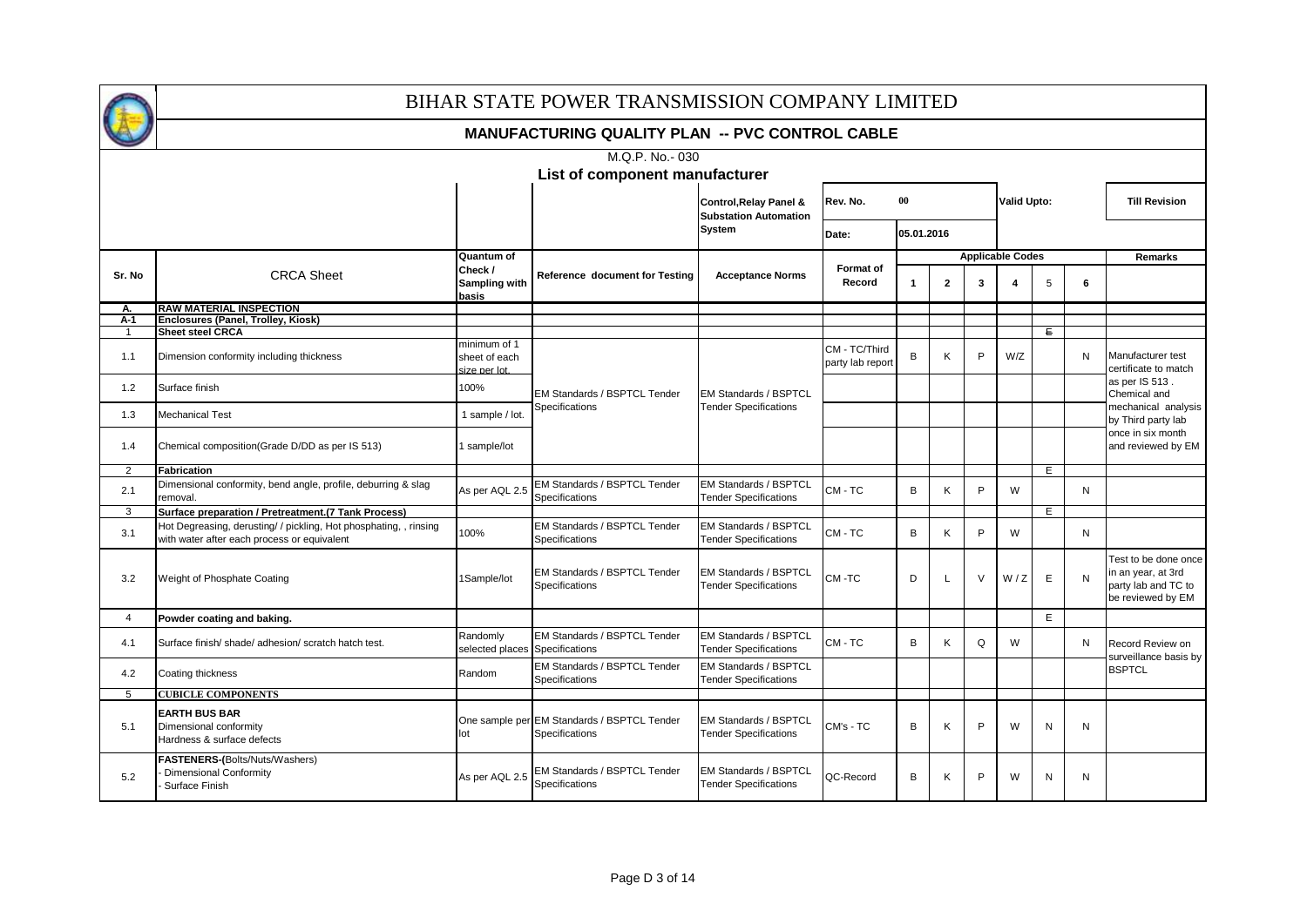

|        | M.Q.P. No. 030                                                                                                                                                                                                                                                             |                                                           |                                                               |                                                        |                     |            |                |   |                         |             |   |                                                                   |
|--------|----------------------------------------------------------------------------------------------------------------------------------------------------------------------------------------------------------------------------------------------------------------------------|-----------------------------------------------------------|---------------------------------------------------------------|--------------------------------------------------------|---------------------|------------|----------------|---|-------------------------|-------------|---|-------------------------------------------------------------------|
|        |                                                                                                                                                                                                                                                                            |                                                           | List of component manufacturer                                |                                                        |                     |            |                |   |                         |             |   |                                                                   |
|        |                                                                                                                                                                                                                                                                            |                                                           |                                                               | Control, Relay Panel &<br><b>Substation Automation</b> | Rev. No.            | 00         |                |   | <b>Valid Upto:</b>      |             |   | <b>Till Revision</b>                                              |
|        |                                                                                                                                                                                                                                                                            |                                                           |                                                               | System                                                 | Date:               | 05.01.2016 |                |   |                         |             |   |                                                                   |
|        |                                                                                                                                                                                                                                                                            | Quantum of                                                |                                                               |                                                        |                     |            |                |   | <b>Applicable Codes</b> |             |   | <b>Remarks</b>                                                    |
| Sr. No | <b>CRCA</b> Sheet                                                                                                                                                                                                                                                          | Check /<br>Sampling with<br>basis                         | Reference document for Testing                                | <b>Acceptance Norms</b>                                | Format of<br>Record |            | $\overline{2}$ | 3 | 4                       | 5           | 6 |                                                                   |
| 5.3    | <b>ASSEMBLED PANEL WITH ASSOCIATED COMPONENTS</b><br>(Door Switch, Space Heater, Thermostats, 3 Pin Socket And<br>Switch, Mimic Strip, Fluorescent/ Incandescent Lamp)<br>Position of component assembly<br>Type & Quantity of components assembled<br>Quality of assembly | As per AQL 2.5<br>for Functional<br>Test), Visual<br>100% | EM Standards / BSPTCL Tender<br>Specifications                | EM Standards / BSPTCL<br><b>Tender Specifications</b>  | CM-TC               | B          | Κ              | Q | W                       | E           | N |                                                                   |
| 5.4    | GASKET (EPDM/Neoprene/PU)<br>Dimensional conformity, compressibility, Shore hardness, tensile<br>and elongnation test                                                                                                                                                      | lot                                                       | One sample per EM Standards / BSPTCL Tender<br>Specifications | EM Standards / BSPTCL<br><b>Tender Specifications</b>  | CM-TC               | B          | K              | P | W/Z                     | E           | N | Type test report shall<br>be verified for<br>accelarated age test |
| 5.5    | <b>OTHER COMPONENTS</b> (Bought out items) MCBs, , Aux relays,<br>Semaphore indicators, Indicating Lamp, Fuses, Selector Switches<br>Control Switches, Lugs, terminal Blocks and Push buttons,<br>Hooters / Bells / Buzzers, Test Blocks                                   | As per AQL2.5                                             | EM Standards / BSPTCL Tender<br>Specifications                | EM Standards / BSPTCL<br><b>Tender Specifications</b>  | CM-TC               | B          | K              | P | W                       | $\mathsf E$ | N |                                                                   |
| 5.6    | Electrical hardware like Ferrules, saddies, wire strips, PVC<br>Channel, clips, Designation labels, studs, combiflx sockets, pins,<br>Test switches, Relays bases, short ckt tools, Extractor tools,<br>Branch connectors etc.                                             | As per AQL2.5                                             | EM Standards / BSPTCL Tender<br>Specifications                | EM Standards / BSPTCL<br><b>Tender Specifications</b>  |                     | B          | K              | P | W                       | ${\sf N}$   | N |                                                                   |
| 6      | PVC/FRLS INSULATED WIRES (ISI Marked)                                                                                                                                                                                                                                      |                                                           |                                                               |                                                        |                     |            |                |   |                         |             |   |                                                                   |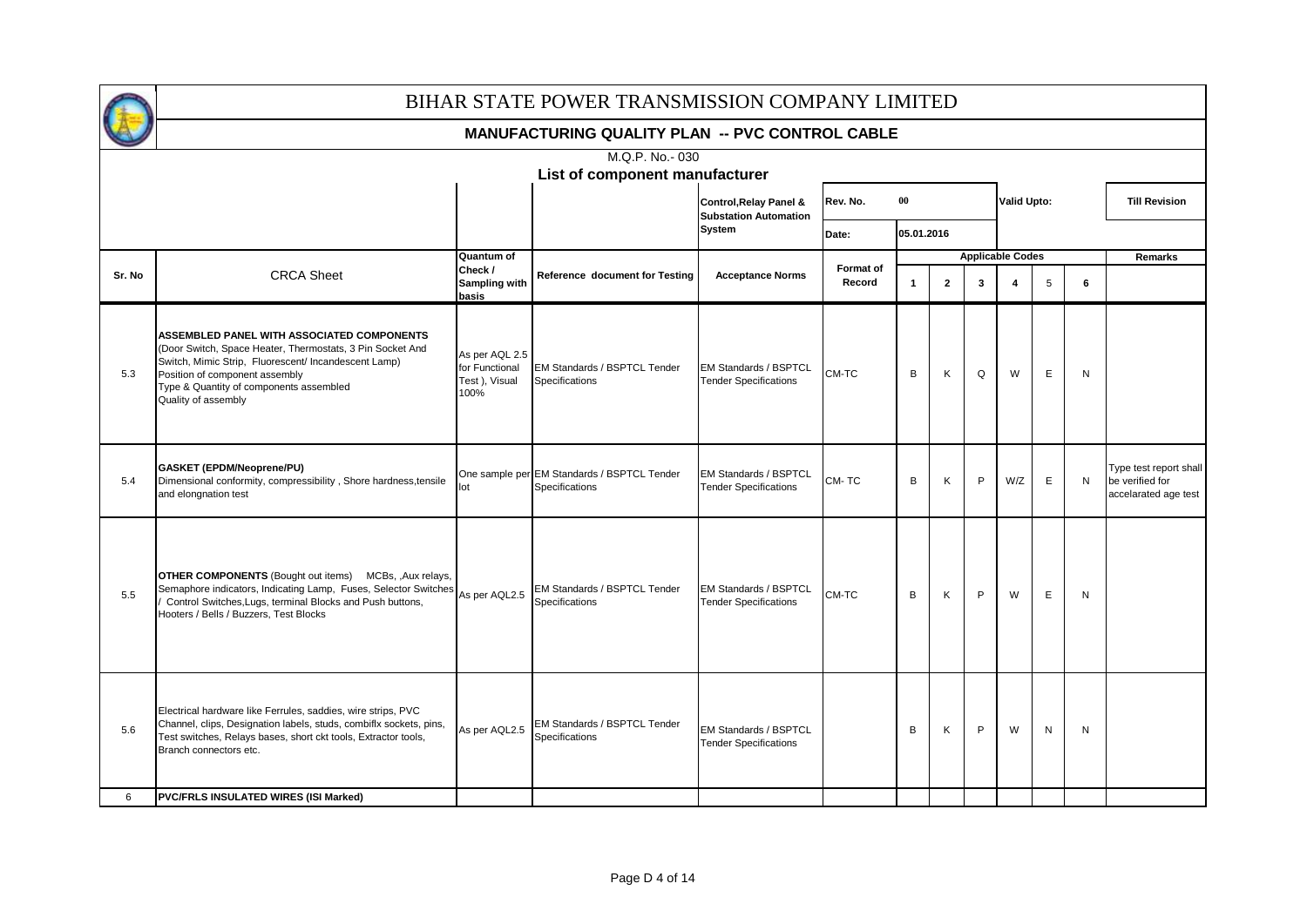

|                | M.Q.P. No. 030                                                                                                                                                                                                              |                                                        |                                                       |                                                                   |                     |            |                |   |                              |    |   |                                                                                                |
|----------------|-----------------------------------------------------------------------------------------------------------------------------------------------------------------------------------------------------------------------------|--------------------------------------------------------|-------------------------------------------------------|-------------------------------------------------------------------|---------------------|------------|----------------|---|------------------------------|----|---|------------------------------------------------------------------------------------------------|
|                |                                                                                                                                                                                                                             |                                                        | List of component manufacturer                        |                                                                   | Rev. No.            | $00\,$     |                |   | <b>Valid Upto:</b>           |    |   | <b>Till Revision</b>                                                                           |
|                |                                                                                                                                                                                                                             |                                                        |                                                       | <b>Control, Relay Panel &amp;</b><br><b>Substation Automation</b> |                     |            |                |   |                              |    |   |                                                                                                |
|                |                                                                                                                                                                                                                             |                                                        |                                                       | <b>System</b>                                                     | Date:               | 05.01.2016 |                |   |                              |    |   |                                                                                                |
| Sr. No         | <b>CRCA Sheet</b>                                                                                                                                                                                                           | Quantum of<br>Check /<br><b>Sampling with</b><br>basis | Reference document for Testing                        | <b>Acceptance Norms</b>                                           | Format of<br>Record | 1          | $\overline{2}$ | 3 | <b>Applicable Codes</b><br>4 | 5  | 6 | <b>Remarks</b>                                                                                 |
| 6.1            | Conductor Resistance, Strands/ Color, Elongation, Type of cable,<br>Material, Shielding (if called), Construction Diameter                                                                                                  | As per IS 694                                          | EM Standards / BSPTCL Tender<br>Specifications        | EM Standards / BSPTCL<br><b>Tender Specifications</b>             | CM 's-TC            | B          | K              | P | W/Z                          | E  | N | Record Review on<br>surveillance basis by<br><b>BSPTCL</b>                                     |
| 6.2            | High voltage Spark test (during mnfg process)                                                                                                                                                                               | 100%                                                   |                                                       |                                                                   |                     |            |                |   |                              |    |   |                                                                                                |
| 6.3            | Check for thickness of insulation & Overall Dimension, Insulation.<br>Tensile strength, Elongation at Break test, Shrinkage Test, Heat<br>Shock Test, Hot Deformation Test, Loss of Mass Test, Thermal<br>Aging Test in Air | coil/Type/As<br>per IS 694 / IS<br>5831                |                                                       |                                                                   |                     |            |                |   |                              |    |   |                                                                                                |
| 6.4            | Flammability (As applicable) & High Voltage test (water immersion Random<br>test)                                                                                                                                           |                                                        |                                                       |                                                                   |                     |            |                |   |                              |    |   | Flammability test to<br>be done once in 6<br>months. Sample test<br>in external lab by EM      |
| $\overline{7}$ | MEASURING INSTRUMENTS (Analog/Digital), (Voltmeter,<br>Ammeter, Wattmeter, VAR meter, Frequency Meter,<br>Synchroscope, Strip Chart Recorders, Energy Meters)                                                               |                                                        |                                                       |                                                                   | CM 's-TC            | B          | K              | P | W/Z                          | E. | N | EM shall conduct all<br>tests on meters and<br>transducers<br>assembly after panel<br>assembly |
| 7.1            | Visual Inspection for, Type, Range, Movement type, Angle of<br>indication, Graduation Marking                                                                                                                               | 100%                                                   | EM Standards / BSPTCL Tender<br><b>Specifications</b> | <b>EM Standards / BSPTCL</b><br><b>Tender Specifications</b>      |                     |            |                |   |                              |    |   |                                                                                                |
| 7.2            | Operational check - For accuracy                                                                                                                                                                                            | 100%                                                   | EM Standards / BSPTCL Tender<br>Specifications        | EM Standards / BSPTCL                                             |                     |            |                |   |                              |    |   | Equipment<br>manufacture shall                                                                 |
| 7.3            | H.V. Test: 2 kV for 1 min. in Panel assembly                                                                                                                                                                                |                                                        |                                                       | <b>Tender Specifications</b>                                      |                     |            |                |   |                              |    |   | conduct test and<br>verify the CMTC                                                            |
| 8              | TRANSDUCER Operational test, Visual, Dimensions check, HV<br>Test - 2 kV for 1min in panel assembly                                                                                                                         | 100%                                                   | <b>EM Standards / BSPTCL Tender</b><br>Specifications | <b>EM Standards / BSPTCL</b><br><b>Tender Specifications</b>      | CM's - TC           | B          | Κ              | P | W/Z                          | Е  | N |                                                                                                |
| 9              | <b>CURRENT/ VOLTAGE TRANSFORMER</b>                                                                                                                                                                                         |                                                        |                                                       |                                                                   |                     |            |                |   |                              | E. |   |                                                                                                |
| 9.1            | Name plate, CT/PT Ratio, Rated burden, accuracy Class,<br>Termination, Mounting accessories                                                                                                                                 | 100%                                                   | EM Standards / BSPTCL Tender<br>Specifications        | EM Standards / BSPTCL<br><b>Tender Specifications</b>             | CM's - TC           | B          | K              | P | W                            |    | N | Record Review on<br>surveillance basis by<br><b>BSPTCL</b>                                     |
|                |                                                                                                                                                                                                                             |                                                        |                                                       |                                                                   |                     |            |                |   |                              |    |   |                                                                                                |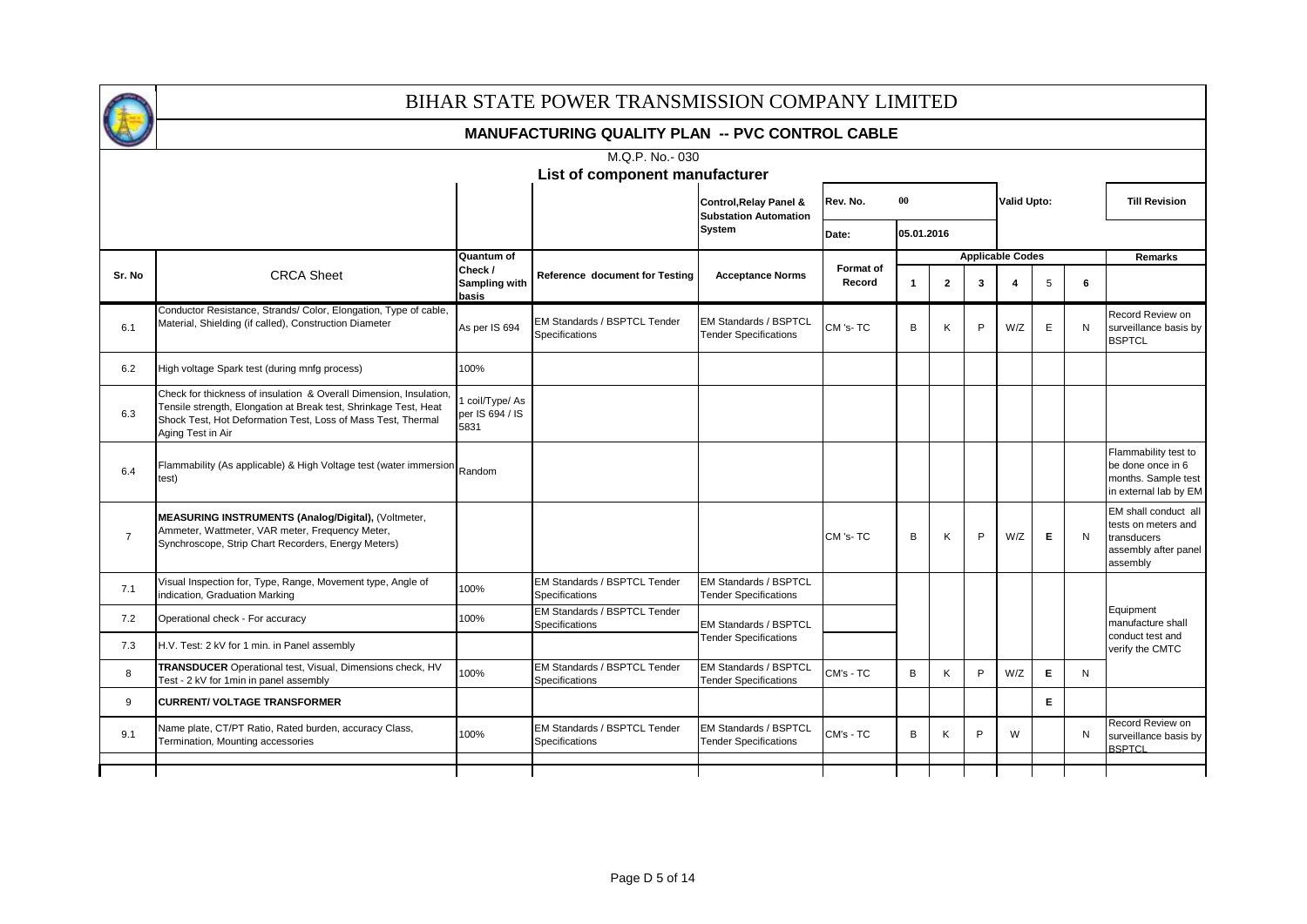| $\tilde{\phantom{a}}$ |                              | <b>MANUFACTURING QUALITT FLAN -- FVC CONTROL CADLE</b> |                                                                                    |
|-----------------------|------------------------------|--------------------------------------------------------|------------------------------------------------------------------------------------|
|                       |                              | M.Q.P. No.-030<br>List of component manufacturer       |                                                                                    |
| SI. No.               | Item(s)                      |                                                        | Location                                                                           |
| $\overline{1}$        | Fabrication                  |                                                        | 1. Bangalore<br>2. Bangalore<br>3. Bangalore                                       |
| $\overline{2}$        | Powder Coating (Painting)    |                                                        | 1. Bangalore<br>2. Bangalore<br>3. Bangalore                                       |
| 3                     | <b>CRCA</b> Sheet            |                                                        | 1.Jamshedpur.<br>2.Khapoli.<br>3. Thane.<br>4.Dolvi                                |
| $\overline{4}$        | Panel wiring                 |                                                        | 1. Bangalore<br>2. Bangalore                                                       |
| 5                     | Cables                       |                                                        | 1. Bangalore.<br>2. New Delhi<br>3.Pune<br>4.Bangalore<br>5.Mysore                 |
| 6                     | Gasket                       |                                                        | Gazraula                                                                           |
| $\overline{7}$        | <b>Terminal Blocks</b>       |                                                        | 1. Vadodara<br>2.Mumbai<br>3. Delhi<br>4.Mumbai                                    |
| 8                     | Transducers                  |                                                        | 1.Lonavala<br>2. Mumbai<br>3. USA<br>4.Mumbai                                      |
| $\overline{9}$        | Indicating Instruments       |                                                        | 1.Nashik<br>2.Mumbai<br>3.Mumbai                                                   |
| 10                    | Auxiliary C.T's/P.T's        |                                                        | 1.Baroda<br>2. Bangalore<br>3. Bangalore                                           |
| 11                    | <b>Bay Control Unit</b>      |                                                        | 1.Sweden<br>/Finland/ Switzerland / India<br>2. Germany<br>3. Chennai              |
| 12                    | <b>Numerical Relays</b>      |                                                        | 1.Sweden<br>/Finland/ Switzerland / India<br>2. Germany<br>3. Chennai<br>4.Germany |
| 13                    | Non Numerical Relays         |                                                        | 1.Bangalore<br>2.Chennai<br>3.Cochin<br>4. Hosur / Bangalore                       |
| 14                    | Push Button<br>with elements |                                                        | 1.Mumbai<br>2.Mumbai<br>3.Mumbai<br>4. Sweden / China                              |
| 15                    | <b>Selector Switches</b>     |                                                        | 1.Mumbai<br>2.Mumbai<br>3. Nashik<br>4. Finland/Sweden<br>5.Singapore              |
| 16                    | <b>Control Switches</b>      |                                                        | 1.Chennai<br>2.Mumbai<br>3.Mumbai<br>4.Nasik<br>5.Germany/Finland                  |
| 17                    | <b>Test Terminal Block</b>   |                                                        | 1. Vadodara<br>2.Mumbai<br>3.Mumbai<br>4.Mumbai                                    |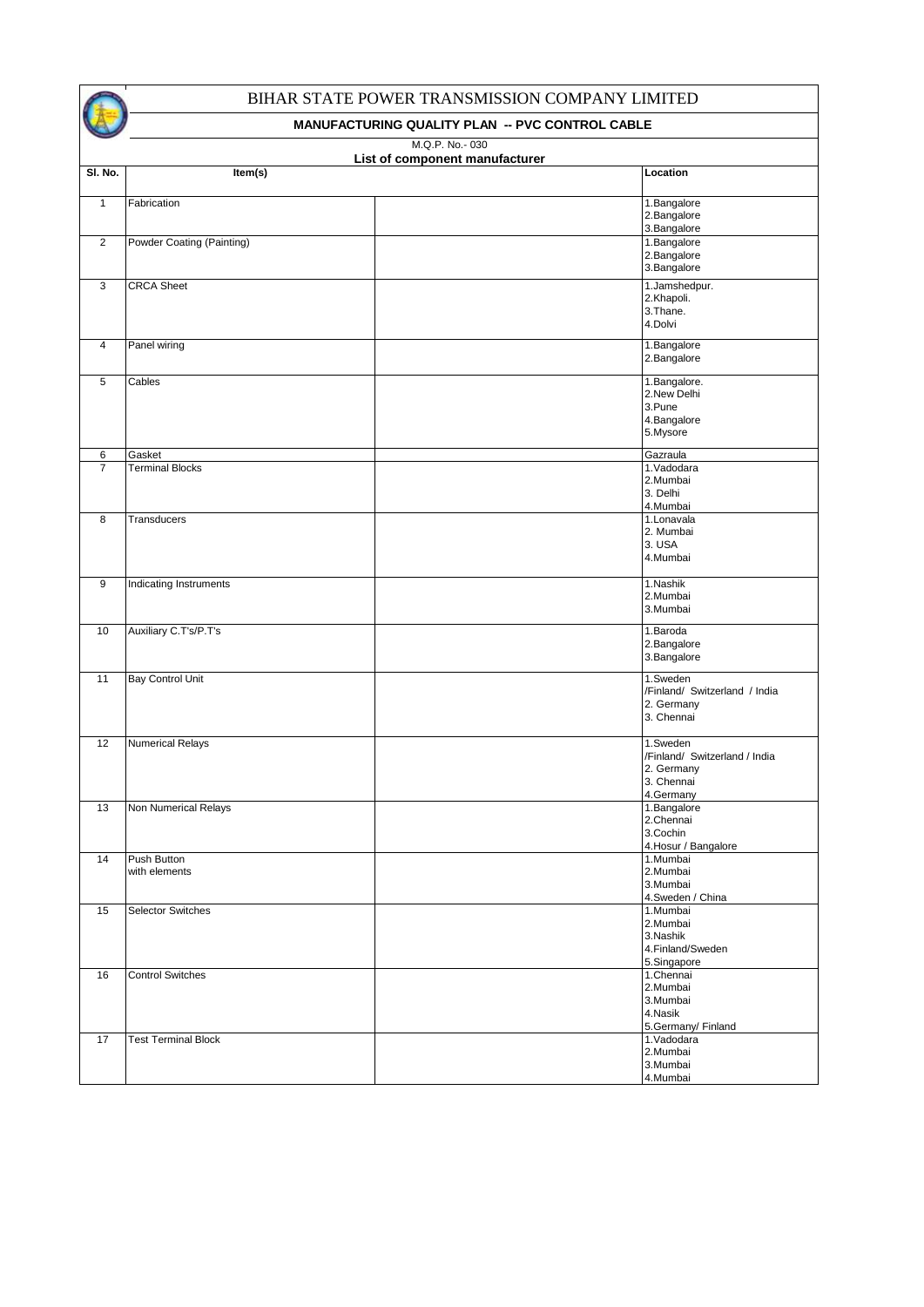| 18              | Fuse Fittings and Fuse Links                                              |                                                                                                   | 1. Hosur                  |
|-----------------|---------------------------------------------------------------------------|---------------------------------------------------------------------------------------------------|---------------------------|
|                 |                                                                           |                                                                                                   | 2.Chennai                 |
|                 |                                                                           |                                                                                                   | 3. Pondychreey            |
|                 |                                                                           |                                                                                                   | 4.Bangalore               |
| 19              | Combiflex Tool Kit                                                        |                                                                                                   | Bangalore                 |
|                 |                                                                           |                                                                                                   |                           |
| 20              | <b>Synchronising Socket</b>                                               |                                                                                                   | 1. Faridabad              |
|                 |                                                                           |                                                                                                   | 2.Chennai                 |
| 21              | <b>Indicating Lamps</b>                                                   |                                                                                                   | 1. Sweden / China / India |
|                 |                                                                           |                                                                                                   | 2.Mumbai                  |
|                 |                                                                           |                                                                                                   | 3. Hosur                  |
|                 |                                                                           |                                                                                                   | 4.Chennai                 |
| $\overline{22}$ | Semaphore Indicators                                                      |                                                                                                   | 1.Mumbai                  |
|                 |                                                                           |                                                                                                   | 2. Bangalore              |
| 23              | AC / DC MCB's                                                             |                                                                                                   | 1. Bangalore              |
|                 |                                                                           |                                                                                                   | 2. Noida                  |
|                 |                                                                           |                                                                                                   |                           |
| 24              | Aux. Relays.                                                              |                                                                                                   | 1. Bangalore & Vadodara   |
| 25              | Aux. Relay Assy & Calibration                                             |                                                                                                   | 1.Bangalore               |
|                 |                                                                           |                                                                                                   | 2. Bangalore              |
| 26              | Annunciator                                                               |                                                                                                   | 1.Mumbai                  |
|                 |                                                                           |                                                                                                   | 2.Mumbai                  |
|                 |                                                                           |                                                                                                   |                           |
| 27              | <b>Energy Meters</b>                                                      |                                                                                                   | 1.Udyapur                 |
|                 |                                                                           |                                                                                                   | 2.Mysore                  |
|                 |                                                                           |                                                                                                   |                           |
|                 |                                                                           |                                                                                                   |                           |
|                 |                                                                           |                                                                                                   |                           |
|                 |                                                                           |                                                                                                   |                           |
|                 |                                                                           |                                                                                                   |                           |
|                 |                                                                           |                                                                                                   |                           |
| 28              | Event logger                                                              |                                                                                                   | 1.UK/USA/Northern Ireland |
|                 |                                                                           |                                                                                                   | 2.UK/USA/Chennai          |
| 29              | Disturbance Recorder                                                      |                                                                                                   | 1.Finland                 |
|                 |                                                                           |                                                                                                   | /Switzerland/ Sweden      |
|                 |                                                                           |                                                                                                   | 2.UK/France/Chennai       |
|                 |                                                                           |                                                                                                   | 3.Germany                 |
|                 |                                                                           |                                                                                                   | 4 Northern Ireland        |
|                 |                                                                           |                                                                                                   |                           |
|                 |                                                                           |                                                                                                   |                           |
| 30              | Time Synchronisation Equipment                                            |                                                                                                   | 1.UK/USA/Northern Ireland |
|                 |                                                                           |                                                                                                   | 2.Germany                 |
|                 |                                                                           |                                                                                                   |                           |
| 31              | PC based Relay Test Kit                                                   |                                                                                                   | 1.USA / Australia         |
|                 |                                                                           |                                                                                                   | 2.USA                     |
|                 |                                                                           |                                                                                                   |                           |
| 32              | PC                                                                        |                                                                                                   | 1. Malyasia /INDIA        |
|                 |                                                                           |                                                                                                   | 2. Singapore /INDIA       |
|                 |                                                                           |                                                                                                   | 3. Singapore/INDIA        |
|                 |                                                                           |                                                                                                   |                           |
| 33              | <b>LAPTOP</b>                                                             |                                                                                                   | 1. Malyasia /INDIA        |
|                 |                                                                           |                                                                                                   |                           |
|                 |                                                                           |                                                                                                   | 2. Singapore /INDIA       |
|                 |                                                                           |                                                                                                   | 3. Singapore/INDIA        |
|                 |                                                                           |                                                                                                   |                           |
| 34              | Buzzer/Hooter/                                                            |                                                                                                   | 1.Mumbai                  |
|                 | Bell                                                                      |                                                                                                   |                           |
| 35              | Thermostats                                                               |                                                                                                   | 1. Bangalore              |
|                 |                                                                           |                                                                                                   | 2. Bangalore              |
| 36              | Space Heater                                                              |                                                                                                   | 1. Bangalore              |
|                 |                                                                           |                                                                                                   | 2. Bangalore              |
| 37              | Timer / Counter                                                           |                                                                                                   | 1. Bangalore              |
|                 |                                                                           |                                                                                                   |                           |
|                 |                                                                           |                                                                                                   |                           |
|                 |                                                                           |                                                                                                   |                           |
|                 |                                                                           |                                                                                                   |                           |
|                 |                                                                           |                                                                                                   |                           |
|                 |                                                                           | Note: Manufacturer can also procure item from BSPTCL approved sources not mentioned in above list |                           |
|                 | All Envisaged items should be procured from BSPTCL approved sources only. |                                                                                                   |                           |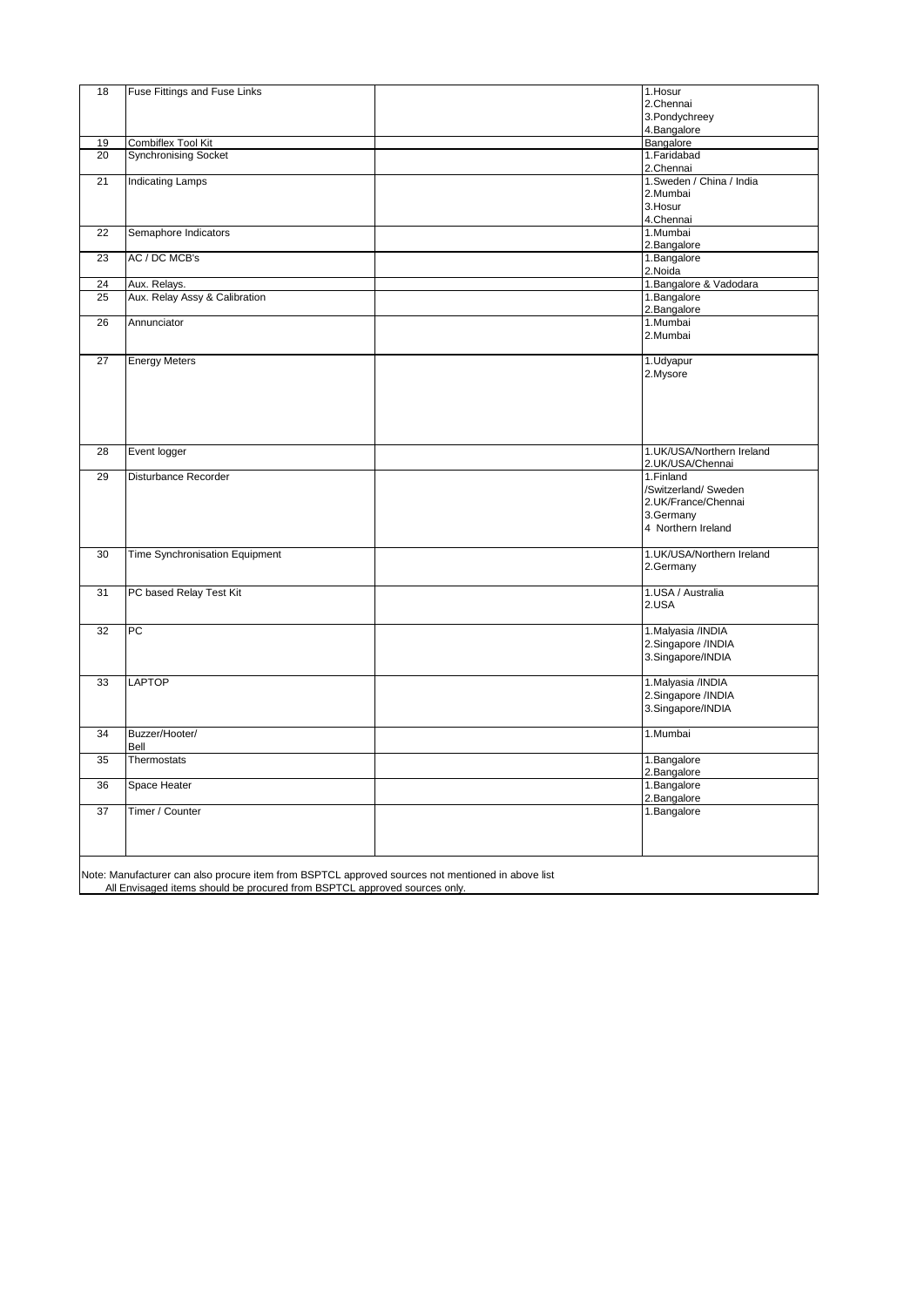

# **MANUFACTURING QUALITY PLAN -- PVC CONTROL CABLE**

M.Q.P. No.- 030

# **List of component manufacturer**

| SI.No.             | <b>Component/Operation&amp;Description of Test</b> |
|--------------------|----------------------------------------------------|
| 1                  | Sampling Plan                                      |
| $\overline{2}$     | <b>KNOT Test</b>                                   |
| 3                  | <b>CRCA Sheet</b>                                  |
| $\overline{4}$     | ESD/Humidity Recommendation for IED Assembly       |
| 5                  | ESD requirementfor IED assembly                    |
| 6                  | <b>Bare PCB</b>                                    |
| 7                  | Restricted Earth Fault relay                       |
| $\overline{\bf 8}$ | Local Breaker Backup relay                         |
| 9                  | <b>RET</b>                                         |
| 10                 | RADHA-Differential Relay                           |
| 11                 | <b>REL</b>                                         |
| 12                 | Auto Recloser Relay                                |
| 13                 | <b>Voltage/Current Relay</b>                       |
| 14                 | <b>TSR</b>                                         |
| 15                 | <b>Over Exitation Relay</b>                        |
| 16                 | <b>Frequency Relay</b>                             |
| 17                 | <b>REG</b>                                         |
| 18                 | Direction/Non Directional Current relay            |
| 19                 | Checklist for C&R, SAS Panel                       |
| 20                 | Fabrication/surface preparation/pre treatment      |
| 21                 | <b>CRCA Sheet</b>                                  |
| 22                 | <b>EARTH BAR</b>                                   |
| 23                 | Assembled Panel with Associated components         |
| 24                 | <b>POWDER COATING</b>                              |
| 25                 | Gasket                                             |
| 26                 | Fabrication/Hardware                               |
| 27                 | Packing Check List                                 |
| 28                 | Rotary and Cam Switches                            |
| 29                 | Lamp And Lamp holders, Tube And Tube Fitting       |
| 30                 | <b>Terminal Blocks</b>                             |
| 31                 | <b>Fuse Switch/Load Switch</b>                     |
| 32                 | Fuse/Fuse links                                    |
| 33                 | <b>Push Bottons</b>                                |
| 34                 | <b>PVC Cables</b>                                  |
| 35                 | <b>Current / Voltage Transformers</b>              |
| 36                 | Indicating Instruments(Meters)                     |
| 37                 | Buzzer/Hooter/Bell                                 |
| 38                 | Selectors/ Control Swicth                          |
|                    |                                                    |
|                    |                                                    |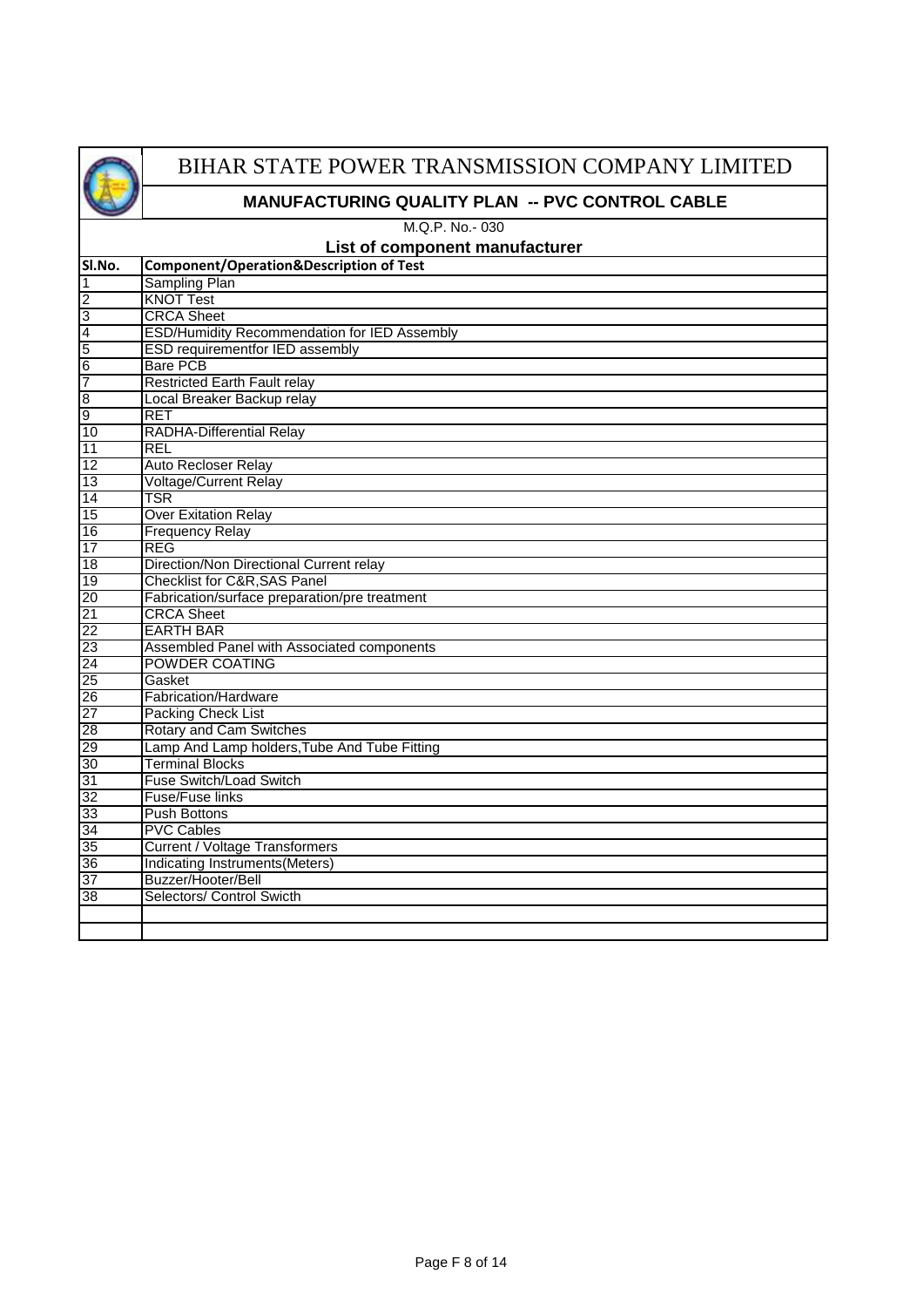

| M.Q.P. No.-030 |                                |                                                                          |                           |  |  |  |  |  |
|----------------|--------------------------------|--------------------------------------------------------------------------|---------------------------|--|--|--|--|--|
|                | List of component manufacturer |                                                                          |                           |  |  |  |  |  |
|                |                                | 1 Fuse Failure Relay (FFR)Contacts: 2NO(RX                               | <b>JV</b> Enterprises     |  |  |  |  |  |
|                |                                | 2 Fuse Failure Relay (FFR)-RX type                                       | <b>JV Enterprises</b>     |  |  |  |  |  |
|                |                                | 3 RXKF1, Range: 0.8-1.2s, Aux. -24-36v                                   | SNS Ind.                  |  |  |  |  |  |
|                | CRCA Sheet                     | RELAY RXKF1, 0.8-1.2s, -48-60v,                                          | SNS Ind.                  |  |  |  |  |  |
|                |                                | 5 RXKF1: 0.8-1.2s,-110-125v                                              | SNS Ind.                  |  |  |  |  |  |
|                |                                | 6 TIME DELAY RELAY-RXKF1                                                 | SNS Ind.                  |  |  |  |  |  |
|                |                                | 7 RXKF1, 0.2-3s,-24-36v                                                  | SNS Ind.                  |  |  |  |  |  |
|                |                                | 8 RXKF1, 0.2-3s, -110-125V DC, Timer                                     | SNS Ind.                  |  |  |  |  |  |
|                |                                | 9 RXKF1, 1s 220-250v                                                     | SNS Ind.                  |  |  |  |  |  |
|                |                                | 10 RXKF1, 20-300S, Aux. -24-36v                                          | SNS Ind.                  |  |  |  |  |  |
|                |                                | 11 RXKF1,20-300s,-110-125v                                               | SNS Ind.                  |  |  |  |  |  |
|                |                                | 12 RXKL1 TIMER RELAY                                                     | IN HOUSE                  |  |  |  |  |  |
|                |                                | 13 LED UNIT,2 RED,110V DC                                                | SNS Ind.                  |  |  |  |  |  |
|                |                                | 14 LED UNIT, 1 RED+1 GRN, -110V DC,                                      | SNS Ind.                  |  |  |  |  |  |
|                |                                | 15 LED Unit ,2 RED, 220V DC                                              | SNS Ind.<br>SNS Ind.      |  |  |  |  |  |
|                |                                | 16 LED Unit, 1 RED+1 GREEN, 220V DC<br>$17$ TSR - 48VDC                  | SNS Ind.                  |  |  |  |  |  |
|                |                                | 18 TSR - 125 VDC Relay                                                   | SNS Ind.                  |  |  |  |  |  |
|                |                                | 19 TSR 24V DC MAKE:EM                                                    | SNS Ind.                  |  |  |  |  |  |
|                |                                | 20 TSR - 110/220V DC                                                     | SNS Ind.                  |  |  |  |  |  |
|                |                                | 21 RXSF1 24VDCMAKE:EM                                                    | JVE+ SNS Ind.             |  |  |  |  |  |
|                |                                | 22 RELAY RXSF1MAKE:EM                                                    | JVE+ SNS Ind.             |  |  |  |  |  |
|                |                                | 23 RXSF1 - 110-125V                                                      | JVE+ SNS Ind.             |  |  |  |  |  |
|                |                                | 24 RXSF1(1NO+2NC)                                                        | JVE+ SNS Ind.             |  |  |  |  |  |
|                |                                | 25 TSR - 110/220V DC                                                     | SNS Ind.                  |  |  |  |  |  |
|                |                                | 26 TSR 250V                                                              | SNS Ind.                  |  |  |  |  |  |
|                |                                | 27 OMHB-3-9, 45 sq.mm, 125VDC                                            | SNS Ind.                  |  |  |  |  |  |
|                |                                | 28 SWITCH OMHB= 3-11; RATED V=110V DC/45MM                               | SNS Ind.                  |  |  |  |  |  |
|                |                                | 29 OMHB TYPE 3-4,220V,58mm KNOB                                          | SNS Ind.                  |  |  |  |  |  |
|                |                                | 30 OMHB, 3-6, 58mm KNOB, 220V DC                                         | SNS Ind.                  |  |  |  |  |  |
|                |                                | 31 OMHB 3-9 58mm                                                         | SNS Ind.                  |  |  |  |  |  |
|                |                                | 32 Type: OMHB 3-11, knob: 58mm, 220V DC                                  | SNS Ind.                  |  |  |  |  |  |
|                |                                | 33 SWITCH OMHB= 3-4, RATED V=110V DC                                     | SNS Ind.                  |  |  |  |  |  |
|                |                                | 34 OMHB-3-9, 58 sq.mm, 125VDC<br>35 Type: OMHB 3-11, knob: 58mm, 110 VDC | SNS Ind.<br>SNS Ind.      |  |  |  |  |  |
|                |                                | 36 SWITCH OMHB TYPE 3-4,220V,45mm                                        | SNS Ind.                  |  |  |  |  |  |
|                |                                | 37 OMHB3-11,48V DC,58mm knob size                                        | SNS Ind.                  |  |  |  |  |  |
|                |                                | 38 OMHB3-11,48V DC,45mm knob size                                        | SNS Ind.                  |  |  |  |  |  |
|                |                                | 39 OMHB 3-6 220V 45 MM KNOB                                              | SNS Ind.                  |  |  |  |  |  |
|                |                                |                                                                          |                           |  |  |  |  |  |
|                |                                |                                                                          |                           |  |  |  |  |  |
|                |                                |                                                                          |                           |  |  |  |  |  |
|                |                                |                                                                          |                           |  |  |  |  |  |
|                |                                |                                                                          |                           |  |  |  |  |  |
|                |                                |                                                                          |                           |  |  |  |  |  |
|                |                                |                                                                          |                           |  |  |  |  |  |
|                |                                |                                                                          |                           |  |  |  |  |  |
|                |                                |                                                                          |                           |  |  |  |  |  |
|                |                                |                                                                          |                           |  |  |  |  |  |
|                |                                |                                                                          |                           |  |  |  |  |  |
|                |                                |                                                                          |                           |  |  |  |  |  |
|                |                                |                                                                          |                           |  |  |  |  |  |
|                |                                |                                                                          |                           |  |  |  |  |  |
|                |                                |                                                                          |                           |  |  |  |  |  |
|                |                                | 163 RXMH2 - 220VAC - 4NO+4NC                                             |                           |  |  |  |  |  |
|                |                                | 164 RXMVB2-24V DC -50-60Hz -110-127V-4NO+4NC                             | IN HOUSE<br>IN HOUSE +JVE |  |  |  |  |  |
|                |                                | 165 RXMVB2 -48V DC- 50-60Hz -4NO+4NC                                     | IN HOUSE +JVE             |  |  |  |  |  |
|                |                                | 166 RXMVB2-110V DC-50-60Hz -380V - 4NO+4NC                               | IN HOUSE +JVE             |  |  |  |  |  |
|                |                                | 167 RXMVB2 - 125V DC - 4 NO+4 NC                                         | IN HOUSE +JVE             |  |  |  |  |  |
|                |                                | 168 RXMVB2 - 220V DC - 4 NO+4 NC                                         | IN HOUSE +JVE             |  |  |  |  |  |
|                |                                | 169 RXMVB2 - 250V                                                        | IN HOUSE +JVE             |  |  |  |  |  |
|                |                                | 170 RXMVB2 -24V DC-50-60Hz -110-127V-2NO+4NC                             | IN HOUSE +JVE             |  |  |  |  |  |
|                |                                | 171 RXMVB2 -48V DC - 50-60Hz -220V - 2NO+6NC                             | IN HOUSE +JVE             |  |  |  |  |  |
|                |                                | 172 RXMVB2-110V DC-50-60Hz -380V -2NO+4NC                                | IN HOUSE +JVE             |  |  |  |  |  |
|                |                                | 173 RXMVB2 - 220V DC - 2 NO+4 NC                                         | IN HOUSE +JVE             |  |  |  |  |  |
|                |                                | 174 RXMVB2 - 250V DC - 2 NO+4 NC                                         | IN HOUSE +JVE             |  |  |  |  |  |
|                |                                | 175 RXMVB2-24V DC-50-60Hz -110-127V -5NO+3NC                             | IN HOUSE +JVE             |  |  |  |  |  |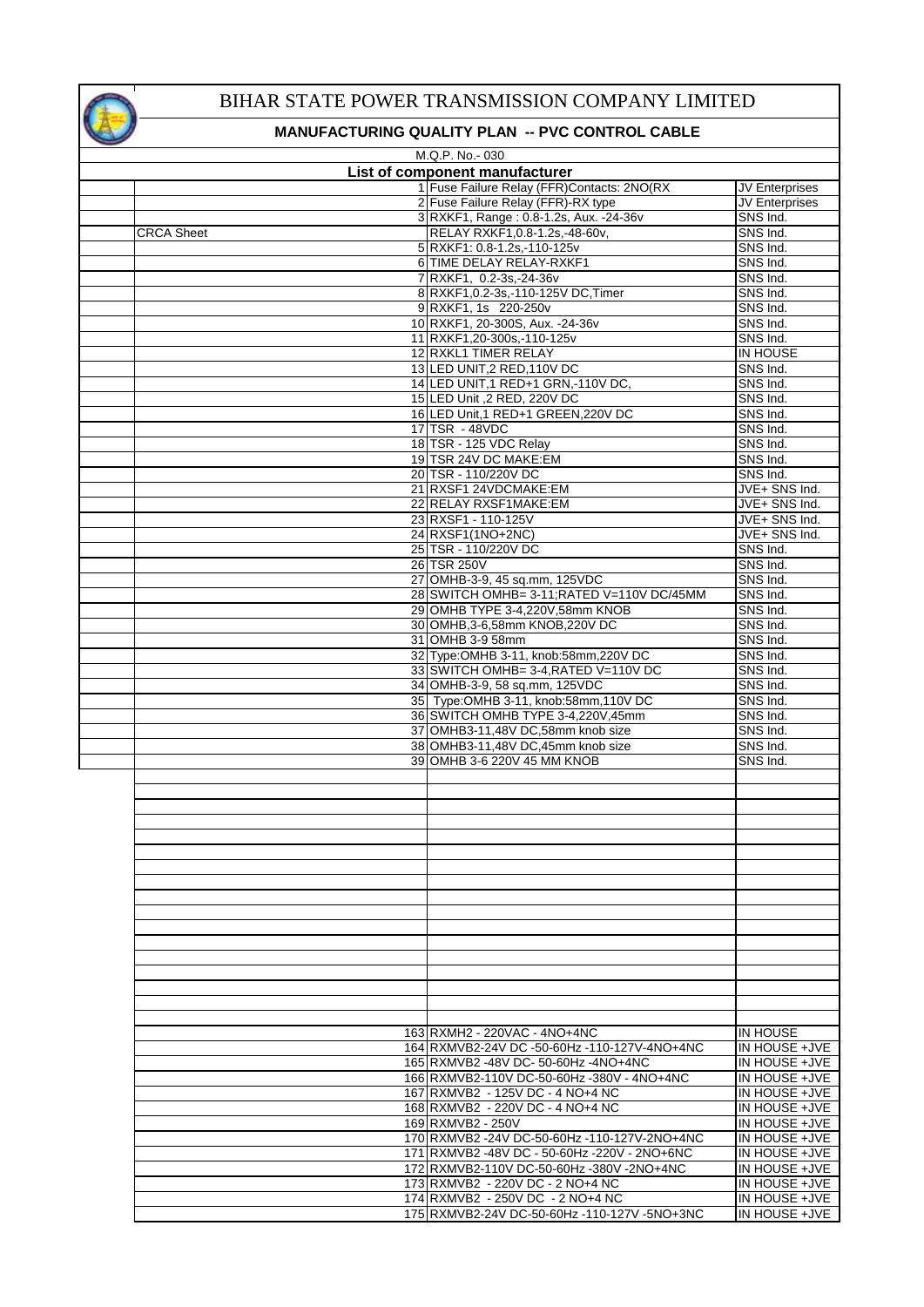| 176 RXMVB2 -48V DC-50-60Hz -220V - 5NO+3NC      | IN HOUSE +JVE         |
|-------------------------------------------------|-----------------------|
| 177 RXMVB2 -110V DC-50-60Hz - 380V -5NO+3NC     | IN HOUSE +JVE         |
| 178 RXMVB2 - 220V DC - 5 NO+3 NC                | IN HOUSE +JVE         |
|                                                 |                       |
| 179 RXMVB2 - 250V DC - 5 NO+3 NC                | IN HOUSE +JVE         |
| 180 RXMVB4-24V DC-50-60Hz -110-127V -7NO+7NC    | <b>JV</b> Enterprises |
| 181 RXMVB4 -48-55V DC-50-60Hz -220V -7NO+7NC    | JV Enterprises        |
| 182 RXMVB4 -110V DC -50-60Hz - 380V -7NO+7NC    | <b>JV</b> Enterprises |
| 183 RXMVB4 - 220V DC - 7 NO+7 NC                | JV Enterprises        |
| 184 RXMVB4-24V DC-50-60Hz -110-127V -9NO+5NC    | JV Enterprises        |
|                                                 |                       |
| 185 RXMVB4 -48-55V DC-50-60Hz -220V -9NO+5NC    | <b>JV</b> Enterprises |
| 186 RXMVB4 -110V DC-50-60Hz -380V -9NO+5NC      | JV Enterprises        |
| 187 RXMVB4 - 125V DC - 9 NO+5 NC                | <b>JV</b> Enterprises |
| 188 RXMVB4 - 220V DC - 9 NO+5 NC                | JV Enterprises        |
| 189 RXMVB4-24V DC-50-60Hz-110-127V -11NO+3NC    | JV Enterprises        |
| 190 RXMVB4-48-55V DC-50-60Hz -220V -11NO+3NC    | <b>JV</b> Enterprises |
|                                                 |                       |
| 191 RXMVB4 - Relay DC- 110V - 11NO+3NC          | JV Enterprises        |
| 192 RXMVB4 - 220V DC - 11 NO+3 NC               | <b>JV</b> Enterprises |
| 193 RXMVB4 - 250V DC - 11 NO+3 NC               | JV Enterprises        |
| 194 RXSF1 - 24V DC, 4 NO+2 NC, RED FLAG         | JVE+ SNS Ind.         |
| 195 RXSF1(4 NO+2 NC)                            | JVE+ SNS Ind.         |
| 196 RXSF1 - 110-125V DC, 4 NO+2 NC, RED FLAG    | JVE+ SNS Ind.         |
| 197 RXSF1 - 220-250V DC, 4 NO+2 NC, RED FLAG    | JVE+ SNS Ind.         |
|                                                 |                       |
| 198 RXSF1(4NO+2NC)                              | JVE+ SNS Ind.         |
| 199 RXSF1(4NO+2NC)                              | JVE+ SNS Ind.         |
| 200 RXSF1(4NO+2NC)                              | JVE+ SNS Ind.         |
| 201 RXSF1                                       | JVE+ SNS Ind.         |
| 202 RXSF1                                       | JVE+ SNS Ind.         |
| 203 RXSF1(2 NO+4 NC)                            | JVE+ SNS Ind.         |
| 204 Make: EM, type RXSF1 60V DC                 | JVE+ SNS Ind.         |
|                                                 |                       |
| 205 RXSF1(1NO+2NC)                              | JVE+ SNS Ind.         |
| 206 RXSF1(2NO+4NC)                              | JVE+ SNS Ind.         |
| 207 RELAY RXSF1                                 | JVE+ SNS Ind.         |
| 208 RXSF1 - 48-55V DC, 2 NO+1 NC, RED FLAG      | JVE+ SNS Ind.         |
| 209 RXSF1 - 110-125V DC, 2 NO+1 NC, RED FLAG    | JVE+ SNS Ind.         |
| 210 RXSF1 - 220-250V DC, 2 NO+1 NC, RED FLAG    | JVE+ SNS Ind.         |
| 211 RXSF1 - 24V DC, 3 NO, RED FLAG              | JVE+ SNS Ind.         |
|                                                 |                       |
| 212 RXSF1,3 NO CONTACTS, 30V DC                 | JVE+ SNS Ind.         |
| 213 Make: EM, type RXSF1 60V DC                 | JVE+ SNS Ind.         |
| 214 RXSF1 - 110-125V DC, 3 NO, RED FLAG         | JVE+ SNS Ind.         |
| 215 RXSF1 - 220-250V DC, 3 NO, RED FLAG         | JVE+ SNS Ind.         |
| 216 RXSF1 - 24V DC, 6 NO (2 COILS), RED FLAG    | JVE+ SNS Ind.         |
| 217 RXSF1-30V DC, 6NO(2COILS), RED FLAG         | JVE+ SNS Ind.         |
| 218 RXSF1-48-55V DC, 6NO, RED FLAG              | JVE+ SNS Ind.         |
| 219 EM Make: RXSF1 60 VDC                       | JVE+ SNS Ind.         |
| 220 RXSF1-Relay, 6NO (2COILS), RED FLAG         | JVE+ SNS Ind.         |
| 221 AUXILIARY RELAY - RXSF1                     | JVE+ SNS Ind.         |
|                                                 |                       |
| 222 RXSF1-24V DC, 2NO+4NC (2COILS), RED FLAG    | JVE+ SNS Ind.         |
| 223 RXSF1-30V DC,2NO+4NC(2COILS)REDFLAG         | JVE+ SNS Ind.         |
| 224 RXSF1-48-55V DC, 2NO+4NC (2COILS), RED FLAG | JVE+ SNS Ind.         |
| 225 EM Make: RXSF1 60 VDC                       | JVE+ SNS Ind.         |
| 226 RXSF1-110 125VDC, 2NO+4NC 2COILS REDFLAG    | JVE+ SNS Ind.         |
| 227 RXSF1-220-250V DC,2NO+4NC(2COILS)REDFLAG    | JVE+ SNS Ind.         |
| 228 RXSF1 - 220-250V DC                         | JVE+ SNS Ind.         |
|                                                 |                       |
| 229 RXSF1-48-55V DC,4NO+2NC(2COILS),R+Y FLAG    | JVE+ SNS Ind.         |
| 230 RELAY-RXSF1, MAKE: EM                       | JVE+ SNS Ind.         |
| 231 RXSF1-110-125V DC,6NO,(2 COILS), R+Y FLAG   | JVE+ SNS Ind.         |
| 232 RXSF1-220-250V DC.6NO.(2COILS).R+Y FLAG     | JVE+ SNS Ind.         |
| 233 RXSF1                                       | JVE+ SNS Ind.         |
| 234 RELAY RXKF1,2-30s,-24-36v                   | SNS Ind.              |
| 235 RXKF1,2-30s, - 110-125V                     | SNS Ind.              |
| 236 RXKF1, 2-30 s, - 220-225V                   | SNS Ind.              |
| 237 RXIG21- YELLOW FLAG - 0.050-0.150A          | SNS Ind.              |
|                                                 |                       |
| 238 RXIG21 - YELLOW FLAG - 0.100-0.300A         | SNS Ind.              |
| 239 RXIG21 - YELLOW FLAG - 0.250-0.750A         | SNS Ind.              |
| 240 RELAY RXIG, MAKE: EM                        | SNS Ind.              |
| 241 RXIG21 - YELLOW FLAG - 2.5-7.5A             | SNS Ind.              |
| 242 RELAY RXIG, MAKE: EM                        | SNS Ind.              |
| 243 RXIG21- YELLOW FLAG - 0.010-0.030A          | SNS Ind.              |
| 244 RXIG21- YELLOW FLAG - 0.025-0.075A          | SNS Ind.              |
|                                                 |                       |
| 245 RXIG21- YELLOW FLAG - 0.050-0.150A          | SNS Ind.              |
| 246 RXIG21- YELLOW FLAG - 0.100-0.300A          | SNS Ind.              |
| 247 RXIG21- YELLOW FLAG - 0.25-0.75A            | SNS Ind.              |
| 248 RXIG21- YELLOW FLAG - 0.5-1.5A              | SNS Ind.              |
| 249 RXIG21- YELLOW FLAG - 1-3A                  | SNS Ind.              |
| 250 RXIG21- YELLOW FLAG - 2.5-7.5A              | SNS Ind.              |
|                                                 |                       |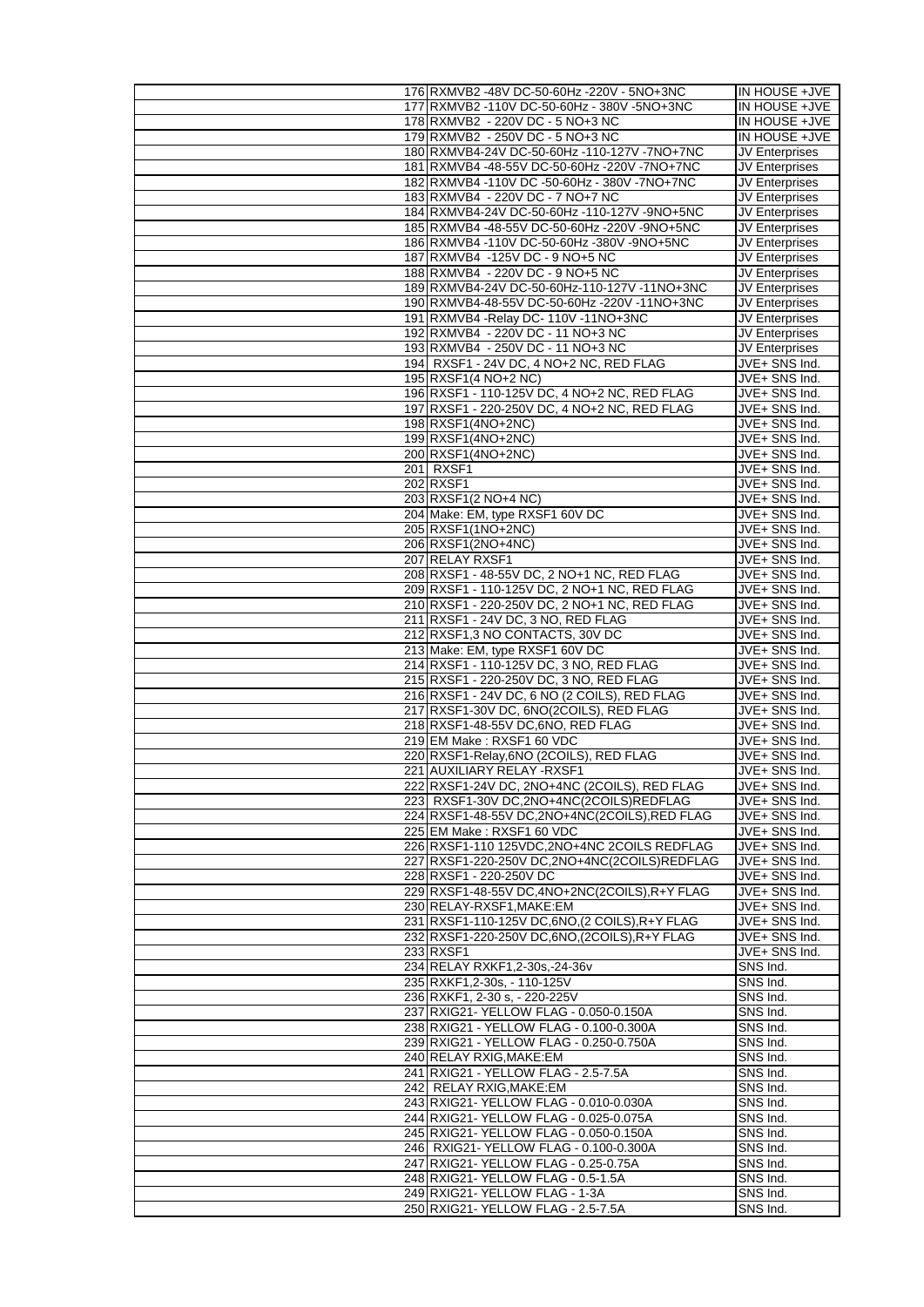| 251 RXIG21- YELLOW FLAG - 5-15A         | SNS Ind.             |
|-----------------------------------------|----------------------|
| 252 RXIG21- YELLOW FLAG                 | SNS Ind.             |
|                                         | SNS Ind.             |
| 253 RXIG28 RELAY, 2C/O, 24VDC           |                      |
| 254 CURRENT RELAY                       | SNS Ind.             |
| 255 RXIG28,50-150mA,-24-48-60V          | SNS Ind.             |
| 256 RXIG28 - YELLOW FLAG - 0.5-1.5mA    | SNS Ind.             |
| 257 RXIG28 - YELLOW FLAG - 5-15mA       | SNS Ind.             |
| 258 RXIG28 - YELLOW FLAG - 10-30mA      | SNS Ind.             |
| 259 RXIG28 - YELLOW FLAG - 25-75mA      | SNS Ind.             |
| 260 RXIG28 - YELLOW FLAG - 50-150mA     | SNS Ind.             |
| 261 RXIG28 - YELLOW FLAG - 100-300mA    | SNS Ind.             |
| 262 RELAY RXIG22, MAKE: EM              | SNS Ind.             |
| 263 RXIG22 - YELLOW FLAG - 0.100-0.300A | SNS Ind.             |
| 264 RXIG22 - YELLOW FLAG - 0.250-0.750A | SNS Ind.             |
| 265 RXIG22 - YELLOW FLAG - 0.5-1.5A     | SNS Ind.             |
| 266 RELAY RXIG22,30 V DC, 0.25 - 0.75A  | SNS Ind.             |
| 267 RXIG22 - YELLOW FLAG - 0.010-0.030A | SNS Ind.             |
| 268 RXIG22 - YELLOW FLAG - 0.025-0.075A | SNS Ind.             |
| 269 RXIG22 - YELLOW FLAG - 0.050-0.150A | SNS Ind.             |
| 270 RXIG22 - YELLOW FLAG - 0.100-0.300A | SNS Ind.             |
| 271 RXIG22 - Relay - 0.250-0.750A       | SNS Ind.             |
| 272 RXIG22 - YELLOW FLAG - 0.5-1.5A     | SNS Ind.             |
| 273 RXIG22 - YELLOW FLAG - 1-3A         | SNS Ind.             |
| 274 RXIG22 - YELLOW FLAG - 2.5-7.5A     | SNS Ind.             |
| 275 RELAY RXIG.MAKE:EM                  | SNS Ind.             |
| 276 RXIG28 - 0.1-0.3A ~60HZ             | SNS Ind.             |
| 277 RXIG28 FOR RXTFA2                   | SNS Ind.             |
| 278 RELAY-RXEG 21, MAKE: EM             | SNS Ind.             |
| 279 RXEG21 - YELLOW FLAG - 10-30V       | SNS Ind.             |
| 280 RELAY-RXEG 21, MAKE: EM             | SNS Ind.             |
| 281 RXEG21 - YELLOW FLAG - 40-120V      | SNS Ind.             |
| 282 RXEG21 - YELLOW FLAG - 80-240V      | SNS Ind.             |
| 283 RXEG 21, MAKE: EM                   | SNS Ind.             |
| 284 RXEG21 - YELLOW FLAG - 5-15V        | SNS Ind.             |
| 285 RXEG21 - YELLOW FLAG                | SNS Ind.             |
| 286 RXEG21 - YELLOW FLAG - 20-60V       | SNS Ind.             |
| 287 RXEG21 - YELLOW FLAG - 40-120V      | SNS Ind.             |
| 288 RXEG21 - YELLOW FLAG - 80-240V      | SNS Ind.             |
| 289 RXEG21 - YELLOW FLAG - 160-480V     | SNS Ind.             |
| 290 RXIG 21 Over/Under current relay    | SNS Ind.             |
| 291 RELAY RXTMA1, MAKE:EM               | IN HOUSE +SNS        |
| 292 RELAY RXTMA1, MAKE:EM               | IN HOUSE +SNS        |
| 293 RXTMA1 - RESISTOR UNIT - 150 OHMS   | IN HOUSE +SNS        |
| 294 RESISTOR UNIT FOR RXMVB4 TRIP RELAY | IN HOUSE +SNS        |
| 295 RXTMA1 - Resistor Unit - 820 OHMS   | IN HOUSE +SNS        |
| 296 RXTMA1 - Resistor Unit - 270 OHMS   | IN HOUSE +SNS        |
| 297 RXTMA1 - Resistor Unit - 47OHMS     | IN HOUSE +SNS        |
| 298 TSR, 220V, 1NO+2NC                  | SNS Ind.             |
| 299 PUSH BUTTON 4NO                     | SNS Ind.             |
| 300 Push Button Unit 4NO                | SNS Ind.             |
|                                         |                      |
| 301 TSR-110-250V DC, 1NO + 2NC          | SNS Ind.<br>SNS Ind. |
| 302 Push Button Unit                    |                      |
| 303 PUSH BUTTON                         | SNS Ind.             |
| 304 LED UNIT,2 GREEN,220V DC            | SNS Ind.             |
| 305 LED UNIT.2 GREEN.110V DC            | SNS Ind.             |
| 306 LED UNIT, 1 RED+1 GREEN, 110V DC,   | SNS Ind.             |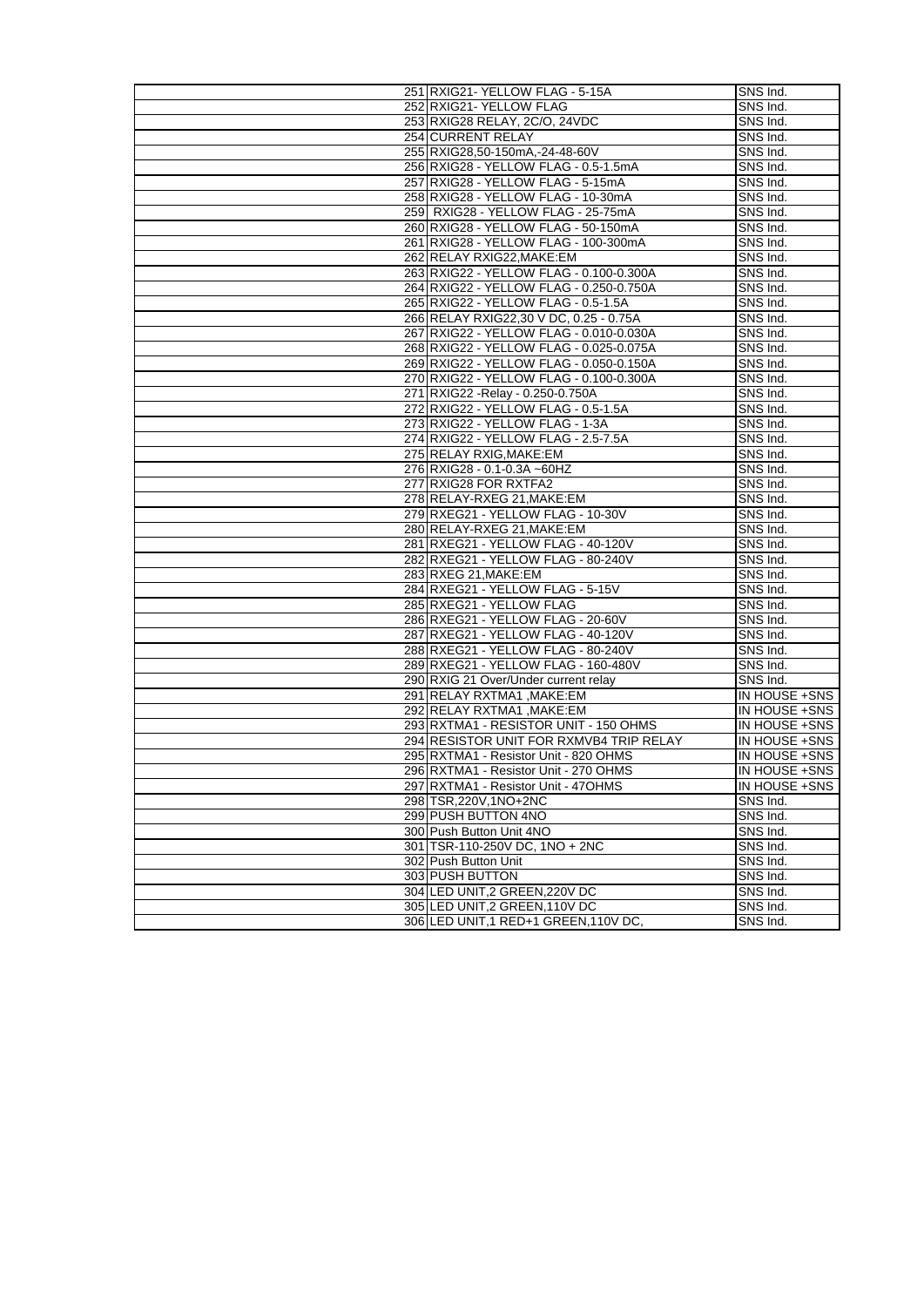

#### **MANUFACTURING QUALITY PLAN -- PVC CONTROL CABLE**

#### $M \cap P$  No.- 030

#### **List of component manufacturer**

| <b>Process Inspection</b> | cess Inspection<br>יים | ∣ inspection & testina<br>Final | . Packing<br>. .<br>Despatch ، |
|---------------------------|------------------------|---------------------------------|--------------------------------|
|                           |                        |                                 |                                |



**In-House activty**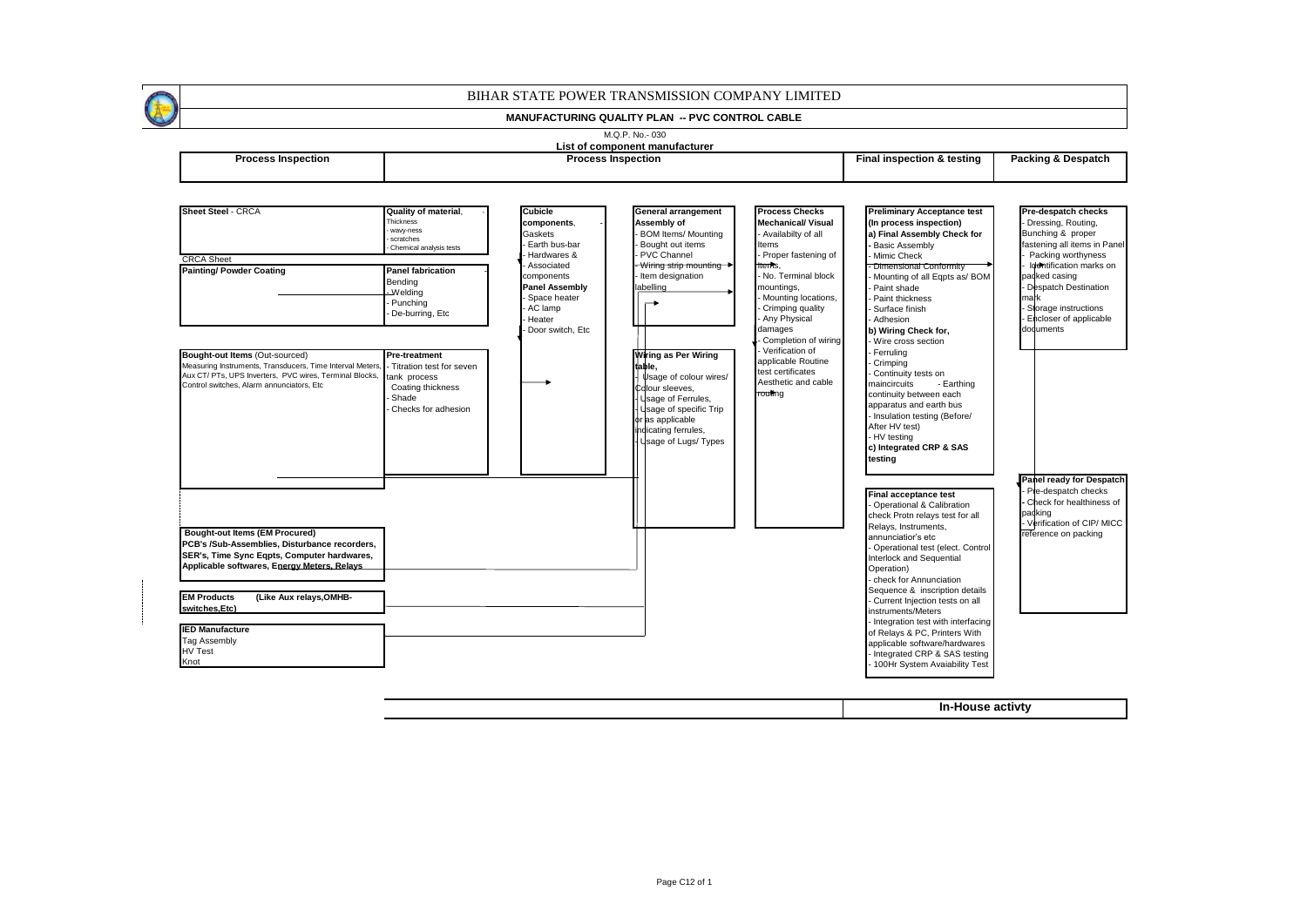| BIHAR STATE POWER TRANSMISSION COMPANY LIMITED  |                   |  |                           |  |
|-------------------------------------------------|-------------------|--|---------------------------|--|
| MANUFACTURING QUALITY PLAN -- PVC CONTROL CABLE |                   |  |                           |  |
|                                                 | M.Q.P. No.-030    |  |                           |  |
| List of component manufacturer                  |                   |  |                           |  |
|                                                 |                   |  |                           |  |
|                                                 | Please Refer :-   |  | 100Hr Test Procedure.docx |  |
|                                                 |                   |  |                           |  |
|                                                 | <b>CRCA Sheet</b> |  |                           |  |
|                                                 |                   |  |                           |  |
|                                                 |                   |  |                           |  |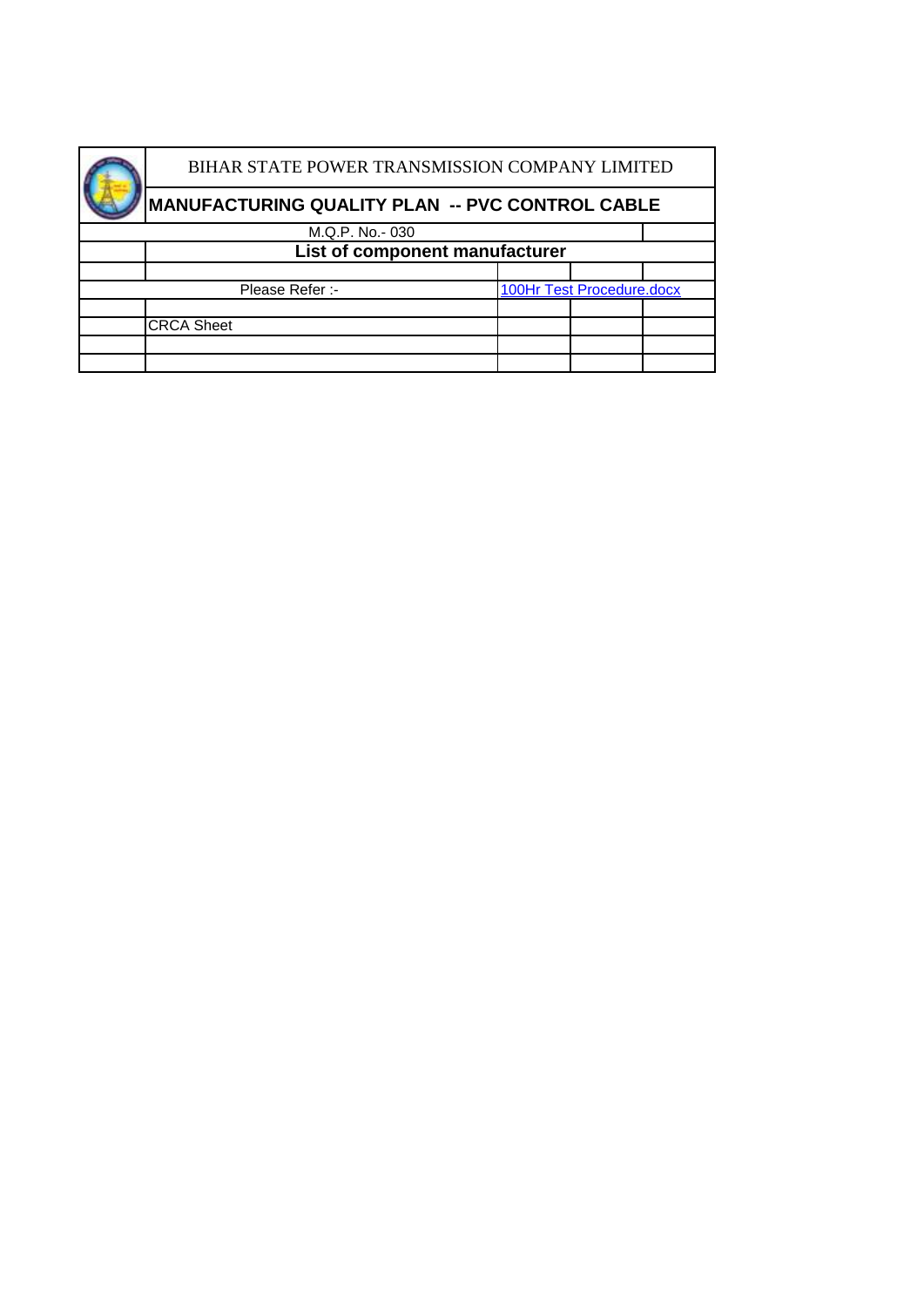Please Refer : <C&R-FAT format.xlsx>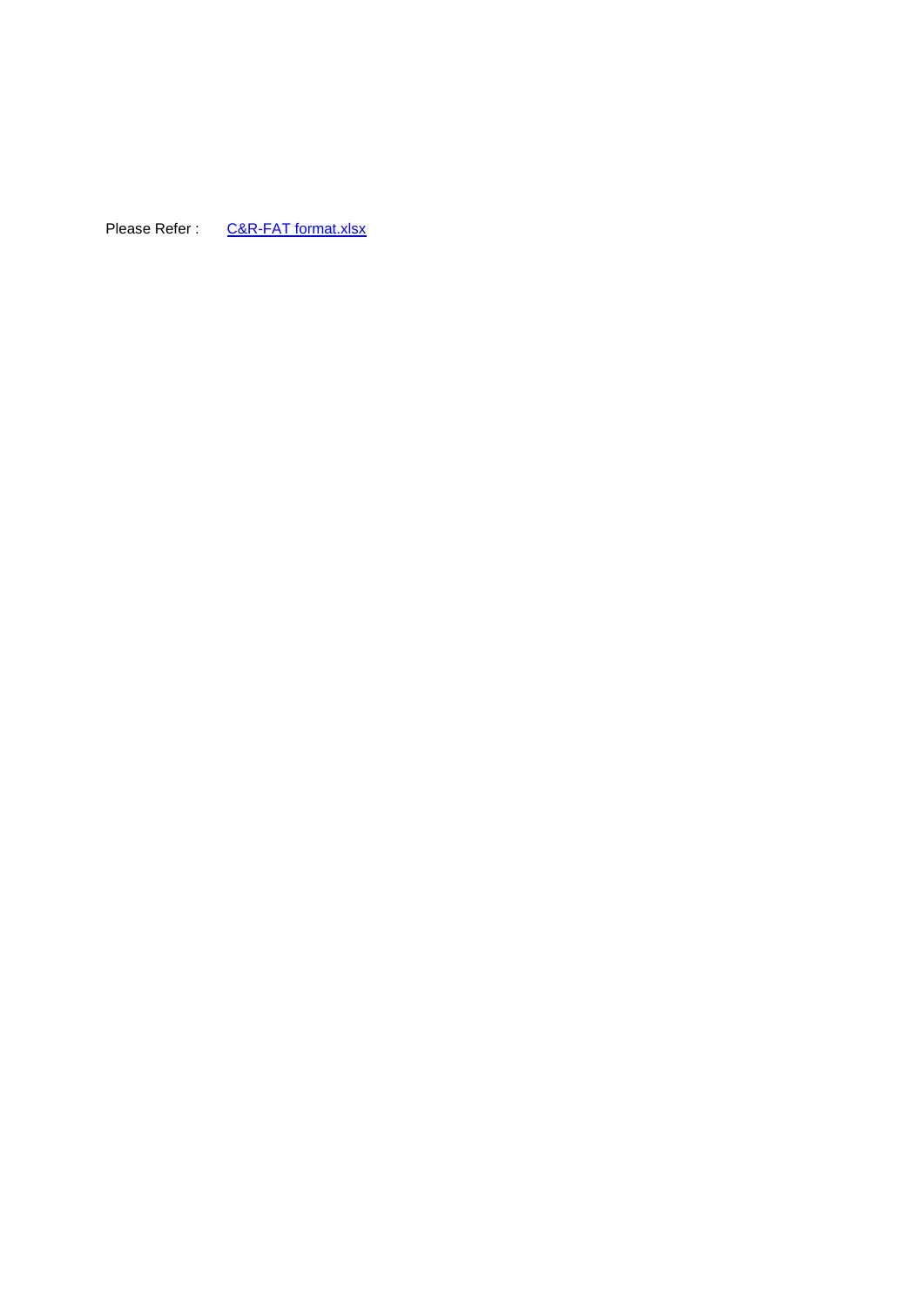|                                                                                      |                                               |                   |                             |         |                                 | Part of MQP No. 030                                |  |
|--------------------------------------------------------------------------------------|-----------------------------------------------|-------------------|-----------------------------|---------|---------------------------------|----------------------------------------------------|--|
|                                                                                      |                                               |                   |                             |         |                                 |                                                    |  |
|                                                                                      |                                               |                   |                             |         |                                 |                                                    |  |
| TEST PROCEDURE AND RECORD FORMAT                                                     |                                               |                   |                             |         |                                 |                                                    |  |
| Internal Validation                                                                  |                                               |                   | SI No of the panel:         |         |                                 |                                                    |  |
| F.A.T                                                                                |                                               | Sale Order No:    |                             |         |                                 |                                                    |  |
|                                                                                      |                                               |                   |                             |         |                                 |                                                    |  |
| SAT                                                                                  |                                               | Project Name:     |                             |         |                                 |                                                    |  |
| <b>Test Objective</b>                                                                | Hardware component identification/healthiness |                   |                             |         |                                 |                                                    |  |
| <b>Initial conditions</b>                                                            |                                               | <b>Test Tools</b> |                             |         |                                 |                                                    |  |
|                                                                                      |                                               |                   |                             |         |                                 | $AC/DC$ source, Multimeter $& 3$ Ph Injection Kit, |  |
|                                                                                      |                                               |                   |                             |         |                                 |                                                    |  |
| <b>Test conditions</b>                                                               |                                               |                   | <b>Referenced Documents</b> |         |                                 |                                                    |  |
| Check the BOM & Powering up the Panel                                                |                                               |                   |                             |         | Approved Scheme Drawings, GTP & |                                                    |  |
|                                                                                      |                                               | Tech. Spec        |                             |         |                                 |                                                    |  |
|                                                                                      |                                               |                   | <b>Result</b>               |         |                                 |                                                    |  |
| Actions                                                                              |                                               |                   |                             |         |                                 | <b>Remark</b>                                      |  |
|                                                                                      |                                               | Passed            |                             | 101 000 | Ealter                          |                                                    |  |
| - Insulation resistance of CT &PT terminals & all relay terminals by 500v megger     |                                               |                   |                             |         |                                 |                                                    |  |
| During Internal test IR meas will be carried on 100%                                 |                                               |                   |                             |         |                                 |                                                    |  |
| panels.Panel test report will be provided.                                           |                                               |                   |                             |         |                                 |                                                    |  |
| During Final Acceptence test IR meas will be carried                                 |                                               |                   |                             |         |                                 |                                                    |  |
| on the selected panel.                                                               |                                               |                   |                             |         |                                 |                                                    |  |
| Check the BOM as per the approved Scheme Drawings of the                             |                                               |                   |                             |         |                                 |                                                    |  |
| Control & Relay panels                                                               |                                               |                   |                             |         |                                 |                                                    |  |
| - Select the Control & relay Panel to test on the platform                           |                                               |                   |                             |         |                                 |                                                    |  |
| - Inject the required DC in the selected panel power supply                          |                                               |                   |                             |         |                                 |                                                    |  |
| terminal and check the DC distribution as per the approved                           |                                               |                   |                             |         |                                 |                                                    |  |
|                                                                                      |                                               |                   |                             |         |                                 |                                                    |  |
| - After Power-up, check the DC equipments are in healthy state                       |                                               |                   |                             |         |                                 |                                                    |  |
| -Inject the required AC in the selected panel power supply                           |                                               |                   |                             |         |                                 |                                                    |  |
| terminal and check the AC distribution as per the approved                           |                                               |                   |                             |         |                                 |                                                    |  |
|                                                                                      |                                               |                   |                             |         |                                 |                                                    |  |
| - After Power-up, check the AC equipments are in healthy state                       |                                               |                   |                             |         |                                 |                                                    |  |
| - Check the continuity for all control switches operation used for                   |                                               |                   |                             |         |                                 |                                                    |  |
| isolater & breaker                                                                   |                                               |                   |                             |         |                                 |                                                    |  |
|                                                                                      |                                               |                   |                             |         |                                 |                                                    |  |
| Check the source $DC 1$ and source $DC 2$ and $AC$ logics as per the approved scheme |                                               |                   |                             |         |                                 |                                                    |  |
|                                                                                      |                                               |                   |                             |         |                                 |                                                    |  |
| Repeat the above steps from 1-8 for the other Panels available on the platform       |                                               |                   |                             |         |                                 |                                                    |  |
| <b>Software Version:</b>                                                             | N/A                                           | <b>Comments:</b>  |                             |         |                                 |                                                    |  |
| <b>Database Version:</b>                                                             | N/A                                           |                   |                             |         |                                 |                                                    |  |
| <b>Automation Version:</b>                                                           | N/A                                           |                   |                             |         |                                 |                                                    |  |
| Other Version                                                                        | N/A                                           |                   |                             |         |                                 |                                                    |  |
| <b>Fault Report Nb:</b><br><b>Comments NB</b>                                        |                                               |                   | <b>Attached Documents:</b>  |         |                                 |                                                    |  |
| <b>Overall Decision:</b>                                                             |                                               |                   | <b>Customer Responsible</b> |         |                                 |                                                    |  |
|                                                                                      |                                               |                   |                             |         |                                 |                                                    |  |
| Approved                                                                             | Name                                          | Name              |                             |         |                                 |                                                    |  |
| Not completed                                                                        |                                               |                   |                             |         |                                 |                                                    |  |
| Failed                                                                               | Date                                          | Date              |                             |         |                                 |                                                    |  |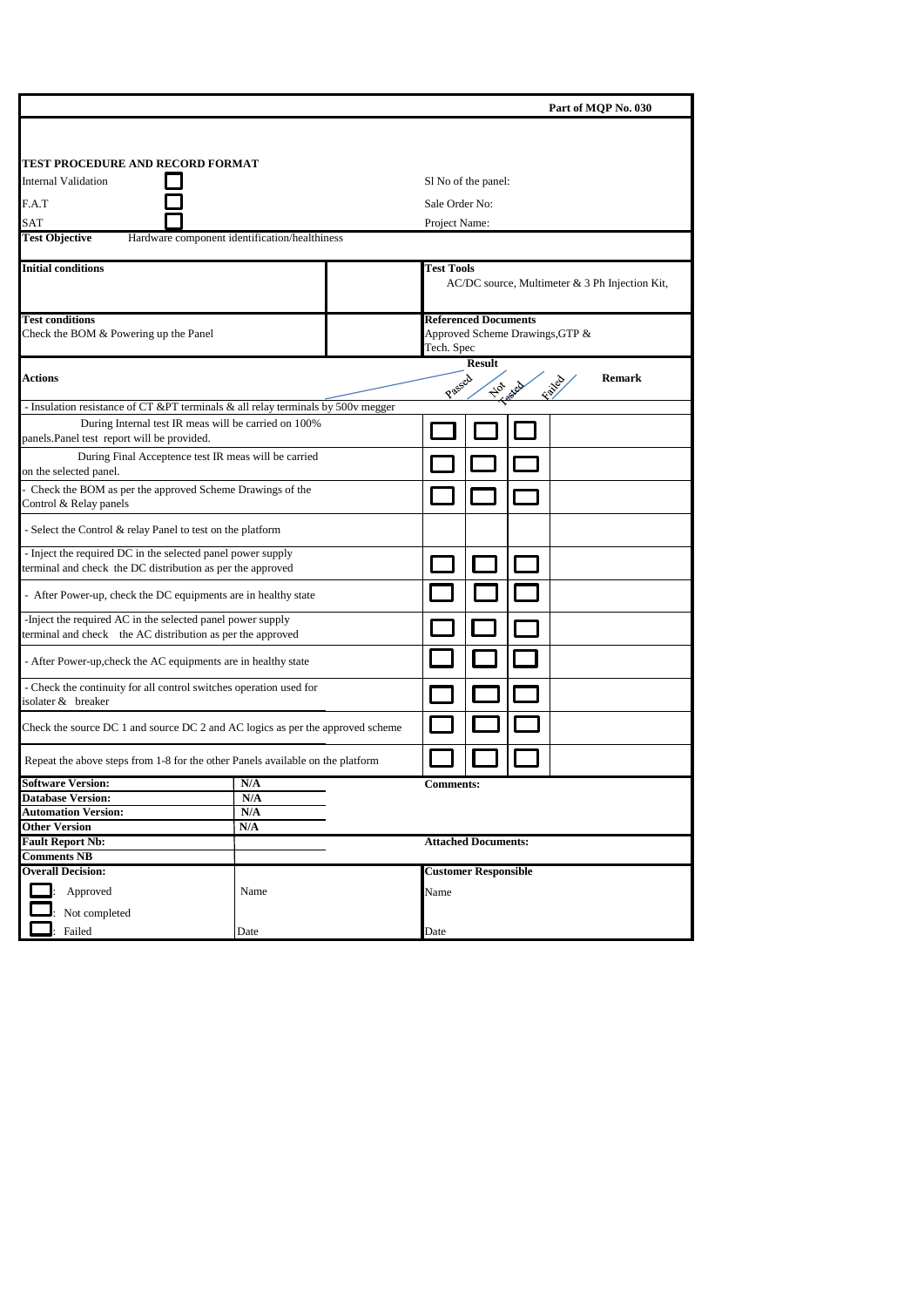|                                                                                                                           | BIHAR STATE POWER TRANSMISSION COMPANY LIMITED                                                                                  |                   |                                     |                                                |               |
|---------------------------------------------------------------------------------------------------------------------------|---------------------------------------------------------------------------------------------------------------------------------|-------------------|-------------------------------------|------------------------------------------------|---------------|
|                                                                                                                           | Part of MQP No. 030                                                                                                             |                   |                                     |                                                |               |
| TEST PROCEDURE AND RECORD FORMAT                                                                                          |                                                                                                                                 |                   |                                     |                                                |               |
| Internal Validation                                                                                                       |                                                                                                                                 | Panel Sl No:      |                                     |                                                |               |
| F.A.T                                                                                                                     |                                                                                                                                 | Sale Order No:    |                                     |                                                |               |
| SAT                                                                                                                       |                                                                                                                                 | Project Name:     |                                     |                                                |               |
|                                                                                                                           | Test Objective Functional Check: Indication , Metering, Auxilary Relays , Anunciaton Circuit and Protection Circuit             |                   |                                     |                                                |               |
| <b>Initial conditions</b>                                                                                                 |                                                                                                                                 | <b>Test Tools</b> |                                     | AC/DC source, Multimeter & 3 Ph Injection Kit, |               |
| <b>Test conditions</b>                                                                                                    |                                                                                                                                 |                   | <b>Referenced Documents</b>         |                                                |               |
| Check the above -mentioned Circuit as per scheme                                                                          |                                                                                                                                 | Tech. Spec        |                                     | Approved Scheme Drawings, GTP &                |               |
| Actions                                                                                                                   |                                                                                                                                 | Passaga           | <b>Result</b><br><b>Lender Reps</b> | Irailea                                        | <b>Remark</b> |
|                                                                                                                           |                                                                                                                                 |                   |                                     |                                                |               |
| 1] Check the Indication circuit of as per the approved Scheme drawing of the                                              |                                                                                                                                 |                   |                                     |                                                |               |
| control & relay Panels                                                                                                    |                                                                                                                                 |                   |                                     |                                                |               |
|                                                                                                                           | As per approved scheme extend the DC in the indication circuit and semaphore to<br>simulate the Isolator/Circuit Breaker status |                   |                                     |                                                |               |
| panels                                                                                                                    | 2] Check the Metering circuit of as per the approved Scheme Drawings of the Controls & relay                                    |                   |                                     |                                                |               |
| current to the inputs & observe the following Meters/                                                                     | Connect the 3 Ph Injection Kit on the metering Circuit & inject 3 Ph AC voltage and<br>Transducers as per approved scheme       |                   |                                     |                                                |               |
| drawing. Functioning of synchronizing socket also to be ensured.                                                          | 8] Continuity to be checked for synchronizing socket with respect to its terminal as per the scheme                             |                   |                                     |                                                |               |
| - Volt Meter / Volt Transducer                                                                                            |                                                                                                                                 |                   |                                     |                                                |               |
| - Current Meter / Current Transducer                                                                                      |                                                                                                                                 |                   |                                     |                                                |               |
|                                                                                                                           |                                                                                                                                 |                   |                                     |                                                |               |
| - Watt & Var Meter / Watt & Var Transducer                                                                                |                                                                                                                                 |                   |                                     |                                                |               |
| - PF & Frequency Meter / PF & Frequency Transducer                                                                        |                                                                                                                                 |                   |                                     |                                                |               |
| Panels                                                                                                                    | 3] Check the Auxilary relays of as per the approved Scheme drawings of the Control & Relay                                      |                   |                                     |                                                |               |
| tha approved scheme                                                                                                       | relays. Also verify the alarm has appeared on the Annunciator alongwith the hooter, if available in                             |                   |                                     |                                                |               |
| Check for the protection circuits                                                                                         |                                                                                                                                 |                   |                                     |                                                |               |
| AS per the Approved Scheme extend the DC for the Particular Protection Circuit                                            |                                                                                                                                 |                   |                                     |                                                |               |
| Check for the operations of the individual protections as per the scheme by secondary injection of<br>voltage and current |                                                                                                                                 |                   |                                     |                                                |               |
| 4] Repeat the above steps for other Panels in the platform                                                                |                                                                                                                                 |                   |                                     |                                                |               |
| <b>Software Version:</b>                                                                                                  | N/A                                                                                                                             | Comment:          |                                     |                                                |               |
| <b>Database Version:</b>                                                                                                  | N/A                                                                                                                             |                   |                                     |                                                |               |
| <b>Automation Version:</b>                                                                                                | N/A                                                                                                                             |                   |                                     |                                                |               |
| <b>Other Version</b>                                                                                                      | N/A                                                                                                                             |                   |                                     |                                                |               |
| <b>Fault Report Nb:</b>                                                                                                   |                                                                                                                                 |                   | <b>Attached Documents:</b>          |                                                |               |
| <b>Comments NB</b>                                                                                                        |                                                                                                                                 |                   |                                     |                                                |               |
| <b>Overall Decision:</b>                                                                                                  |                                                                                                                                 |                   | <b>Customer Responsible</b>         |                                                |               |
| Approved                                                                                                                  | Name                                                                                                                            | Name              |                                     |                                                |               |
| Not completed                                                                                                             |                                                                                                                                 |                   |                                     |                                                |               |
|                                                                                                                           |                                                                                                                                 |                   |                                     |                                                |               |
| Failed                                                                                                                    | Date                                                                                                                            | Date              |                                     |                                                |               |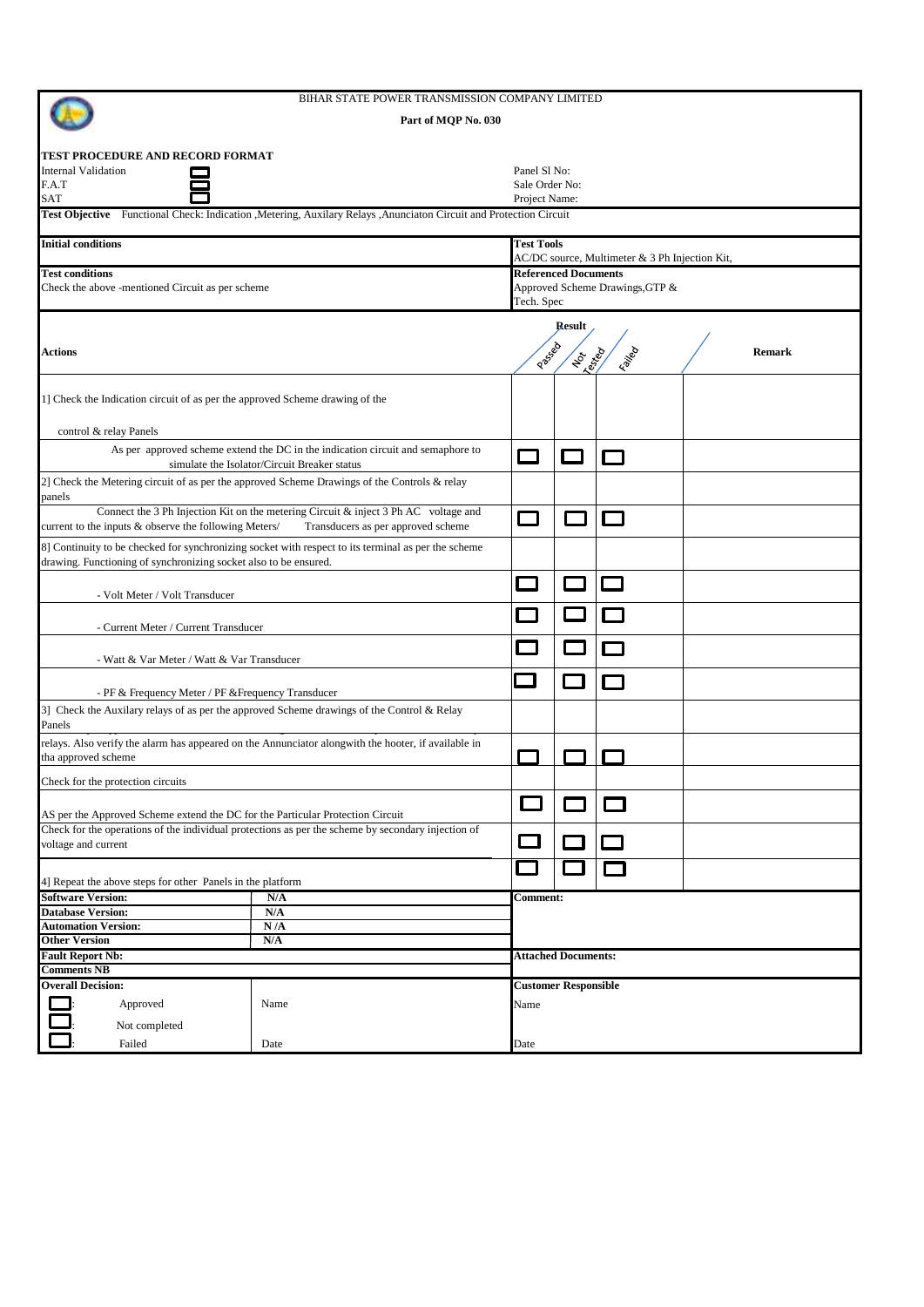| BIHAR STATE POWER TRANSMISSION COMPANY LIMITED                                                                                |                                                                                                                                                                              |                 |                            |                                                                |        |                                                |        |  |
|-------------------------------------------------------------------------------------------------------------------------------|------------------------------------------------------------------------------------------------------------------------------------------------------------------------------|-----------------|----------------------------|----------------------------------------------------------------|--------|------------------------------------------------|--------|--|
|                                                                                                                               | Part of MQP No. 030                                                                                                                                                          |                 |                            |                                                                |        |                                                |        |  |
| TEST PROCEDURE AND RECORD FORMAT<br><b>Internal Validation</b><br>F.A.T<br>SAT                                                | IED Serial Number:<br>Project:<br>Sale Order Number:                                                                                                                         |                 |                            |                                                                |        |                                                |        |  |
| Test Objective Functional Check: For REB670 Numeric Relays                                                                    |                                                                                                                                                                              |                 |                            |                                                                |        |                                                |        |  |
| <b>Initial conditions</b><br><b>Test conditions</b><br>Functional check for all types of Numerical relays used in the project |                                                                                                                                                                              |                 | <b>Test Tools</b>          | <b>Referenced Documents</b><br>Approved Scheme Drawings, GTP & |        | AC/DC source, Multimeter & 3 Ph Injection Kit, |        |  |
|                                                                                                                               |                                                                                                                                                                              |                 | Tech. Spec                 |                                                                |        |                                                |        |  |
| Actions                                                                                                                       |                                                                                                                                                                              |                 | Passa                      | <b>Result</b><br>Harab                                         | Faired |                                                | Remark |  |
| drawings: GTP & Tech Spec. The tests will be performed on the BSPTCL approved setting                                         | 1] Check the Numerical relay for protection as per the following protection function in line with approved scheme                                                            |                 |                            |                                                                |        |                                                |        |  |
| - Communication Checks if applicable                                                                                          |                                                                                                                                                                              |                 |                            |                                                                |        |                                                |        |  |
| Time Synchronisation in HMI display                                                                                           |                                                                                                                                                                              |                 |                            |                                                                |        |                                                |        |  |
| - Digital Inputs as per scheme                                                                                                |                                                                                                                                                                              |                 |                            |                                                                |        |                                                |        |  |
| - Digital output as per scheme                                                                                                |                                                                                                                                                                              |                 |                            |                                                                |        |                                                |        |  |
| - Measurment Check                                                                                                            |                                                                                                                                                                              |                 | $\sim$                     |                                                                |        |                                                |        |  |
| - Disturbance Recorder check for all binary / Analog inputs                                                                   |                                                                                                                                                                              |                 |                            |                                                                |        |                                                |        |  |
| Even Handling                                                                                                                 |                                                                                                                                                                              |                 |                            |                                                                |        |                                                |        |  |
|                                                                                                                               | Built - in Function Checking reference to approved schemetic Drawing: GTP & Tech.Spec                                                                                        |                 |                            |                                                                |        |                                                |        |  |
| Differential Pick up Check and timing check                                                                                   |                                                                                                                                                                              |                 |                            |                                                                |        |                                                |        |  |
| <b>Breaker failure Check</b>                                                                                                  |                                                                                                                                                                              |                 |                            |                                                                |        |                                                |        |  |
| Over current Check                                                                                                            |                                                                                                                                                                              |                 |                            |                                                                |        |                                                |        |  |
| Stability and Slope Check                                                                                                     |                                                                                                                                                                              |                 |                            | $\sim$                                                         |        |                                                |        |  |
| Open CT Alarm                                                                                                                 |                                                                                                                                                                              |                 | $\mathcal{L}(\mathcal{A})$ |                                                                | $\sim$ |                                                |        |  |
| 2] Repeat the above steps for other C&R Panels in the platform                                                                |                                                                                                                                                                              | <b>Contract</b> |                            | $\sim$                                                         |        |                                                |        |  |
|                                                                                                                               | Note: Verification & validation of all signals required for display on SCADA as per detailed signal list / configuration / site settings, as applicable, issued by Powergrid |                 |                            |                                                                |        |                                                |        |  |
| <b>Software Version:</b>                                                                                                      |                                                                                                                                                                              |                 | Comment:                   |                                                                |        |                                                |        |  |
| <b>Database Version:</b><br><b>Automation Version:</b>                                                                        | N/A<br>N/A                                                                                                                                                                   |                 |                            |                                                                |        |                                                |        |  |
| Other Version                                                                                                                 | N/A                                                                                                                                                                          |                 |                            |                                                                |        |                                                |        |  |
| <b>Fault Report Nb:</b>                                                                                                       |                                                                                                                                                                              |                 |                            | <b>Attached Documents:</b>                                     |        |                                                |        |  |
| <b>Comments NB</b>                                                                                                            |                                                                                                                                                                              |                 |                            |                                                                |        |                                                |        |  |
| <b>Overall Decision:</b><br>Approved<br>Not completed                                                                         | Name                                                                                                                                                                         | Name            |                            | <b>Customer Responsible</b>                                    |        |                                                |        |  |
| Failed                                                                                                                        | Date                                                                                                                                                                         | Date            |                            |                                                                |        |                                                |        |  |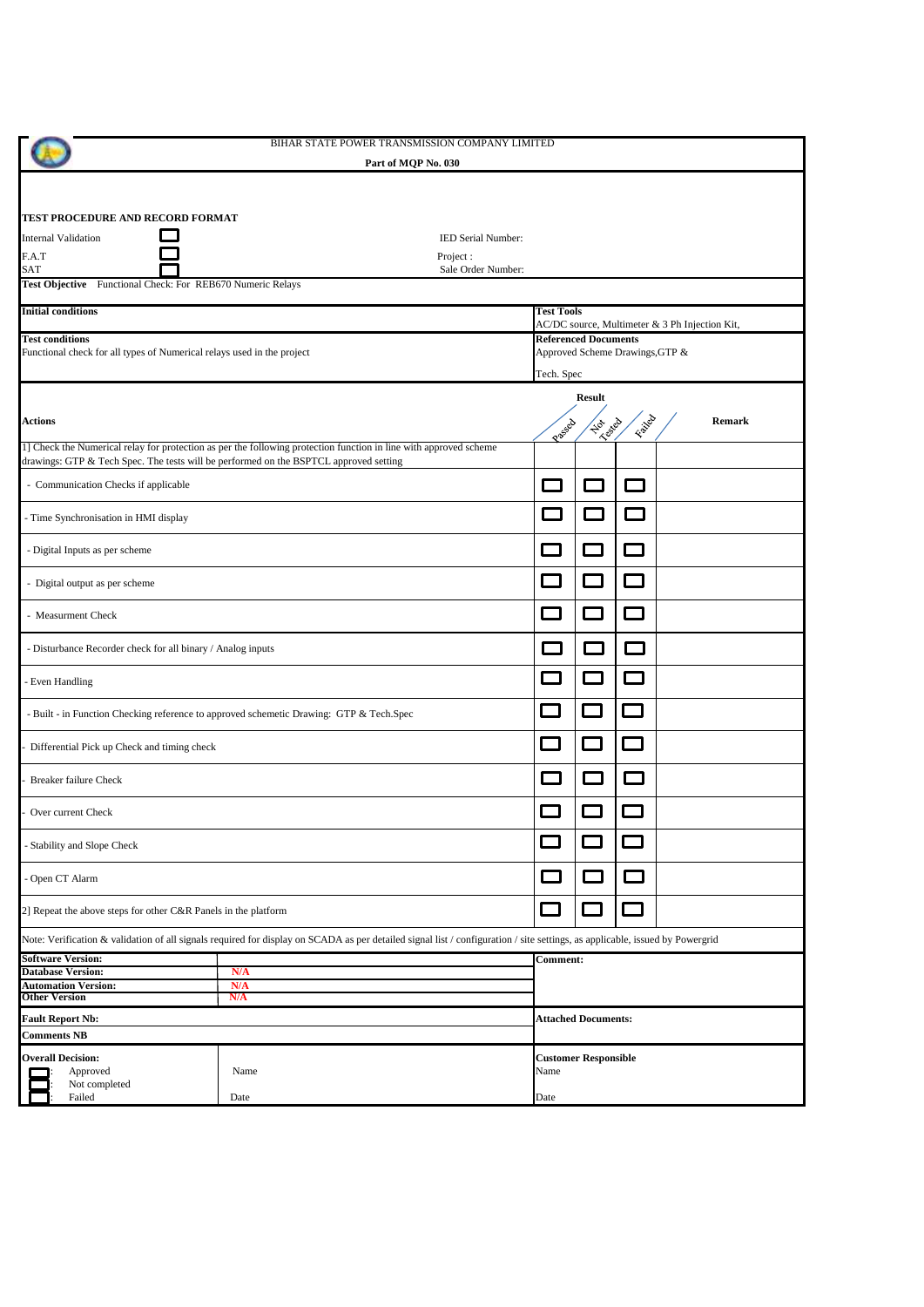

**Part of MQP No. 030**

|                                                                                                                              | <b>ROUTINE TEST REPORT: REB670</b>                                                                                                                                                                                                                                           |         |
|------------------------------------------------------------------------------------------------------------------------------|------------------------------------------------------------------------------------------------------------------------------------------------------------------------------------------------------------------------------------------------------------------------------|---------|
| <b>ARTICLE NO</b>                                                                                                            |                                                                                                                                                                                                                                                                              |         |
| SCH. DRG. NO                                                                                                                 |                                                                                                                                                                                                                                                                              |         |
| SALE ORDER NO.                                                                                                               |                                                                                                                                                                                                                                                                              |         |
| ORDER NO                                                                                                                     |                                                                                                                                                                                                                                                                              |         |
| SL. NO                                                                                                                       |                                                                                                                                                                                                                                                                              |         |
| <b>TRANSFORMER MODULE</b>                                                                                                    |                                                                                                                                                                                                                                                                              |         |
| <b>RATING</b>                                                                                                                |                                                                                                                                                                                                                                                                              |         |
| <b>AUX. VOLTAGE</b>                                                                                                          |                                                                                                                                                                                                                                                                              |         |
| <b>RATED VOLTAGE</b>                                                                                                         |                                                                                                                                                                                                                                                                              |         |
| SOFTWARE VERSION                                                                                                             |                                                                                                                                                                                                                                                                              |         |
| IED Version (Casing)                                                                                                         |                                                                                                                                                                                                                                                                              |         |
| 1. VISUAL INSPECTION<br>2. DC POWER CONSUMPTION<br><b>3. FUNCTIONAL CHECK:</b><br>DIFFERENTIAL.:<br>Differential DIFP Zone A | $(110V)$ DC: < 318 mA (for basic) + 9.09mA for each I/O card)<br>$(220V)$ DC: < 160 mA (for basic) + 4.55mA for each I/O card)<br>$(50 \text{ V DC:} < 255 \text{ mA}$ (for basic) + 18.18mA for each I/O card)<br>(24V DC: < 1330 mA (for basic) + 42 mA for each I/O card) | X<br>mA |
| <b>BASIC SETTING:</b>                                                                                                        |                                                                                                                                                                                                                                                                              |         |

**No. of Bays used = As per BSPTCL approved drg**

| Operation = $ON$                         | Diffl Opt Level $=$  |                            | Default Slope Setting = 53<br>$\frac{10}{6}$ |  | Diffl Current Alarm $=$    |  |  |  |                           |  |
|------------------------------------------|----------------------|----------------------------|----------------------------------------------|--|----------------------------|--|--|--|---------------------------|--|
| <b>Diffl Current Time <math>=</math></b> | $Incomina$ Alarm $=$ |                            | $Primarv =$                                  |  |                            |  |  |  | Secondary = $1 \text{ A}$ |  |
| <b>Bay Setting</b>                       |                      |                            |                                              |  |                            |  |  |  |                           |  |
| $CT$ Connection = Connected              |                      | Zone Selection = FixedToZA |                                              |  | ZoneSwitching = Forced out |  |  |  |                           |  |
| <b>Checkzone Setting</b>                 |                      |                            |                                              |  |                            |  |  |  |                           |  |
| $D$ eration $=$                          |                      |                            | <b>Operlevel =</b>                           |  | slope =                    |  |  |  |                           |  |

**Differential current operating level (1-100000) A -------------- ± 2.0% of Ir for I < Ir / ± 2.0% of I for I > Ir**

### **Check of Base sensitivity function: Zone A** Tolerance =  $\pm 2\%$

| Bay No.      | <b>Id min SET</b> | <b>Expected</b><br>(1Ph) | Id min OPTD. |
|--------------|-------------------|--------------------------|--------------|
| 1            |                   |                          |              |
| $\mathbf{2}$ |                   |                          |              |
| $\mathbf{3}$ |                   |                          |              |
| 4            |                   |                          |              |
| 5            |                   |                          |              |
| 6            |                   |                          |              |
| 7            |                   |                          |              |
| 8            |                   |                          |              |
| 9            |                   |                          |              |
| 10           |                   |                          |              |
| 11           |                   |                          |              |
| 12           |                   |                          |              |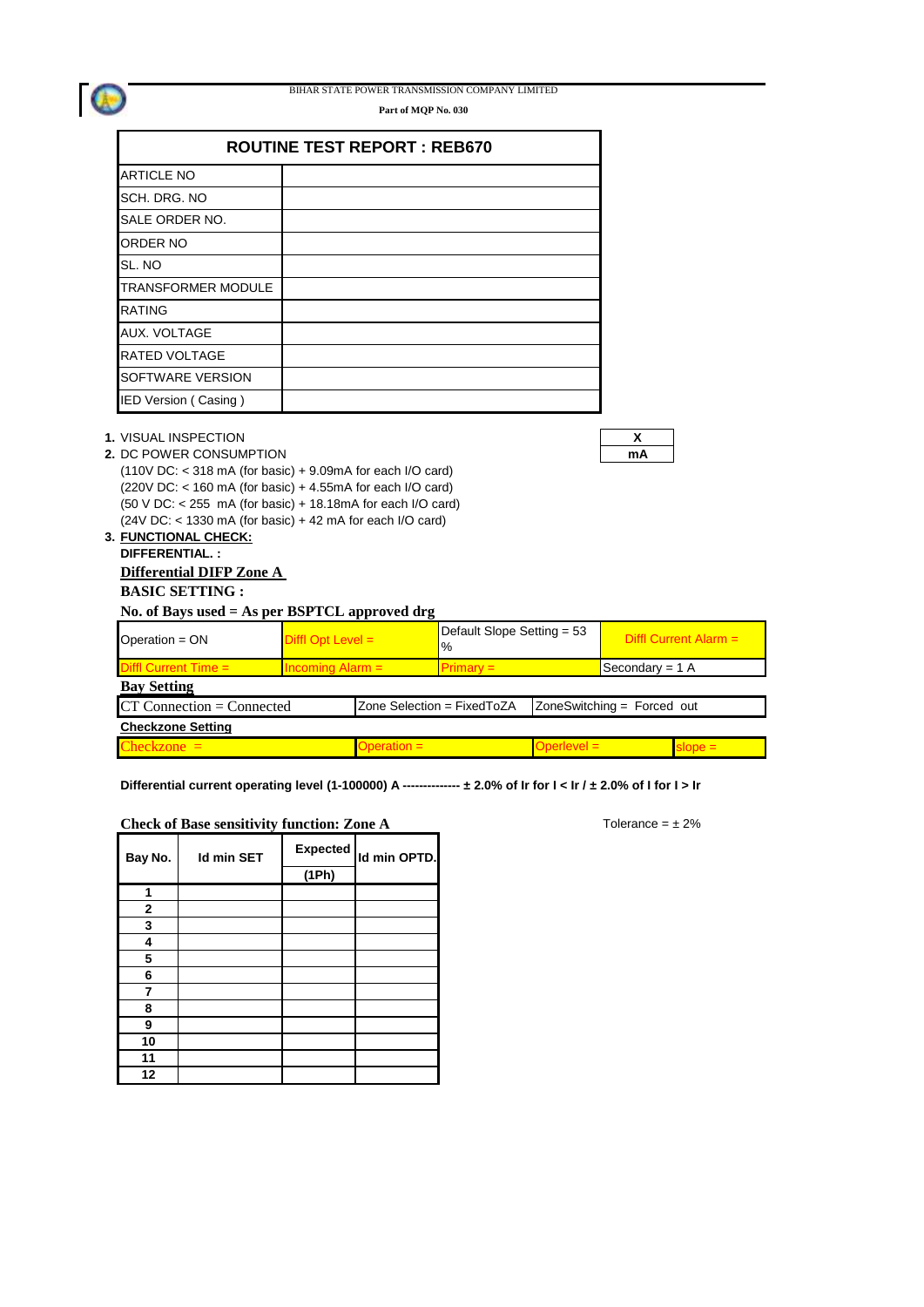**Part of MQP No. 030**

**Serial No.**

| Bay No.      | <b>Id min SET</b> | <b>Expected</b><br>(1Ph) | Id min OPTD. |
|--------------|-------------------|--------------------------|--------------|
|              |                   |                          |              |
| 1            |                   |                          |              |
| $\mathbf{2}$ |                   |                          |              |
| 3            |                   |                          |              |
| 4            |                   |                          |              |
| 5            |                   |                          |              |
| 6            |                   |                          |              |
| 7            |                   |                          |              |
| 8            |                   |                          |              |
| 9            |                   |                          |              |
| 10           |                   |                          |              |
| 11           |                   |                          |              |
| 12           |                   |                          |              |

# **Check of Base sensitivity function: Zone B**

### **Slope**

 $\mathbf{G}$ 

| Slope set on the relay |      | Measured I (primary) | $Slope = \Delta I opt/\Delta I bias$ |
|------------------------|------|----------------------|--------------------------------------|
|                        | bias | operate              |                                      |
| 53%                    |      |                      |                                      |
|                        |      |                      |                                      |

**4 Additional Functions Check :**

| 1. Over Current                      |  |
|--------------------------------------|--|
| 2. Breaker failure                   |  |
| 3. Check Zone Operation              |  |
| 4. I/O Card 1 Check                  |  |
| 5. I/O Card 2 Check                  |  |
| 6. I/O Card 3 Check                  |  |
| 7. I/O Card 4 Check                  |  |
| 8. I/O Card 5 Check                  |  |
| 9. I/O Card 6 Check                  |  |
| 10. I/O Card 7 Check                 |  |
| 11 I/O Card 8 Check                  |  |
| 12. I/O Card 9 Check                 |  |
| 13. I/O Card 10 Check                |  |
| 14. Remote Communication (IEC 61850) |  |
| 15. Disturbance Recorder             |  |
| 16. Event Recorder                   |  |
|                                      |  |

**X - Indicates Checked and found Satisfactory**

**Note: Verification & validation of all signals required for display on SCADA as per detailed signal list / configuration / site settings, as applicable, issued by BSPTCL**

**1.Tested By 2. Internal Test 3.3rd Party ( If applicable ) 4.FAT**

**Date:**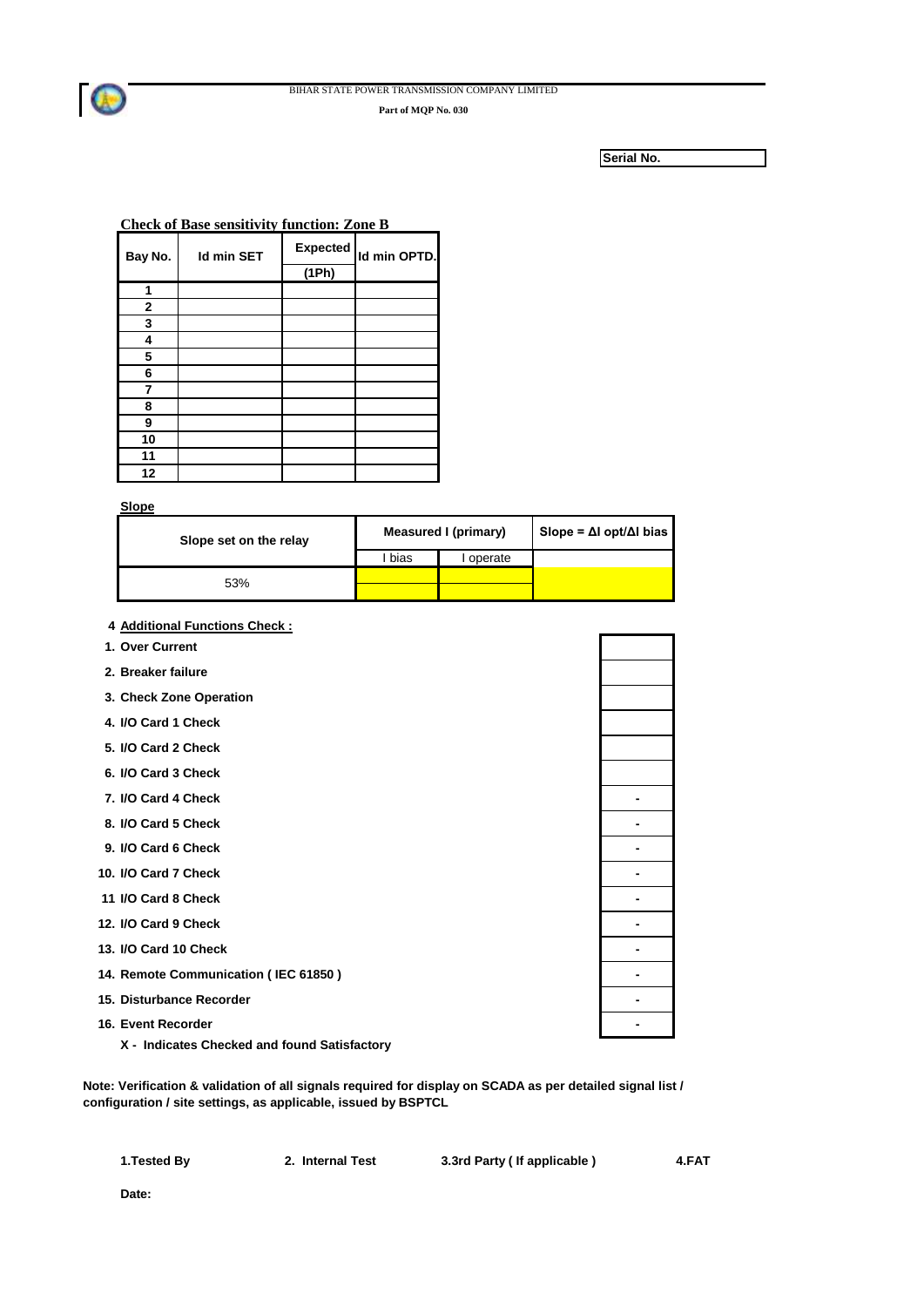|                                                                                      |                                                                                                                                                                           | BIHAR STATE POWER TRANSMISSION COMPANY LIMITED |                                 |                          |                                                |
|--------------------------------------------------------------------------------------|---------------------------------------------------------------------------------------------------------------------------------------------------------------------------|------------------------------------------------|---------------------------------|--------------------------|------------------------------------------------|
|                                                                                      | Part of MQP No. 030                                                                                                                                                       |                                                |                                 |                          |                                                |
|                                                                                      |                                                                                                                                                                           |                                                |                                 |                          |                                                |
| TEST PROCEDURE AND RECORD FORMAT                                                     |                                                                                                                                                                           |                                                |                                 |                          |                                                |
| <b>Internal Validation</b>                                                           | IED Serial Number:                                                                                                                                                        |                                                |                                 |                          |                                                |
| F.A.T                                                                                | Project:                                                                                                                                                                  |                                                |                                 |                          |                                                |
| SAT                                                                                  | Sale Order Number:                                                                                                                                                        |                                                |                                 |                          |                                                |
|                                                                                      | Test Objective Functional Check: Transformer Protection (Numeric) Relays (Check List: - Transformer Protn Relays)                                                         |                                                |                                 |                          |                                                |
| <b>Initial conditions</b>                                                            |                                                                                                                                                                           | <b>Test Tools</b>                              |                                 |                          |                                                |
| <b>Test conditions</b>                                                               |                                                                                                                                                                           |                                                | <b>Referenced Documents</b>     |                          | AC/DC source, Multimeter & 3 Ph Injection Kit, |
| Functional check for all types of Numerical relays used in the project               |                                                                                                                                                                           |                                                | Approved Scheme Drawings, GTP & |                          |                                                |
|                                                                                      |                                                                                                                                                                           | Tech. Spec                                     |                                 |                          |                                                |
|                                                                                      |                                                                                                                                                                           |                                                | <b>Result</b>                   |                          |                                                |
| <b>Actions</b>                                                                       |                                                                                                                                                                           |                                                |                                 |                          | <b>Remark</b>                                  |
|                                                                                      |                                                                                                                                                                           | Passed                                         | La teach                        | Lenderd                  |                                                |
| drawings: GTP & Tech Spec. The tests will be performed on the PGCIL approved setting | 1] Check the Numerical relay for protection as per the following protection function in line with approved scheme                                                         |                                                |                                 |                          |                                                |
| Spec.                                                                                | - Check the hardware configuration along with software version of the relay in line with approved GTP $&$ Tech.                                                           |                                                |                                 |                          |                                                |
| - Communication Checks if applicable                                                 |                                                                                                                                                                           |                                                |                                 |                          |                                                |
| Time Synchronisation in HMI display                                                  |                                                                                                                                                                           |                                                |                                 |                          |                                                |
| - Digital Inputs as per scheme                                                       |                                                                                                                                                                           |                                                |                                 |                          |                                                |
| - Digital output as per scheme                                                       |                                                                                                                                                                           |                                                |                                 |                          |                                                |
| - Measurment Check                                                                   |                                                                                                                                                                           |                                                |                                 |                          |                                                |
|                                                                                      | - Built -in Function Checking reference to approved schemetic Drawing: GTP & Tech.Spec                                                                                    |                                                |                                 |                          |                                                |
| - Disturbance Recorder check for all binary / Analog inputs                          |                                                                                                                                                                           |                                                |                                 |                          |                                                |
| Even Handling                                                                        |                                                                                                                                                                           |                                                |                                 |                          |                                                |
| - High Set Check in Backup O/C, E/F relay, for ICT only                              |                                                                                                                                                                           |                                                |                                 |                          |                                                |
| Differential Pick up Check & timing check                                            |                                                                                                                                                                           |                                                | $\mathcal{L}(\mathcal{A})$      | $\overline{\phantom{0}}$ |                                                |
| Unrestrained Trip (HIGH SET)                                                         |                                                                                                                                                                           |                                                |                                 |                          |                                                |
| 2nd Harmonic Block                                                                   |                                                                                                                                                                           |                                                |                                 |                          |                                                |
| 5th Harmonic Block                                                                   |                                                                                                                                                                           |                                                |                                 |                          |                                                |
| Stability and Slope Check                                                            |                                                                                                                                                                           |                                                |                                 |                          |                                                |
| Check of HZD Function                                                                |                                                                                                                                                                           |                                                | $\sim$                          | $\sim$                   |                                                |
| Over flux function check (pick up and drop off)                                      |                                                                                                                                                                           |                                                |                                 |                          |                                                |
| Thermal Over load Check                                                              |                                                                                                                                                                           |                                                |                                 |                          |                                                |
| Over current Check                                                                   |                                                                                                                                                                           |                                                |                                 |                          |                                                |
| 2] Repeat the above steps for other C&R Panels in the platform                       |                                                                                                                                                                           |                                                |                                 |                          |                                                |
|                                                                                      | Note: Verification & validation of all signals required for display on SCADA as per detailed signal list / configuration / site settings, as applicable, issued by BSPTCL |                                                |                                 |                          |                                                |
| <b>Software Version:</b><br><b>Database Version:</b>                                 | N/A                                                                                                                                                                       | Comment:                                       |                                 |                          |                                                |
| <b>Automation Version:</b>                                                           | N/A                                                                                                                                                                       |                                                |                                 |                          |                                                |
| <b>Other Version</b>                                                                 | N/A                                                                                                                                                                       |                                                |                                 |                          |                                                |
| <b>Fault Report Nb:</b>                                                              |                                                                                                                                                                           |                                                | <b>Attached Documents:</b>      |                          |                                                |
| <b>Comments NB</b>                                                                   |                                                                                                                                                                           |                                                |                                 |                          |                                                |
| <b>Overall Decision:</b><br>Approved<br>Not completed                                | Name                                                                                                                                                                      | Name                                           | <b>Customer Responsible</b>     |                          |                                                |
| Failed                                                                               | Date                                                                                                                                                                      | Date                                           |                                 |                          |                                                |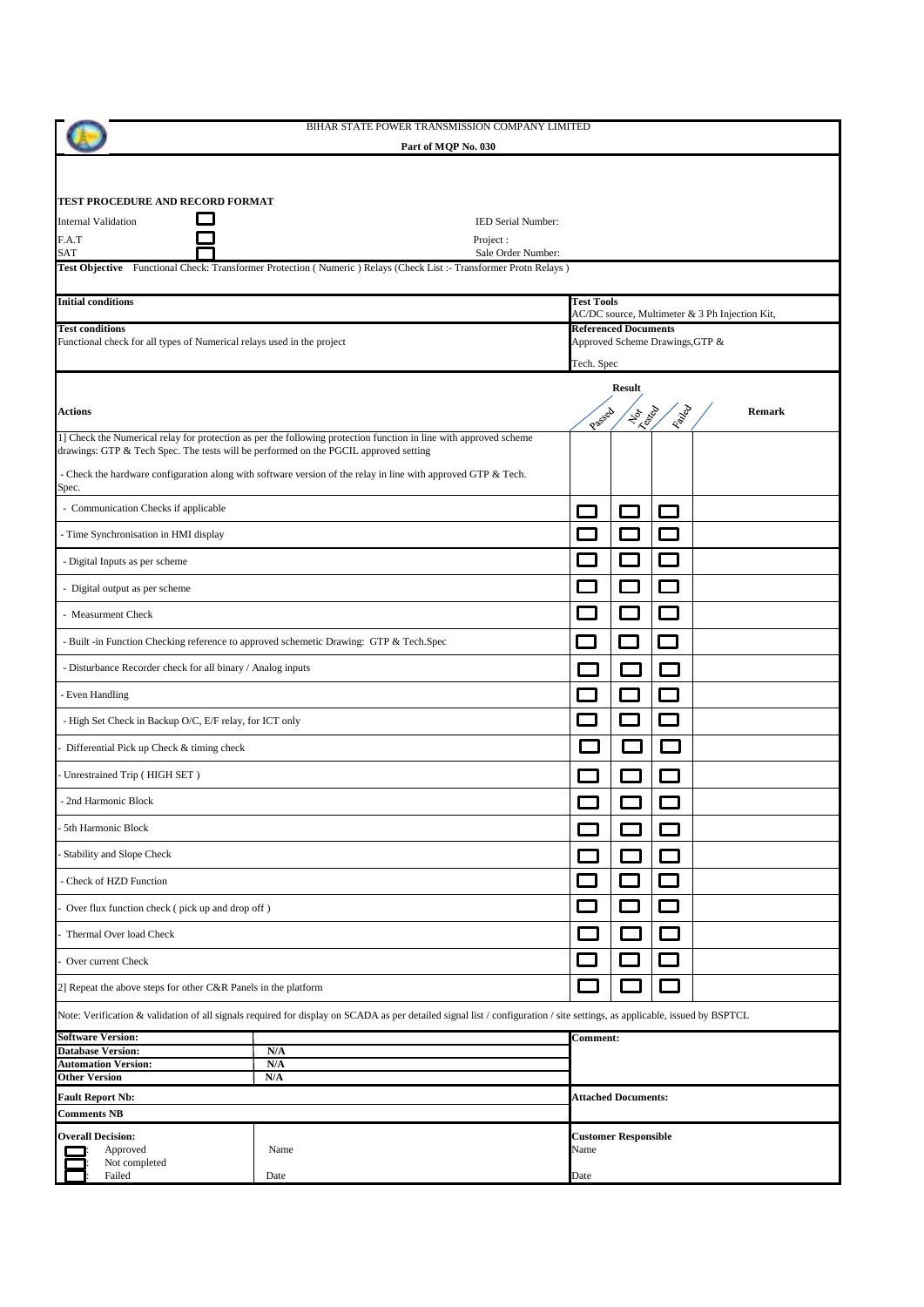**Part of MQP No. 030**

| <b>ROUTINE TEST REPORT: RET670 -2 Winding</b> |  |  |  |  |
|-----------------------------------------------|--|--|--|--|
| <b>ARTICLE NO</b>                             |  |  |  |  |
| SCH. DRG. NO                                  |  |  |  |  |
| <b>SALE ORDER NO.</b>                         |  |  |  |  |
| <b>ORDER NO</b>                               |  |  |  |  |
| SL. NO                                        |  |  |  |  |
| <b>TRANSFORMER MODULE</b>                     |  |  |  |  |
| <b>RATING</b>                                 |  |  |  |  |
| <b>AUX. VOLTAGE</b>                           |  |  |  |  |
| <b>RATED VOLTAGE</b>                          |  |  |  |  |
| <b>SOFTWARE VERSION</b>                       |  |  |  |  |
| IED Version (Casing)                          |  |  |  |  |

- **1.** VISUAL INSPECTION **X**
- **2.** DC POWER CONSUMPTION **mA** (110V DC: < 318 mA (for basic) + 9.09mA for each I/O card) (220V DC: < 160 mA (for basic) + 4.55mA for each I/O card) (50 V DC: < 255 mA (for basic) + 18.18mA for each I/O card)

### **3. FUNCTIONAL CHECK:**

### **TRANSFORMER DIFF. : Differential Protection DIFP**

#### **BASIC SETTING :**

| <b>DADIC DEL LINU.</b> |       |                               |
|------------------------|-------|-------------------------------|
| End Section $1 =$      | / = 1 | $UNRES = ID$                  |
| $12/11$ I              |       | $\rightarrow$ an Diff = Orres |

#### **Check of Base sensitivity function: Tolerance = ± 2%**

|                 |                   | <b>Expected</b> |      |       | Id min OPTD. |                 |         |
|-----------------|-------------------|-----------------|------|-------|--------------|-----------------|---------|
| <b>Windings</b> | <b>Id min SET</b> |                 | R-PH | Y- PH | B-PH         | <b>Expected</b> | 3 Phase |
|                 | (1Ph)             |                 |      |       | 3-PH)        |                 |         |
| HV              |                   |                 |      |       |              |                 |         |
| LV              |                   |                 |      |       |              |                 |         |

**Check of unrestrained differential (instantaneous) : Tolerance = ± 2%**

| <b>Windings</b><br>Ild unre SET |      | <b>Id unre OPTD.</b> |             |         |  |  |
|---------------------------------|------|----------------------|-------------|---------|--|--|
|                                 | R-PH | Y-PH                 | <b>B-PH</b> | 3 Phase |  |  |
| HV                              |      |                      |             |         |  |  |
| ٠v                              |      |                      |             |         |  |  |

**Check of Second Harmonic restraint operation on: Tolerance = ± 2%**

| <b>PHASE</b> | <b>SET</b> | Operated | <b>Blocked</b> |
|--------------|------------|----------|----------------|
|              |            |          |                |
|              |            |          |                |
|              |            |          |                |

**Check of Fifth Harmonic restraint operation on: Tolerance = ± 5%**

| <b>PHASE</b> | SEL. | Operated | <b>Blocked</b> |
|--------------|------|----------|----------------|
|              |      |          |                |
|              |      |          |                |

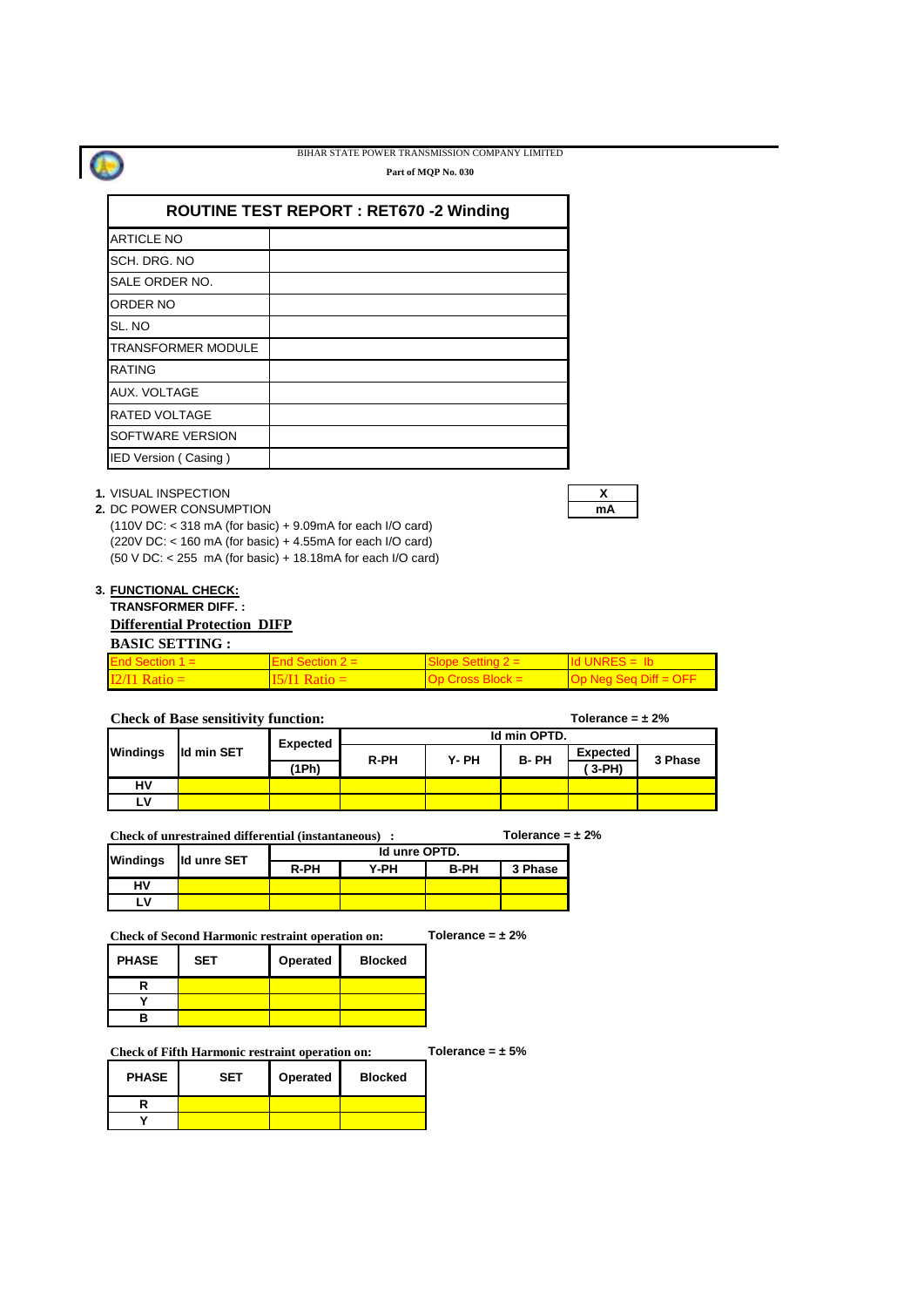

**Serial no.**

 $Tolerance = ±2%$ 

| Check of Operate bias characteristic (Check of slope) : Idmin set $=30\%$ |  |
|---------------------------------------------------------------------------|--|
|---------------------------------------------------------------------------|--|

| Slope set on the relay | Measured I (primary) |           | $Slope = \Delta I opt/\Delta I Bias$ |
|------------------------|----------------------|-----------|--------------------------------------|
|                        | I bias               | I operate |                                      |
|                        |                      |           |                                      |
|                        |                      |           |                                      |

**04. Check of HZD Trip:** 

**Set Resistance in IED:**  $\qquad 1.0\%$  of Ur for U < Ur

**± 1.0% of U for U > Ur**

**Alarm Operating Range : , Trip Operating Range :** 

|  | <b>HZD Operating Injecting Voltage</b> |  |
|--|----------------------------------------|--|
|  |                                        |  |
|  |                                        |  |

| <b>PHASE</b>     | <b>SET in Volts</b> | Alarm in<br><b>Volts</b> | <b>SET in</b><br>Volts | Trip in<br><b>Volts</b> |
|------------------|---------------------|--------------------------|------------------------|-------------------------|
| HZD <sub>1</sub> |                     |                          |                        | -                       |
| HZD <sub>2</sub> |                     |                          |                        | -                       |
| HZD <sub>3</sub> |                     | $\overline{\phantom{0}}$ |                        | -                       |
|                  |                     |                          |                        |                         |

#### **HZD Operation injecting Current Tolerance : - ± 1% of Ir**

| <b>PHASE</b>     | <b>SET in</b> | Alarm in | <b>SET in</b> | Trip in                  |
|------------------|---------------|----------|---------------|--------------------------|
|                  | Amps          | Amps     | Amps          | Amps                     |
| HZD <sub>1</sub> |               |          |               | -                        |
| HZD <sub>2</sub> |               |          |               | $\overline{\phantom{a}}$ |
| HZD <sub>3</sub> |               |          |               | $\blacksquare$           |
|                  |               |          |               |                          |

- **5 Additional Functions Check :**
- **1. Restricted Earth Fault**
- **2. Instantaneous Over Current**
- **3. Time delayed Over Current**
- **4. Instantaneous Earth Fault**
- **5. Time delayed Earth Fault**
- **6. Thermal Over load Protection**
- **7. Breakure Failure Protection**
- **8. Broken Conductor Protection**
- **9. Time delayed Under Voltage**
- **10. Time delayed Over Voltage**
- **11. Residual Over Voltage**
- **12. Over Excitation**
- **13. Loss of Voltage**
- **14. Under Frequency**
- **15. Over Frequency**
- **16. Rate of Change of Frequency**
- **17. Current Circuit Supervision**
- **18. Fuse Failure Supervision**
- **19. I/O Card 1 Check**
- **20. I/O Card 2 Check**
- **21. I/O Card 3 Check**
- **22. I/O Card 4 Check**
- **23. I/O Card 5 Check**
- 24. Remote Communication (IEC 61850)
- **25. Disturbance Recorder X**
- 
- 26. Event Recorder<br>27. IRIG B TIME SYNCH ( SLOT 302 ) **27. IRIG - B TIME SYNCH ( SLOT 302 ) -**

| $\frac{x}{x}$ |
|---------------|
|               |
|               |
|               |
|               |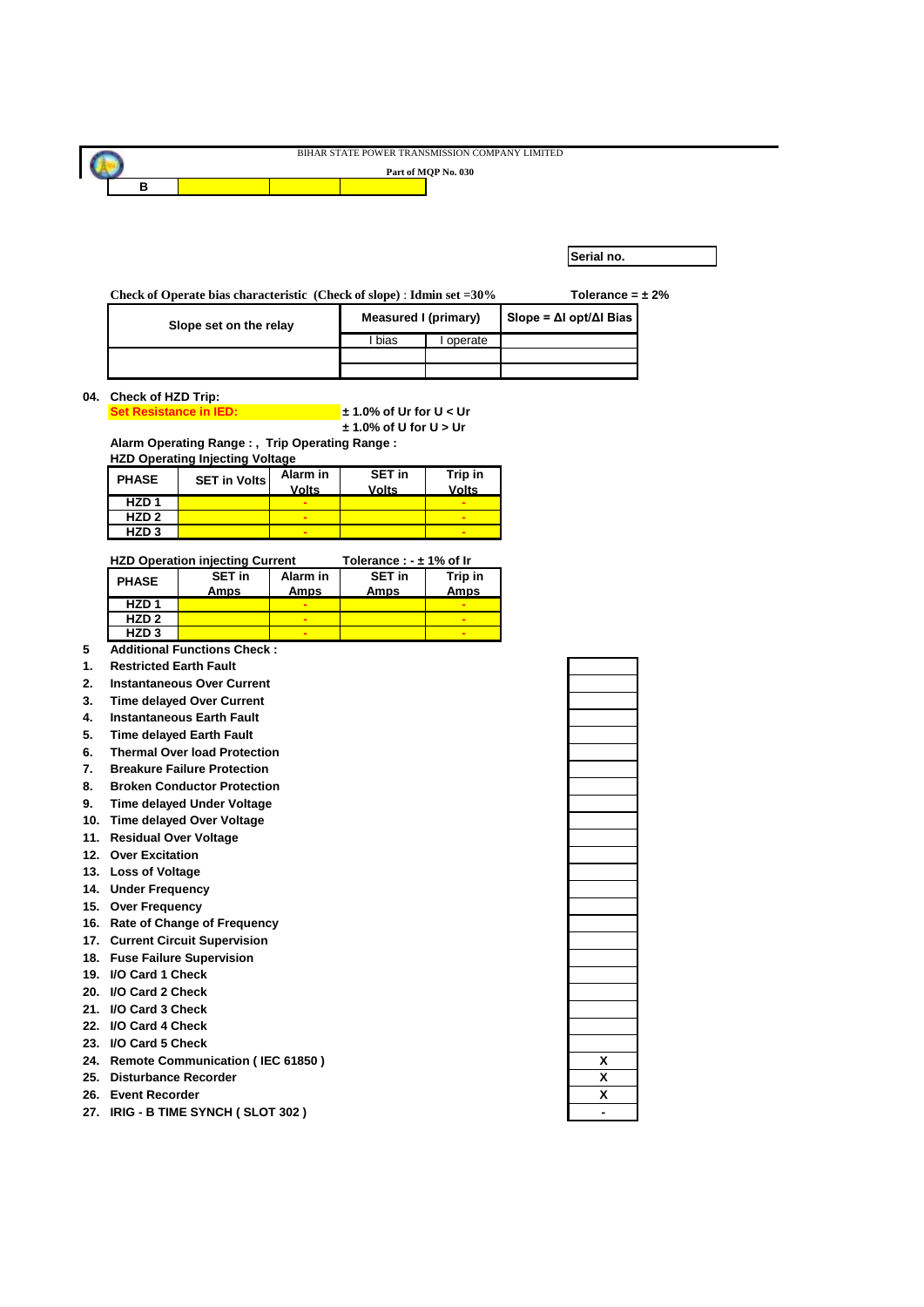

**Part of MQP No. 030**

**Note: Verification & validation of all signals required for display on SCADA as per detailed signal list / configuration / site settings, as applicable, issued by BSPTCL**

**X - Indicates Tested and Found OK**

**1.Tested By 2. Internal Test 3.3rd Party ( If applicable ) 4.FAT**

**Date:**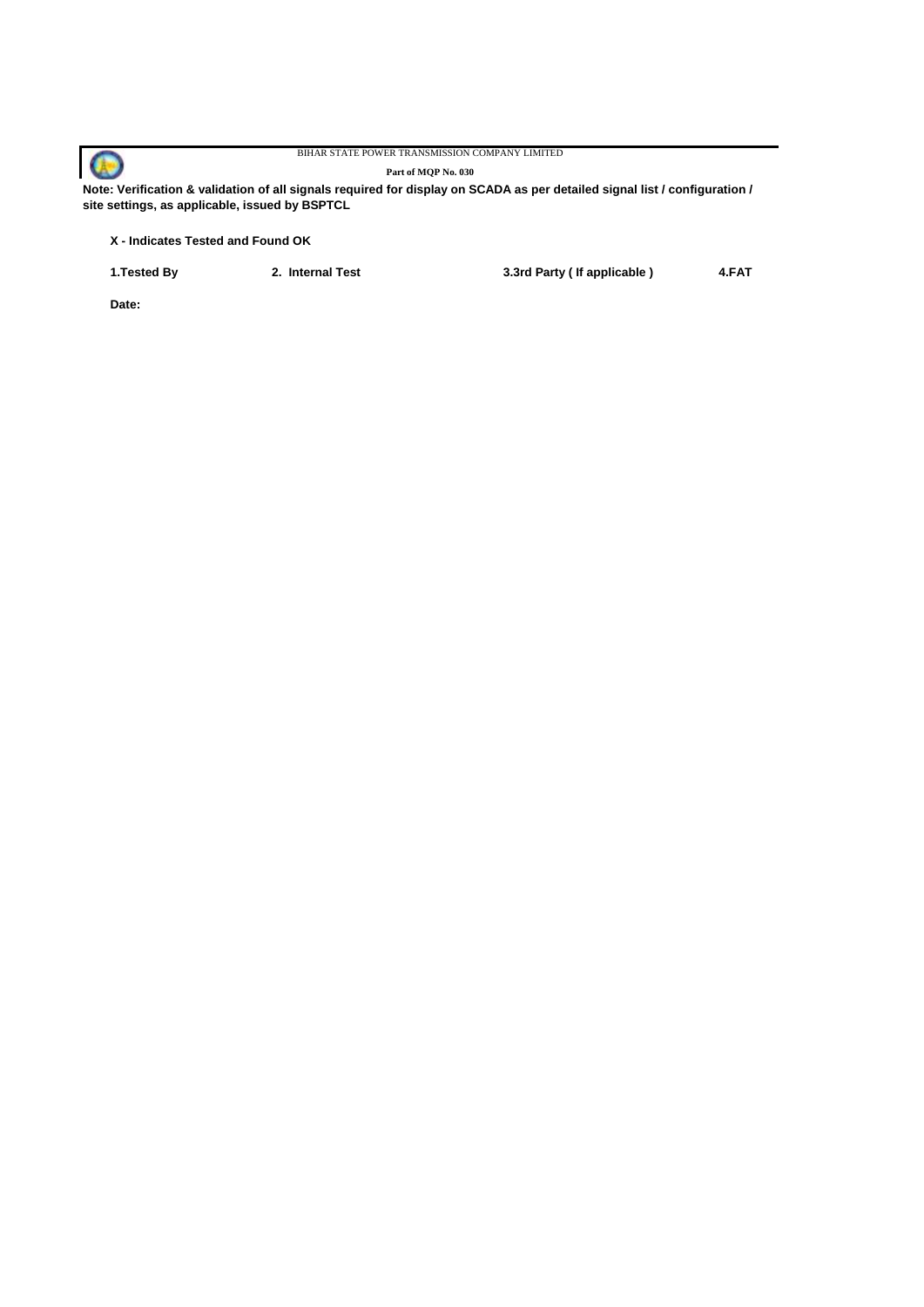**Part of MQP No. 030**

| <b>ROUTINE TEST REPORT: RET670 -3Winding</b> |  |  |  |
|----------------------------------------------|--|--|--|
| <b>ARTICLE NO</b>                            |  |  |  |
| SCH. DRG. NO                                 |  |  |  |
| SALE ORDER NO.                               |  |  |  |
| <b>ORDER NO</b>                              |  |  |  |
| SL. NO                                       |  |  |  |
| <b>TRANSFORMER MODULE</b>                    |  |  |  |
| <b>RATING</b>                                |  |  |  |
| <b>RATED VOLTAGE</b>                         |  |  |  |
| <b>AUX VOLTAGE</b>                           |  |  |  |
| SOFTWARE VERSION                             |  |  |  |
| IED Version (Casing)                         |  |  |  |

#### **1.** VISUAL INSPECTION **X**

**2.** DC POWER

(110V DC: < 318 mA (for basic) + 9.09mA for each I/O card) (220V DC: < 160 mA (for basic) + 4.55mA for each I/O card) (50 V DC: < 255 mA (for basic) + 18.18mA for each I/O card)  $(24V$  DC: < 1330 mA (for basic) + 42 mA for each I/O card)

#### **3. FUNCTIONAL CHECK:**

**TRANSFORMER DIFF. :**

#### **Differential Protection DIFP**

| <b>BASIC SETTING:</b>   |                                                  |                     |                              |
|-------------------------|--------------------------------------------------|---------------------|------------------------------|
| End Section $1 =$       | <b>End Section 2 = <math>\overline{ }</math></b> | 3lope Setting 2 = 7 | $Id$ UNRES = $Ib$            |
| $ 2/11 \text{ Ratio} =$ |                                                  | 'Jo Cross Block = ' | <b>Do Nea Sea Diff = OFF</b> |

Check of Base sensitivity function:  $\blacksquare$ 

|                               |       | Expected | Id min OPTD. |      |                 |         |  |  |
|-------------------------------|-------|----------|--------------|------|-----------------|---------|--|--|
| <b>Id min SET</b><br>Windings |       | R-PH     | Y- PH        | B-PH | <b>Expected</b> | 3 Phase |  |  |
|                               | (1Ph) |          |              |      | (3-PH)          |         |  |  |
| HV                            |       |          |              |      |                 |         |  |  |
| MV                            |       |          |              |      |                 |         |  |  |
| L٧                            |       |          |              |      |                 |         |  |  |

**Check of unrestrained differential (instantaneous) :** 

| <b>Windings</b> | <b>Id unre SET</b> | Id unre OPTD. |      |      |         |  |  |
|-----------------|--------------------|---------------|------|------|---------|--|--|
|                 |                    | R-PH          | Y-PH | B-PH | 3 Phase |  |  |
| HV              |                    |               |      |      |         |  |  |
| ΜV              |                    |               |      |      |         |  |  |
| _V              |                    |               |      |      |         |  |  |

**Check of Second Harmonic restraint operation on:** 

| <b>PHASE</b> | <b>SET</b> | Operated | <b>Blocked</b> |
|--------------|------------|----------|----------------|
|              |            |          |                |
|              |            |          |                |
|              |            |          |                |

**Check of Fifth Harmonic restraint operation on:** 

| <b>PHASE</b> | <b>SET</b> | Operated | <b>Blocked</b> |
|--------------|------------|----------|----------------|
|              |            |          |                |
|              |            |          |                |
|              |            |          |                |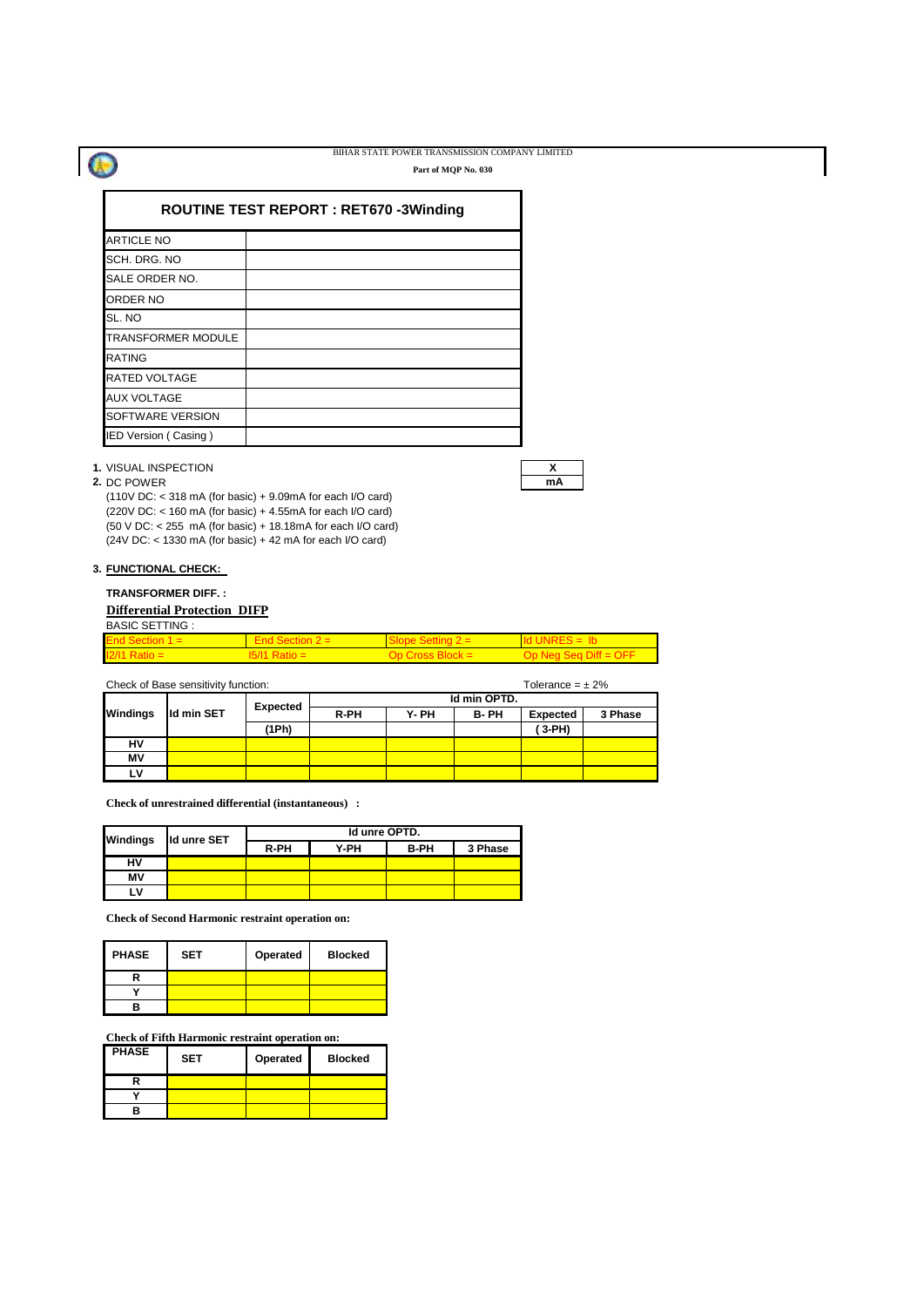**Serial no.**

**Check of Operate bias characteristic (Check of slope)** : **Idmin set =30%**

| <b>Measured I (primary)</b><br>Slope set on the relay |        |           | $Slope = \Delta I opt/\Delta I bias$ |                |  |
|-------------------------------------------------------|--------|-----------|--------------------------------------|----------------|--|
|                                                       | I bias | I operate |                                      |                |  |
|                                                       |        |           |                                      |                |  |
|                                                       |        |           |                                      |                |  |
| 4 Additional Functions Check:                         |        |           |                                      |                |  |
| 1 Restricted Eath Fault                               |        |           |                                      |                |  |
| 2 Time delayed Over Current                           |        |           |                                      |                |  |
| 3 Instantaneous Earth Fault                           |        |           |                                      |                |  |
| 4 Time delayed Earth fault                            |        |           |                                      |                |  |
| 5 Thermal Over load                                   |        |           |                                      |                |  |
| <b>6 Breaker failure Protection</b>                   |        |           |                                      |                |  |
| 7 Broken conductor                                    |        |           |                                      |                |  |
| 8 Time delayed Over Voltage                           |        |           |                                      |                |  |
| 9 Time delayed Under Voltage                          |        |           |                                      | $\blacksquare$ |  |
| 10 Residual Over Voltage                              |        |           |                                      |                |  |
| <b>11 Over Excitation Protection</b>                  |        |           |                                      |                |  |
| 12 Loss of Voltage Check                              |        |           |                                      |                |  |
| 13 Under Frequency Protection                         |        |           |                                      |                |  |
| 14 Over Frequency Protection                          |        |           |                                      |                |  |
| 15 Rate of Change of Frequency                        |        |           |                                      |                |  |
| <b>16 Current Circiut Supervision</b>                 |        |           |                                      |                |  |
| 17 Fuse Failure Supervision                           |        |           |                                      |                |  |
| 18 I/O Card 1 Check                                   |        |           |                                      |                |  |
| 19 I/O Card 2 Check                                   |        |           |                                      |                |  |
| 20 I/O Card 3 Check                                   |        |           |                                      |                |  |
| 21 I/O Card 4 Check                                   |        |           |                                      |                |  |
| 22 I/O Card 4 Check                                   |        |           |                                      |                |  |
| 23 I/O Card 4 Check                                   |        |           |                                      |                |  |
| 24 Remote Communication (IEC 61850)                   |        |           |                                      | х              |  |
| 25 Disturbance Recorder                               |        |           |                                      | х              |  |
| 26 Event Recorder                                     |        |           |                                      | x              |  |
| 27 IRIG-B Time Synchronisation                        |        |           |                                      |                |  |

**Note: Verification & validation of all signals required for display on SCADA as per detailed signal list / configuration / site settings, as applicable, issued by BSPTCL**

**X = Indicated Checked and found Satisfactory**

**1.Tested By 2. Internal Test 3.3rd Party ( If applicable ) 4.FAT**

**Date:**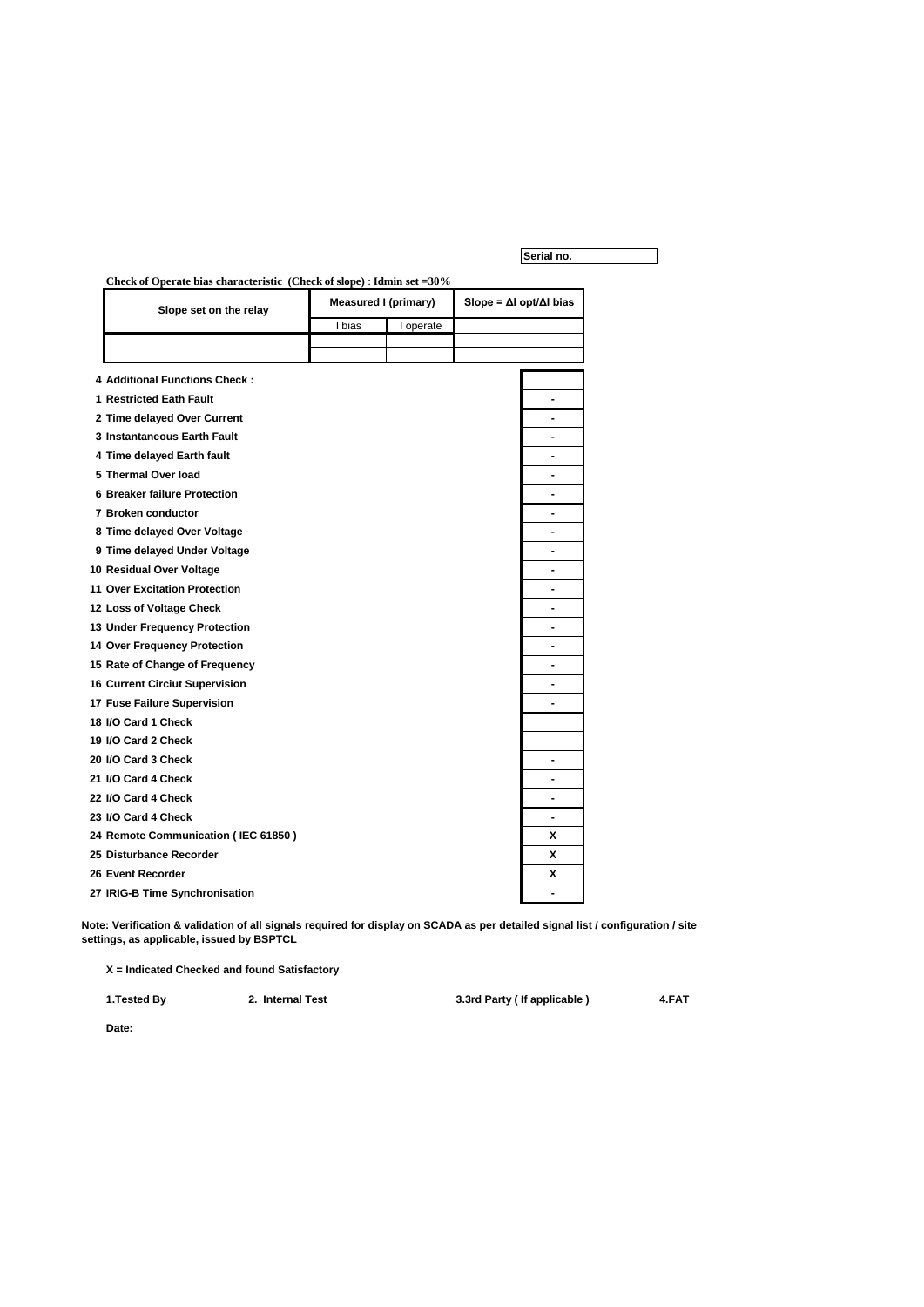|                          |                                          | <b>ROUTINE TEST REPORT: RET670</b>                                                                                                                               |              |                                                                      |                                     |         |
|--------------------------|------------------------------------------|------------------------------------------------------------------------------------------------------------------------------------------------------------------|--------------|----------------------------------------------------------------------|-------------------------------------|---------|
|                          | <b>ARTICLE NO</b>                        |                                                                                                                                                                  |              |                                                                      |                                     |         |
|                          | SCH. DRG. NO                             |                                                                                                                                                                  |              |                                                                      |                                     |         |
|                          |                                          |                                                                                                                                                                  |              |                                                                      |                                     |         |
|                          | SALE ORDER NO                            |                                                                                                                                                                  |              |                                                                      |                                     |         |
|                          | ORDER NO                                 |                                                                                                                                                                  |              |                                                                      |                                     |         |
| SL. NO                   |                                          |                                                                                                                                                                  |              |                                                                      |                                     |         |
|                          |                                          | TRANSFORMER MODULE                                                                                                                                               |              |                                                                      |                                     |         |
| <b>RATING</b>            |                                          |                                                                                                                                                                  |              |                                                                      |                                     |         |
|                          | <b>AUX. VOLTAGE</b>                      |                                                                                                                                                                  |              |                                                                      |                                     |         |
|                          | RATED VOLTAGE                            |                                                                                                                                                                  |              |                                                                      |                                     |         |
|                          |                                          | SOFTWARE VERSION                                                                                                                                                 |              |                                                                      |                                     |         |
|                          | IED Version (Casing)                     |                                                                                                                                                                  |              |                                                                      |                                     |         |
|                          | 1. VISUAL INSPECTION                     | 2. DC POWER CONSUMPTION<br>110V DC: < 454.54 mA<br>220V DC: < 227.27 mA                                                                                          |              |                                                                      |                                     | x<br>mA |
|                          | a. Check of HZD Trip:                    | <b>3. FUNCTIONAL CHECK:</b><br><b>Set Resistance in IED:</b>                                                                                                     |              | Tolerance<br>$± 1.0\%$ of Ur for U < Ur<br>$± 1.0\%$ of U for U > Ur |                                     |         |
|                          |                                          | Alarm Operating Range:, Trip Operating Range:                                                                                                                    |              |                                                                      |                                     |         |
|                          |                                          | <b>HZD Operating Injecting Voltage</b>                                                                                                                           | Alarm in     | <b>SET in</b>                                                        |                                     |         |
| <b>PHASE</b>             |                                          | <b>SET in Volts</b>                                                                                                                                              | <b>Volts</b> | Volts                                                                | <b>Trip in Volts</b>                |         |
|                          | HZD <sub>1</sub>                         |                                                                                                                                                                  |              |                                                                      |                                     |         |
|                          | HZD <sub>2</sub>                         |                                                                                                                                                                  |              |                                                                      |                                     |         |
|                          | HZD <sub>3</sub>                         |                                                                                                                                                                  |              |                                                                      |                                     |         |
|                          |                                          | <b>HZD Operation injecting Current</b>                                                                                                                           | Alarm in     | <b>SET in</b>                                                        | Tolerance: $-1$ 1% of Ir<br>Trip in |         |
| <b>PHASE</b>             |                                          | <b>SET in Amps</b>                                                                                                                                               | Amps         | amps                                                                 | Amps                                |         |
|                          | HZD <sub>1</sub>                         |                                                                                                                                                                  |              |                                                                      |                                     |         |
|                          | HZD <sub>2</sub>                         |                                                                                                                                                                  |              |                                                                      |                                     |         |
|                          | HZD <sub>3</sub>                         |                                                                                                                                                                  |              |                                                                      |                                     |         |
|                          | 4 Additional functions                   |                                                                                                                                                                  |              |                                                                      |                                     |         |
|                          |                                          | 1 Time Delayed Over Current Protection<br>2 Thermal Over Load Protection                                                                                         |              |                                                                      |                                     |         |
|                          |                                          | <b>3 Fuse Failure Protection</b>                                                                                                                                 |              |                                                                      |                                     |         |
|                          |                                          | 4 Time Delayed Earth Fault Protection                                                                                                                            |              |                                                                      |                                     |         |
|                          | 5 Over-excitation                        |                                                                                                                                                                  |              |                                                                      |                                     |         |
|                          | 6 I/O Card 1 Check                       |                                                                                                                                                                  |              |                                                                      |                                     |         |
|                          | 7 I/O Card 2 Check                       |                                                                                                                                                                  |              |                                                                      |                                     |         |
|                          | 8 I/O Card 3 Check<br>9 I/O Card 4 Check |                                                                                                                                                                  |              |                                                                      |                                     |         |
| 10 I/O Card 5 Check      |                                          |                                                                                                                                                                  |              |                                                                      |                                     |         |
| 11 I/O Card 6 Check      |                                          |                                                                                                                                                                  |              |                                                                      |                                     |         |
|                          |                                          | 12 Rear Communication (IEC 61850)                                                                                                                                |              |                                                                      |                                     |         |
|                          |                                          | 13 Disturbance Recorder                                                                                                                                          |              |                                                                      |                                     |         |
| <b>14 Event Recorder</b> |                                          |                                                                                                                                                                  |              |                                                                      |                                     |         |
|                          |                                          | 15 Time Synchronisation Module - IRIG-B (SLOT-302)<br>Note: Verification & validation of all signals required for display on SCADA as per detailed signal list / |              |                                                                      |                                     |         |
|                          |                                          | configuration / site settings, as applicable, issued by BSPTCL                                                                                                   |              |                                                                      |                                     |         |
|                          |                                          | X - Indicates Checked and found Satisfactory                                                                                                                     |              |                                                                      |                                     |         |
| 1.Tested By              |                                          | 2. Internal Test                                                                                                                                                 |              |                                                                      | 3.3rd Party ( If applicable )       |         |
| Date:                    |                                          |                                                                                                                                                                  |              |                                                                      |                                     |         |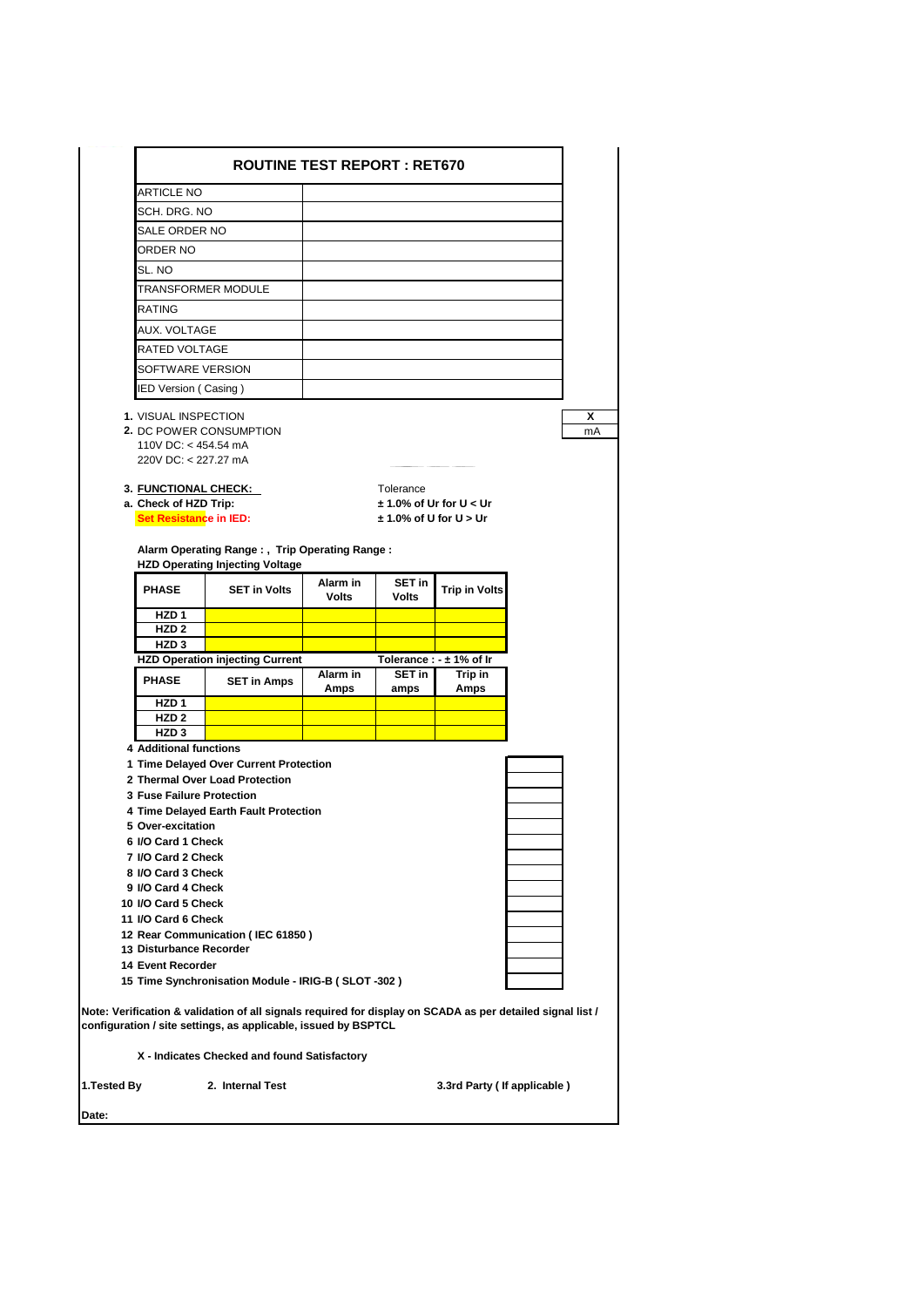|                                                                        | BIHAR STATE POWER TRANSMISSION COMPANY LIMITED                                                                                                                            |                   |                                 |                             |                                                |        |
|------------------------------------------------------------------------|---------------------------------------------------------------------------------------------------------------------------------------------------------------------------|-------------------|---------------------------------|-----------------------------|------------------------------------------------|--------|
|                                                                        | Part of MQP No. 030                                                                                                                                                       |                   |                                 |                             |                                                |        |
|                                                                        |                                                                                                                                                                           |                   |                                 |                             |                                                |        |
| TEST PROCEDURE AND RECORD FORMAT                                       |                                                                                                                                                                           |                   |                                 |                             |                                                |        |
| <b>Internal Validation</b>                                             | IED Serial Number:                                                                                                                                                        |                   |                                 |                             |                                                |        |
| F.A.T                                                                  | Project:                                                                                                                                                                  |                   |                                 |                             |                                                |        |
| <b>SAT</b>                                                             | Sale Order Number:                                                                                                                                                        |                   |                                 |                             |                                                |        |
| Test Objective Functional Check: FOR REC 670 Numeric Relays            |                                                                                                                                                                           |                   |                                 |                             |                                                |        |
| <b>Initial conditions</b>                                              |                                                                                                                                                                           | <b>Test Tools</b> |                                 |                             | AC/DC source, Multimeter & 3 Ph Injection Kit, |        |
| <b>Test conditions</b>                                                 |                                                                                                                                                                           |                   | <b>Referenced Documents</b>     |                             |                                                |        |
| Functional check for all types of Numerical relays used in the project |                                                                                                                                                                           |                   | Approved Scheme Drawings, GTP & |                             |                                                |        |
|                                                                        |                                                                                                                                                                           | Tech. Spec        |                                 |                             |                                                |        |
|                                                                        |                                                                                                                                                                           |                   | <b>Result</b>                   |                             |                                                |        |
| Actions                                                                |                                                                                                                                                                           | Rasse             | <b>Hardward</b>                 | Kailed                      |                                                | Remark |
| & Tech Spec. The tests will be performed on the PGCIL approved setting | 1] Check the Numerical Bay control Unit for control and protrection functions with approved scheme drawings: GTP                                                          |                   |                                 |                             |                                                |        |
| Spec.                                                                  | - Check the hardware configuration along with software version of the relay in line with approved GTP $&$ Tech.                                                           |                   |                                 |                             |                                                |        |
| - Communication Checks if applicable                                   |                                                                                                                                                                           |                   |                                 |                             |                                                |        |
| Time Synchronisation in HMI display                                    |                                                                                                                                                                           |                   |                                 |                             |                                                |        |
| - Digital Inputs as per scheme                                         |                                                                                                                                                                           |                   |                                 | $\sim$                      |                                                |        |
| Digital output as per scheme                                           |                                                                                                                                                                           |                   |                                 |                             |                                                |        |
| Milli Amps inputs as per the scheme                                    |                                                                                                                                                                           |                   |                                 | $\mathcal{L}$               |                                                |        |
| - Measurment Check                                                     |                                                                                                                                                                           | $\sim$            | $\sim$                          | $\mathcal{L}^{\mathcal{L}}$ |                                                |        |
|                                                                        | - Built -in Function Checking reference to approved schemetic Drawing: GTP & Tech.Spec                                                                                    |                   | $\mathcal{L}(\mathcal{A})$      | $\mathcal{L}^{\mathcal{L}}$ |                                                |        |
| <b>Auto reclouser Function Check</b>                                   |                                                                                                                                                                           |                   |                                 |                             |                                                |        |
| Synchro check                                                          |                                                                                                                                                                           |                   |                                 |                             |                                                |        |
| <b>Breaker Failure Function Check</b>                                  |                                                                                                                                                                           |                   |                                 |                             |                                                |        |
| Time Delayed Over Current Function Check                               |                                                                                                                                                                           |                   |                                 |                             |                                                |        |
| Time Delayed Earth Fault Function check                                |                                                                                                                                                                           | $\sim$            |                                 | $\sim$ 1                    |                                                |        |
| Check for controls and interlocks                                      |                                                                                                                                                                           |                   |                                 | $\sim 10$                   |                                                |        |
| 2] Repeat the above steps for other C&R Panels in the platform         |                                                                                                                                                                           |                   |                                 | $\sim 100$                  |                                                |        |
|                                                                        | Note: Verification & validation of all signals required for display on SCADA as per detailed signal list / configuration / site settings, as applicable, issued by BSPTCL |                   |                                 |                             |                                                |        |
| <b>Software Version:</b><br><b>Database Version:</b>                   |                                                                                                                                                                           | Comment:          |                                 |                             |                                                |        |
| <b>Automation Version:</b>                                             | N/A<br>N/A                                                                                                                                                                |                   |                                 |                             |                                                |        |
| <b>Other Version</b>                                                   | N/A                                                                                                                                                                       |                   |                                 |                             |                                                |        |
| <b>Fault Report Nb:</b><br><b>Comments NB</b>                          |                                                                                                                                                                           |                   | <b>Attached Documents:</b>      |                             |                                                |        |
| <b>Overall Decision:</b><br>Approved                                   | Name                                                                                                                                                                      | Name              | <b>Customer Responsible</b>     |                             |                                                |        |
| Not completed<br>Failed                                                | Date                                                                                                                                                                      | Date              |                                 |                             |                                                |        |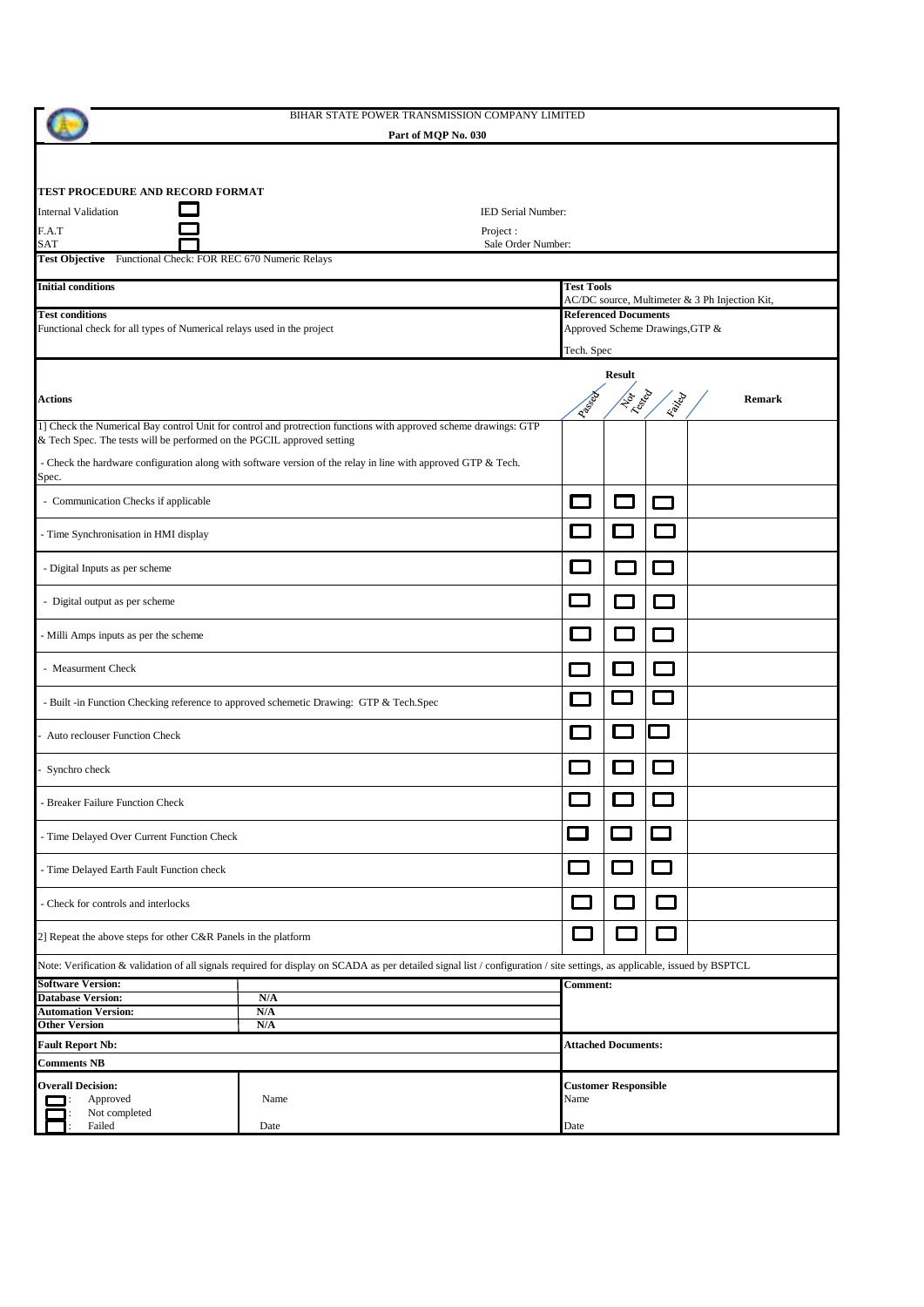**Part of MQP No. 030**

| <b>ROUTINE TEST REPORT: REC670</b> |  |  |  |  |
|------------------------------------|--|--|--|--|
| <b>ARTICLE NO</b>                  |  |  |  |  |
| SCH. DRG. NO                       |  |  |  |  |
| SALE ORDER NO.                     |  |  |  |  |
| <b>ORDER NO</b>                    |  |  |  |  |
| SL. NO                             |  |  |  |  |
| <b>TRANSFORMER MODULE</b>          |  |  |  |  |
| <b>RATING</b>                      |  |  |  |  |
| <b>AUX. VOLTAGE</b>                |  |  |  |  |
| <b>RATED VOLTAGE</b>               |  |  |  |  |
| SOFTWARE VERSION                   |  |  |  |  |
| IED Version (Casing)               |  |  |  |  |

**1.** VISUAL INSPECTION **X**

**2.** DC POWER CONSUMPTION (110V DC: < 318 mA (for basic) + 9.09mA for each I/O card) (220V DC: < 160 mA (for basic) + 4.55mA for each I/O card) (50 V DC: < 255 mA (for basic) + 18.18mA for each I/O card)

### **3. Check of Measurements :**

**Tolerance: Amplitude 1%** 

| CH NO.       | <b>INJECTED</b>   | Measured in volts /<br>Amps | Frequency |
|--------------|-------------------|-----------------------------|-----------|
| 1            | 1 Amp             | 0.999                       | 50 Hz     |
| $\mathbf{2}$ | 1 Amp             | 1.000                       | 50 Hz     |
| 3            | 1 Amp             | 0.999                       | 50 Hz     |
| 4            | 1 Amp             | 1.000                       | 50 Hz     |
| 5            | 1 Amp             | 1.000                       | 50 Hz     |
| 6            | 1 Amp             | 1.000                       | 50 Hz     |
| 7            | <b>63.5 Volts</b> | 63.522                      | 50 Hz     |
| 8            | <b>63.5 Volts</b> | 63.479                      | 50 Hz     |
| 9            | <b>63.5 Volts</b> | 63.481                      | 50 Hz     |
| 10           | <b>63.5 Volts</b> | 63.500                      | 50 Hz     |
| 11           | <b>63.5 Volts</b> | 63.499                      | 50 Hz     |
| 12           | <b>63.5 Volts</b> | 63.491                      | 50 Hz     |

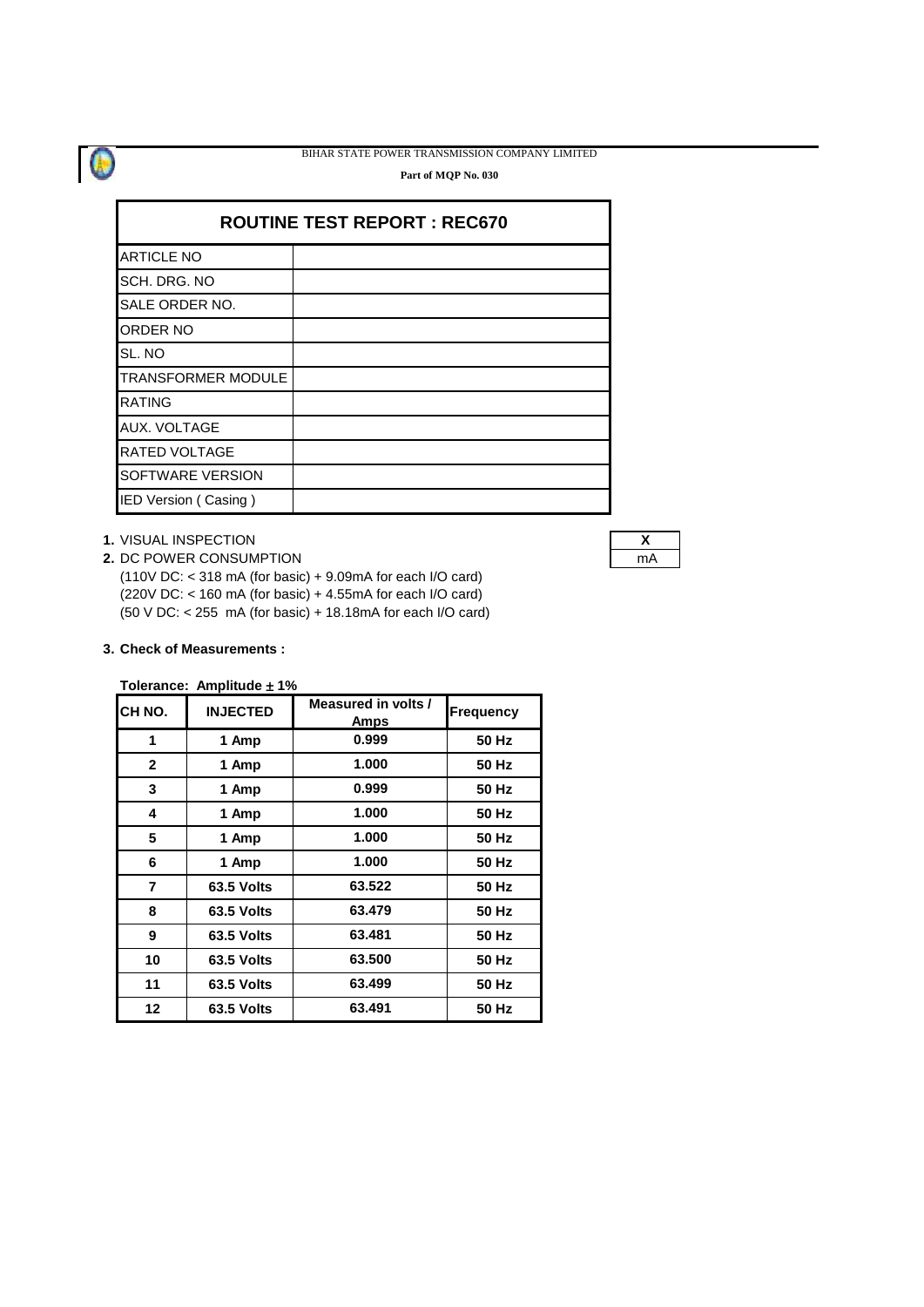**Serial no. 0**

| 4. Additional Functions:          |   |
|-----------------------------------|---|
| 1. Time Delayed UnderVoltage      |   |
| 2. Synchro Check                  |   |
| 3. Auto Reclosure                 |   |
| 4. Fuse Failure Protection        |   |
| 5. Check of I/O Card              |   |
| 6. Check of I/O Card              |   |
| 7. Check of I/O Card              |   |
| 8. Check of I/O Card              |   |
| 9. Check of I/O Card              |   |
| 10. Check of I/O Card             |   |
| 11. Check of I/O Card             |   |
| 12. Check of I/O Card             |   |
| 13. Check of I/O Card             |   |
| 14 Check of I/O Card              |   |
| 15 Check of I/O Card              |   |
| 16 Check of I/O Card              |   |
| 17 Check of I/O Card              |   |
| 18 Check of I/O Card              |   |
| 19 Rear Communication (IEC 61850) | X |
| 20 Event Recorder                 | X |
| 21 Disturbance Recorder           | X |

**Note: Verification & validation of all signals required for display on SCADA as per detailed signal list / configuration / site settings, as applicable, issued by BSPTCL**

**X - Indicates Tested and Found OK.**

**1.Tested By 2. Internal Test 3.3rd Party ( If applicable ) 4.FAT**

**Date:**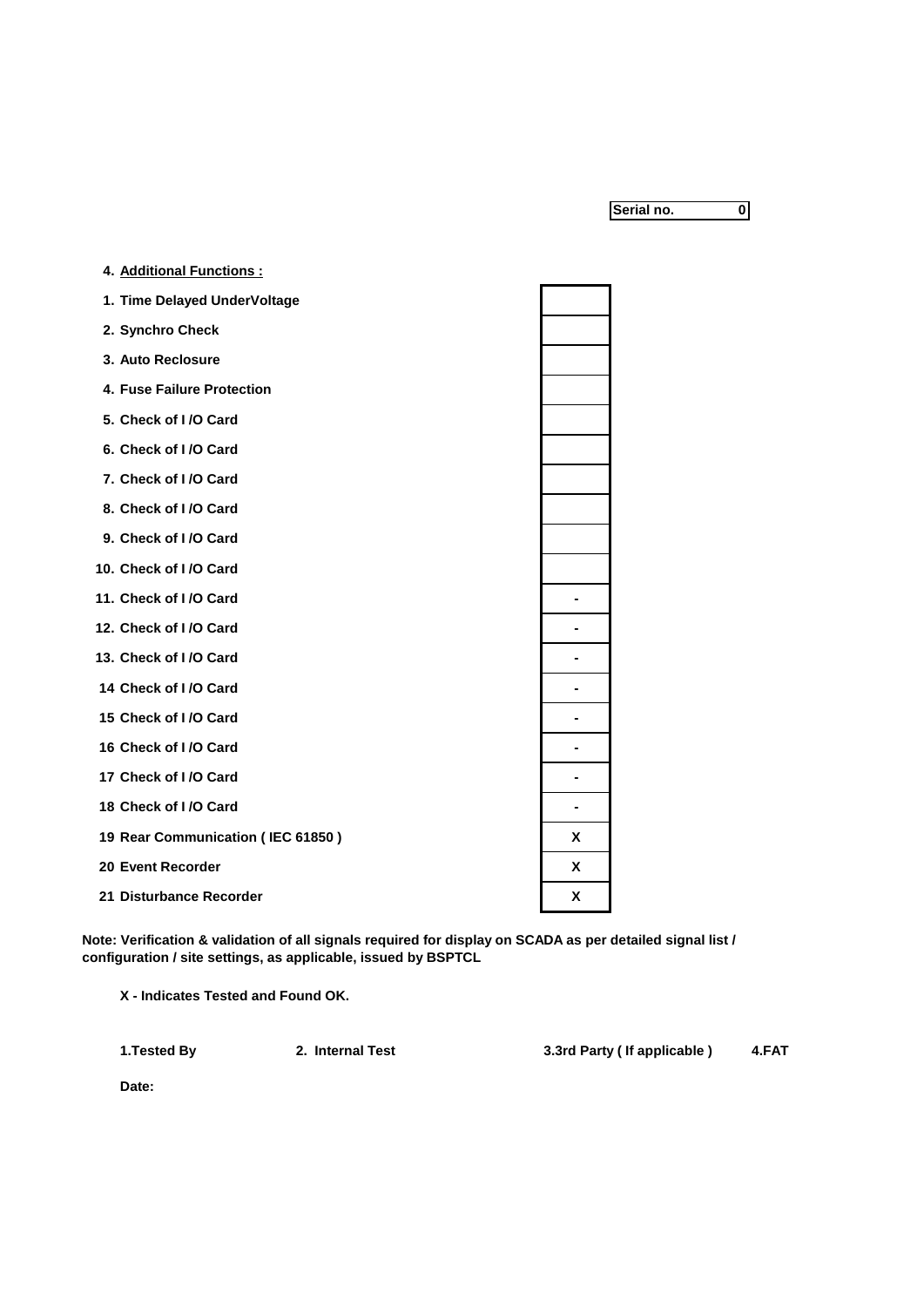

| Part of MQP No. 030                                                                                                                                                                                       |                                                                                                                 |                    |                             |                             |                                 |                                                |               |
|-----------------------------------------------------------------------------------------------------------------------------------------------------------------------------------------------------------|-----------------------------------------------------------------------------------------------------------------|--------------------|-----------------------------|-----------------------------|---------------------------------|------------------------------------------------|---------------|
|                                                                                                                                                                                                           |                                                                                                                 |                    |                             |                             |                                 |                                                |               |
| TEST PROCEDURE AND RECORD FORMAT                                                                                                                                                                          |                                                                                                                 |                    |                             |                             |                                 |                                                |               |
| <b>Internal Validation</b>                                                                                                                                                                                |                                                                                                                 | IED Serial Number: |                             |                             |                                 |                                                |               |
| F.A.T                                                                                                                                                                                                     | Project :                                                                                                       |                    |                             |                             |                                 |                                                |               |
| SAT<br>Test Objective Functional Check: FOR REL 670 Numeric Relays                                                                                                                                        |                                                                                                                 | Sale Order Number: |                             |                             |                                 |                                                |               |
| <b>Initial conditions</b>                                                                                                                                                                                 |                                                                                                                 |                    | <b>Test Tools</b>           |                             |                                 |                                                |               |
| <b>Test conditions</b>                                                                                                                                                                                    |                                                                                                                 |                    | <b>Referenced Documents</b> |                             |                                 | AC/DC source, Multimeter & 3 Ph Injection Kit, |               |
| Functional check for all types of Numerical relays used in the project                                                                                                                                    |                                                                                                                 |                    |                             |                             | Approved Scheme Drawings, GTP & |                                                |               |
|                                                                                                                                                                                                           |                                                                                                                 |                    | Tech. Spec                  |                             |                                 |                                                |               |
|                                                                                                                                                                                                           |                                                                                                                 |                    |                             | <b>Result</b>               |                                 |                                                |               |
| Actions                                                                                                                                                                                                   |                                                                                                                 |                    | Lagged                      | Ligado<br>Ligado            | Leaved                          |                                                | <b>Remark</b> |
| 1] Check the Numerical relay for protection as per the following protection function in line with approved scheme<br>drawings: GTP & Tech Spec. The tests will be performed on the PGCIL approved setting |                                                                                                                 |                    |                             |                             |                                 |                                                |               |
| Spec.                                                                                                                                                                                                     | - Check the hardware configuration along with software version of the relay in line with approved GTP $&$ Tech. |                    |                             |                             |                                 |                                                |               |
| - Communication Checks if applicable                                                                                                                                                                      |                                                                                                                 |                    |                             |                             |                                 |                                                |               |
| - Time Synchronisation in HMI display                                                                                                                                                                     |                                                                                                                 |                    |                             |                             |                                 |                                                |               |
| - Digital Inputs as per scheme                                                                                                                                                                            |                                                                                                                 |                    |                             |                             |                                 |                                                |               |
| - Digital output as per scheme                                                                                                                                                                            |                                                                                                                 |                    |                             |                             |                                 |                                                |               |
| <b>Measurment Check</b>                                                                                                                                                                                   |                                                                                                                 |                    |                             |                             |                                 |                                                |               |
| - Disturbance Recorder check for all binary / Analog inputs                                                                                                                                               |                                                                                                                 |                    |                             |                             |                                 |                                                |               |
| Even Handling                                                                                                                                                                                             |                                                                                                                 |                    |                             | $\mathcal{L}_{\mathcal{A}}$ |                                 |                                                |               |
|                                                                                                                                                                                                           | - Built -in Function Checking reference to approved schemetic Drawing: GTP & Tech.Spec                          |                    |                             |                             |                                 |                                                |               |
| Zone Reach Check for all the Zones including timings                                                                                                                                                      |                                                                                                                 |                    |                             |                             |                                 |                                                |               |
| Automatic Switch on to Fault                                                                                                                                                                              |                                                                                                                 |                    |                             |                             |                                 |                                                |               |
| - Power Swing Detection                                                                                                                                                                                   |                                                                                                                 |                    |                             | $\sim$                      |                                 |                                                |               |
| Scheme Communcation Function check (ZCOM)                                                                                                                                                                 |                                                                                                                 |                    |                             |                             |                                 |                                                |               |
| WEI Check                                                                                                                                                                                                 |                                                                                                                 |                    |                             |                             |                                 |                                                |               |
| <b>Brocken Conductor Check</b>                                                                                                                                                                            |                                                                                                                 |                    |                             |                             |                                 |                                                |               |
| Directional E/F Check (IDMT and Instantaneous)                                                                                                                                                            |                                                                                                                 |                    |                             |                             |                                 |                                                |               |
| Two Step Over Voltage Check                                                                                                                                                                               |                                                                                                                 |                    |                             |                             |                                 |                                                |               |
| Fuse Failure Protection                                                                                                                                                                                   |                                                                                                                 |                    |                             | $\Box$                      | $\sim$                          |                                                |               |
| <b>Fault Locator</b>                                                                                                                                                                                      |                                                                                                                 |                    |                             |                             |                                 |                                                |               |
| Current reversal and Weak End Infeed                                                                                                                                                                      |                                                                                                                 |                    | e e                         | □                           | <b>The State</b>                |                                                |               |
| <b>STUB</b> Protection                                                                                                                                                                                    |                                                                                                                 |                    |                             |                             | $\sim$                          |                                                |               |
| 2] Repeat the above steps for other C&R Panels in the platform                                                                                                                                            |                                                                                                                 |                    |                             |                             |                                 |                                                |               |
| Note: Verification & validation of all signals required for display on SCADA as per detailed signal list / configuration / site settings, as applicable, issued by Powergrid                              |                                                                                                                 |                    |                             |                             |                                 |                                                |               |
| <b>Software Version:</b><br><b>Database Version:</b>                                                                                                                                                      | N/A                                                                                                             |                    | Comment:                    |                             |                                 |                                                |               |
| <b>Automation Version:</b>                                                                                                                                                                                | N/A                                                                                                             |                    |                             |                             |                                 |                                                |               |
| <b>Other Version</b>                                                                                                                                                                                      | N/A                                                                                                             |                    |                             |                             |                                 |                                                |               |
| <b>Fault Report Nb:</b>                                                                                                                                                                                   |                                                                                                                 |                    |                             | <b>Attached Documents:</b>  |                                 |                                                |               |
| <b>Comments NB</b>                                                                                                                                                                                        |                                                                                                                 |                    |                             |                             |                                 |                                                |               |
| <b>Overall Decision:</b><br>Approved<br>Not completed                                                                                                                                                     | Name                                                                                                            |                    | Name                        | <b>Customer Responsible</b> |                                 |                                                |               |
| Failed                                                                                                                                                                                                    | Date                                                                                                            |                    | Date                        |                             |                                 |                                                |               |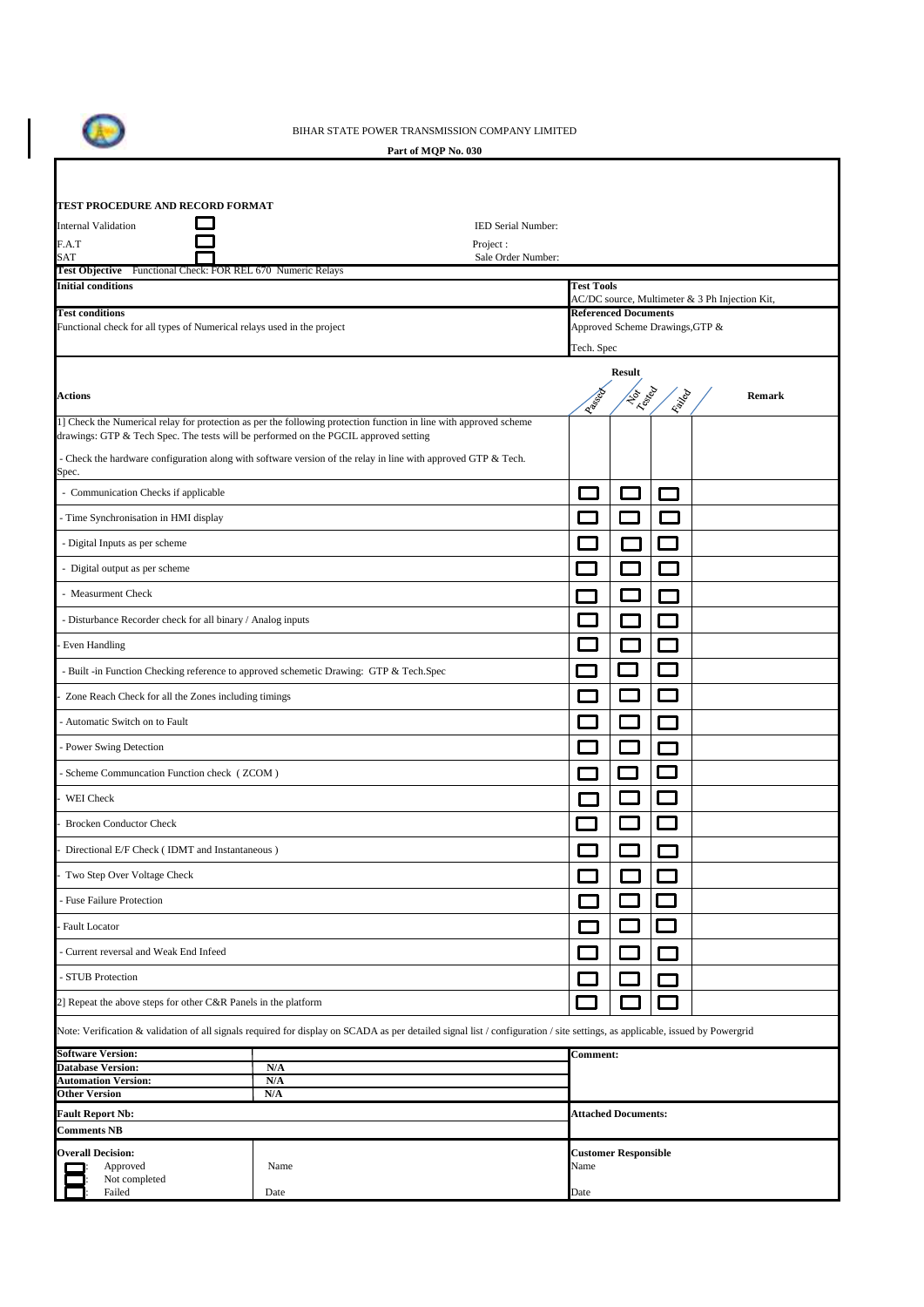$\label{eq:2.1} \frac{1}{\sqrt{2\pi}}\int_{0}^{\infty}\frac{1}{\sqrt{2\pi}}\left(\frac{1}{\sqrt{2\pi}}\right)^{2\alpha} \frac{1}{\sqrt{2\pi}}\int_{0}^{\infty}\frac{1}{\sqrt{2\pi}}\left(\frac{1}{\sqrt{2\pi}}\right)^{\alpha} \frac{1}{\sqrt{2\pi}}\frac{1}{\sqrt{2\pi}}\int_{0}^{\infty}\frac{1}{\sqrt{2\pi}}\frac{1}{\sqrt{2\pi}}\frac{1}{\sqrt{2\pi}}\frac{1}{\sqrt{2\pi}}\frac{1}{\sqrt{2\pi}}\frac{1}{\sqrt{2\$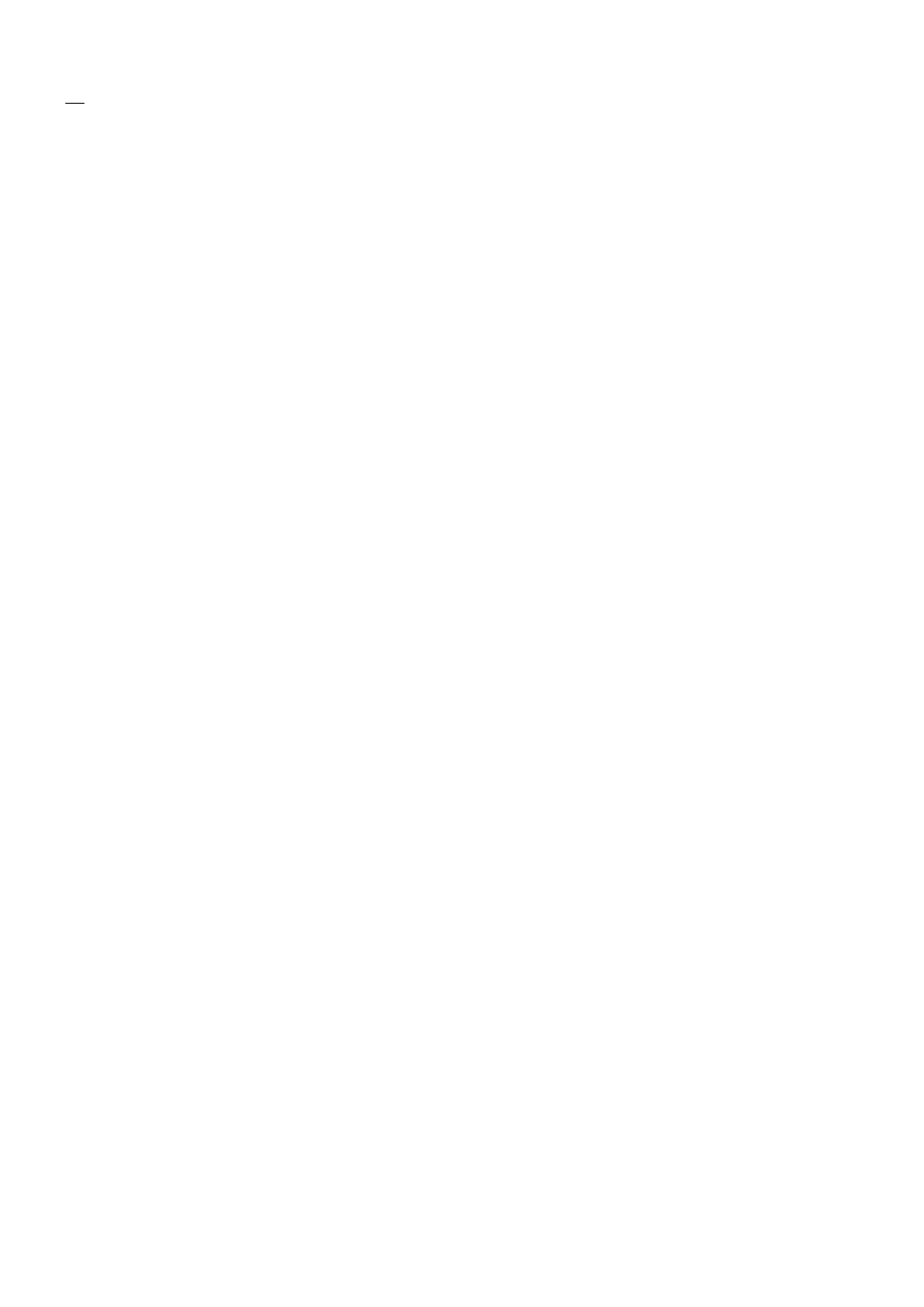

**Part of MQP No. 030**

| <b>ROUTINE TEST REPORT: REL670</b> |  |  |  |  |
|------------------------------------|--|--|--|--|
| <b>ARTICLE NO</b>                  |  |  |  |  |
| SCH. DRG. NO                       |  |  |  |  |
| ISALE ORDER NO.                    |  |  |  |  |
| <b>ORDER NO</b>                    |  |  |  |  |
| ISL. NO                            |  |  |  |  |
| <b>TRANSFORMER MODULE</b>          |  |  |  |  |
| RATING                             |  |  |  |  |
| AUX. VOLTAGE                       |  |  |  |  |
| <b>RATED VOLTAGE</b>               |  |  |  |  |
| <b>SOFTWARE VERSION</b>            |  |  |  |  |
| IED Version (Casing)               |  |  |  |  |

### **1.** VISUAL INSPECTION **X**

- 
- **2.** DC POWER CONSUMPTION

(110V DC: < 318 mA (for basic) + 9.09mA for each I/O card) (220V DC: < 160 mA (for basic) + 4.55mA for each I/O card) (50 V DC: < 255 mA (for basic) + 18.18mA for each I/O card)

### **3. REACH MEASUREMENTS:**

Relay Settings:

| X1     | <b>RFFWPP</b>     | <b>RFRVPP</b> | RLDFW/RV      |  |
|--------|-------------------|---------------|---------------|--|
| X0     | <b>RFFWPE</b>     | <b>RFRVPE</b> | ArgLd         |  |
| X1FwPP | R <sub>1</sub> PP | <b>RFFwPE</b> | <b>RFFwPP</b> |  |
| X1FwPP | R <sub>1</sub> PP | <b>RFFwPE</b> | <b>RFFwPP</b> |  |
| X1FwPP | R <sub>1</sub> PP | <b>RFFwPE</b> | <b>RFFwPP</b> |  |

| <b>XOPE</b> | <b>ROPE</b> | ۲1 |  |
|-------------|-------------|----|--|
| <b>XOPE</b> | <b>ROPE</b> | t2 |  |
| XOPE        | <b>ROPE</b> | t3 |  |

### **Phase to Neutral Measurement:**

|                   | z            | z               |           |    |           |
|-------------------|--------------|-----------------|-----------|----|-----------|
| <b>ZONES</b>      | <b>ANGLE</b> | <b>EXPECTED</b> | <b>RN</b> | SN | <b>TN</b> |
|                   | 0            |                 |           |    |           |
| ZONE1             | 80           |                 |           |    |           |
|                   | 90           |                 |           |    |           |
|                   | 0            |                 |           |    |           |
| ZONE <sub>2</sub> | 80           |                 |           |    |           |
|                   | 90           |                 |           |    |           |
|                   | 0            |                 |           |    |           |
| ZONE3             | 80           |                 |           |    |           |
|                   | 90           |                 |           |    |           |
|                   | 0            |                 |           |    |           |
| ZONE4             | 80           |                 |           |    |           |
|                   | 90           |                 |           |    |           |
|                   | $\bf{0}$     |                 |           |    |           |
| ZONE5             | 80           |                 |           |    |           |
|                   | 90           |                 |           |    |           |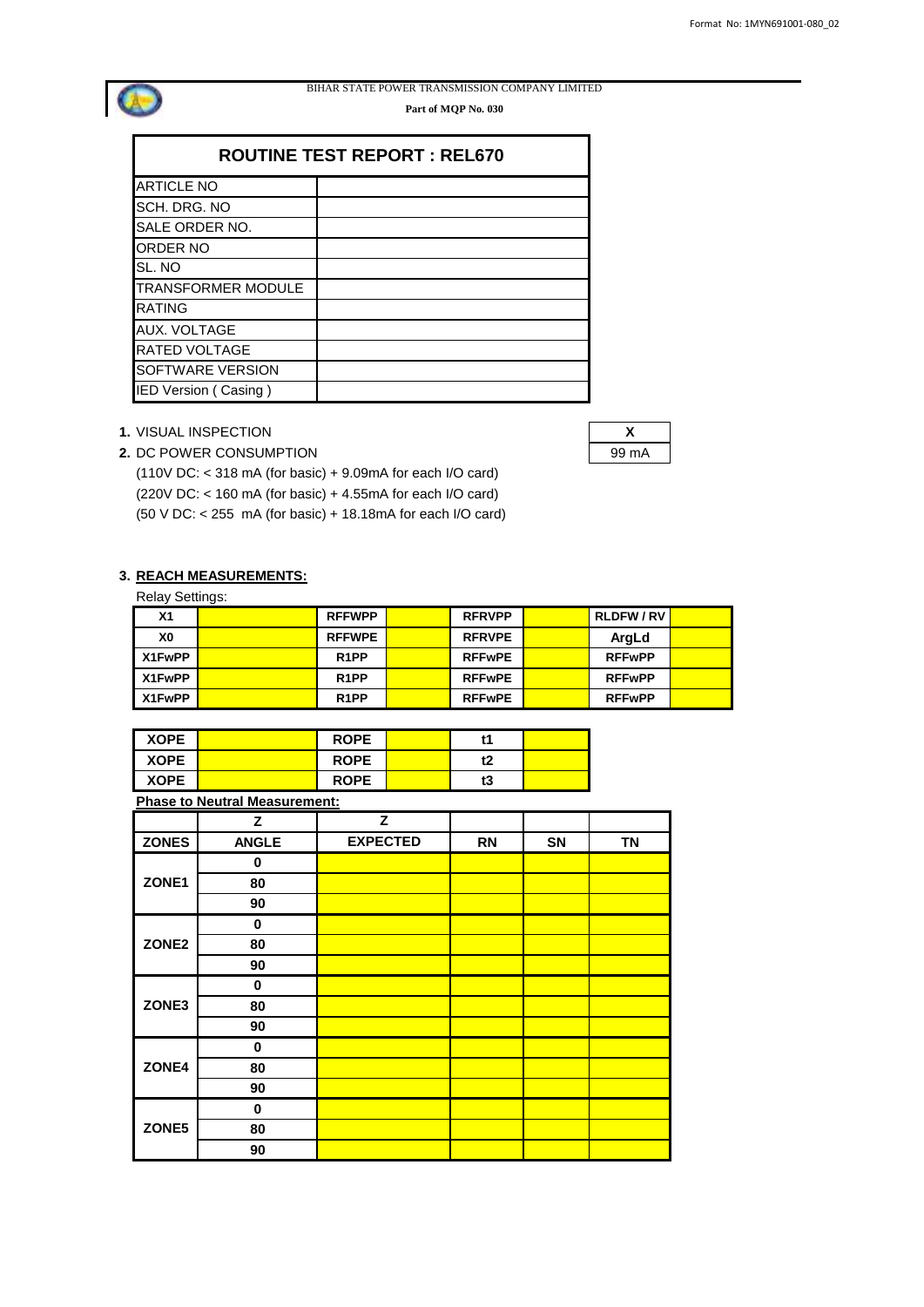Serial No:

**0**

| <b>Phase to Phase Measurement:</b> |                |                 |           |           |           |            |  |
|------------------------------------|----------------|-----------------|-----------|-----------|-----------|------------|--|
|                                    | z              | z               |           |           |           |            |  |
| <b>ZONES</b>                       | <b>ANGLE</b>   | <b>EXPECTED</b> | <b>RS</b> | <b>ST</b> | <b>TR</b> | <b>RST</b> |  |
|                                    | 0              |                 |           |           |           |            |  |
| ZONE1                              | 80             |                 |           |           |           |            |  |
|                                    | 90<br>$\bf{0}$ |                 |           |           |           |            |  |
|                                    |                |                 |           |           |           |            |  |
| ZONE <sub>2</sub>                  | 80             |                 |           |           |           |            |  |
|                                    | 90             |                 |           |           |           |            |  |
|                                    | $\mathbf 0$    |                 |           |           |           |            |  |
| ZONE3                              | 80             |                 |           |           |           |            |  |
|                                    | 90             |                 |           |           |           |            |  |
|                                    | 0              |                 |           |           |           |            |  |
| ZONE4                              | 80             |                 |           |           |           |            |  |
|                                    | 90             |                 |           |           |           |            |  |
|                                    | 0              |                 |           |           |           |            |  |
| ZONE5                              | 80             |                 |           |           |           |            |  |
|                                    | 90             |                 |           |           |           |            |  |

### **4. TIMING CHECK:**

| <b>Type of</b><br><b>Fault</b> | <b>Expected</b> | <b>Meas</b><br>(ms) |
|--------------------------------|-----------------|---------------------|
| <b>RN</b>                      | $\leq 34$ ms    |                     |
| <b>SN</b>                      | $\leq$ 34 ms    |                     |
| ΤN                             | $\leq$ 34 ms    |                     |
| <b>RS</b>                      | $\leq$ 34 ms    |                     |
| ST                             | $\leq$ 34 ms    |                     |
| ΤR                             | $\leq$ 34 ms    |                     |
| <b>RST</b>                     | $\leq$ 34 ms    |                     |

**5. DISTANCE TO FAULT LOCATOR:**

### **Relay Settings:**

| X <sub>1</sub> L | R <sub>1</sub> L | <b>XOL</b>       | <b>ROL</b>       |  |
|------------------|------------------|------------------|------------------|--|
| X1A              | R <sub>1</sub> A | X <sub>1</sub> B | R <sub>1</sub> B |  |
| XM               | RM               |                  |                  |  |

| For 1 Ph Faults : $7 =$     |  |  |
|-----------------------------|--|--|
| For 2 Ph & 3Ph Faults $7 =$ |  |  |
| Expected:                   |  |  |

| Type of      | <b>Measured</b> |
|--------------|-----------------|
| <b>Fault</b> | Value           |
| <b>RN</b>    |                 |
| <b>SN</b>    |                 |
| ΤN           |                 |
| <b>RS</b>    |                 |
| <b>ST</b>    |                 |
| TR           |                 |
| <b>RST</b>   |                 |

**6. POWER SWING BLOCK:**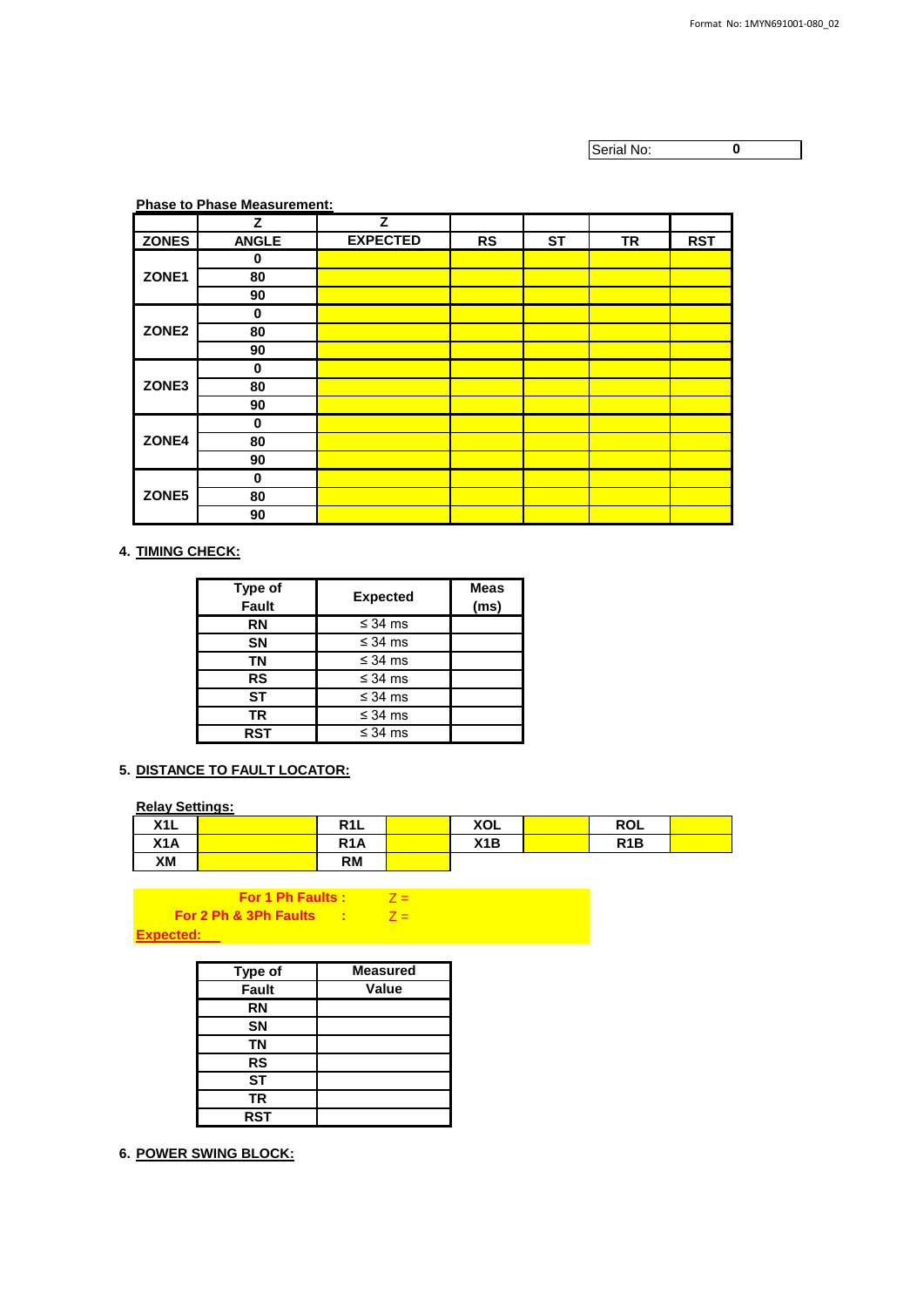### Outside boundary set 1.25 times of R and X reach

|      | <b>Set</b> | <b>Expected</b> | Optd |
|------|------------|-----------------|------|
| Rpsb |            |                 |      |
| Xpsb |            |                 |      |

|                                                   | Serial No: | 0 |
|---------------------------------------------------|------------|---|
|                                                   |            |   |
| 7. Automatic SOTF                                 |            |   |
| 8. Instantaneous Over Current                     |            |   |
| 9. Time delayed Over Current                      |            |   |
| 10. Instantaneous Earth Fault                     |            |   |
| 11. Time delayed Earth Fault                      |            |   |
| 12. Breaker Failure Protection                    |            |   |
| 13. Stub Protection                               |            |   |
| 14. Pole Discordance                              |            |   |
| 15. Broken Conductor                              |            |   |
| 16. Time delayed Under Voltage                    |            |   |
| 17. Time delayed Over voltage                     |            |   |
| 18. Loss of Voltage                               |            |   |
| 19. Under Frequency                               |            |   |
| 20. Rate of Change of Frequency                   |            |   |
| 21. Current Circuit Supervision                   |            |   |
| 22. Fuse Failure Supervision                      |            |   |
| 23. Synchro Check                                 |            |   |
| 24. AutoReclosure                                 |            |   |
| 25. Scheme Communication                          |            |   |
| 26. Current Reversal and Weak End Infeed          |            |   |
| 27. Directional Check                             |            |   |
| 28. Timers                                        |            |   |
| 29. I/O Card 1 Check (BIM)                        |            |   |
| 30. I/O Card 2 Check (BOM)                        |            |   |
| 31. I/O Card 3 Check (BOM)                        |            |   |
| 32. I/O Card 4 Check (BIM)                        |            |   |
| 33. I/O Card 5 Check                              |            |   |
| 34. Disturbance Recorder                          |            |   |
| 35. Event Recorder                                |            |   |
| 36. Rear Communication (IEC 61850)                |            |   |
| 37. IRIG -B Time Synchronisation Modue (SLOT 302) |            |   |
| 38 LDCM @ Slot 312                                |            |   |

**X - Indicates Checked and found Satisfactory**

**Note: Verification & validation of all signals required for display on SCADA as per detailed signal list / configuration / site settings, as applicable, issued by BSPTCL**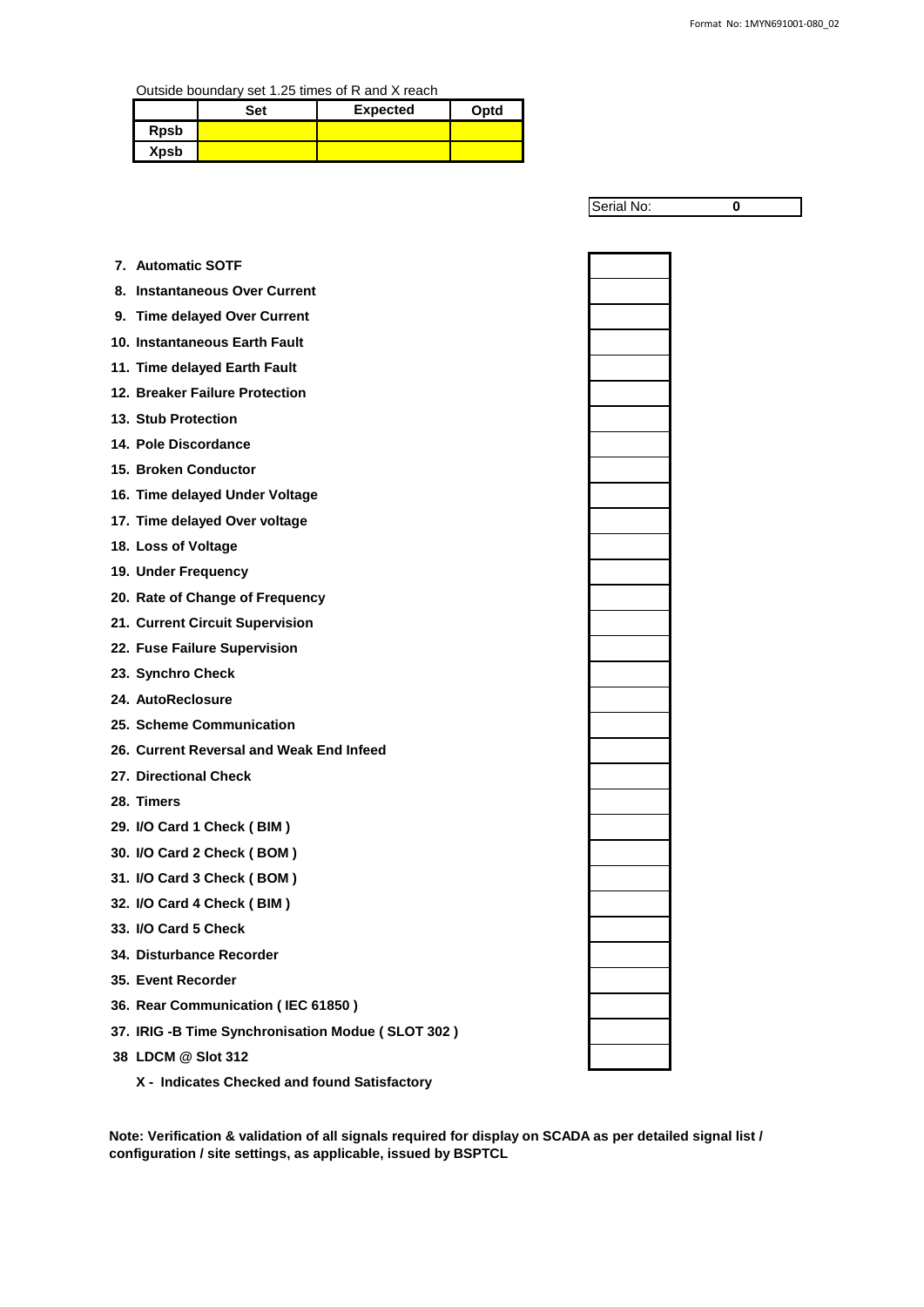**1.Tested By 2. Internal Test 3.3rd Party ( If applicable ) 4.FAT**

**Date:**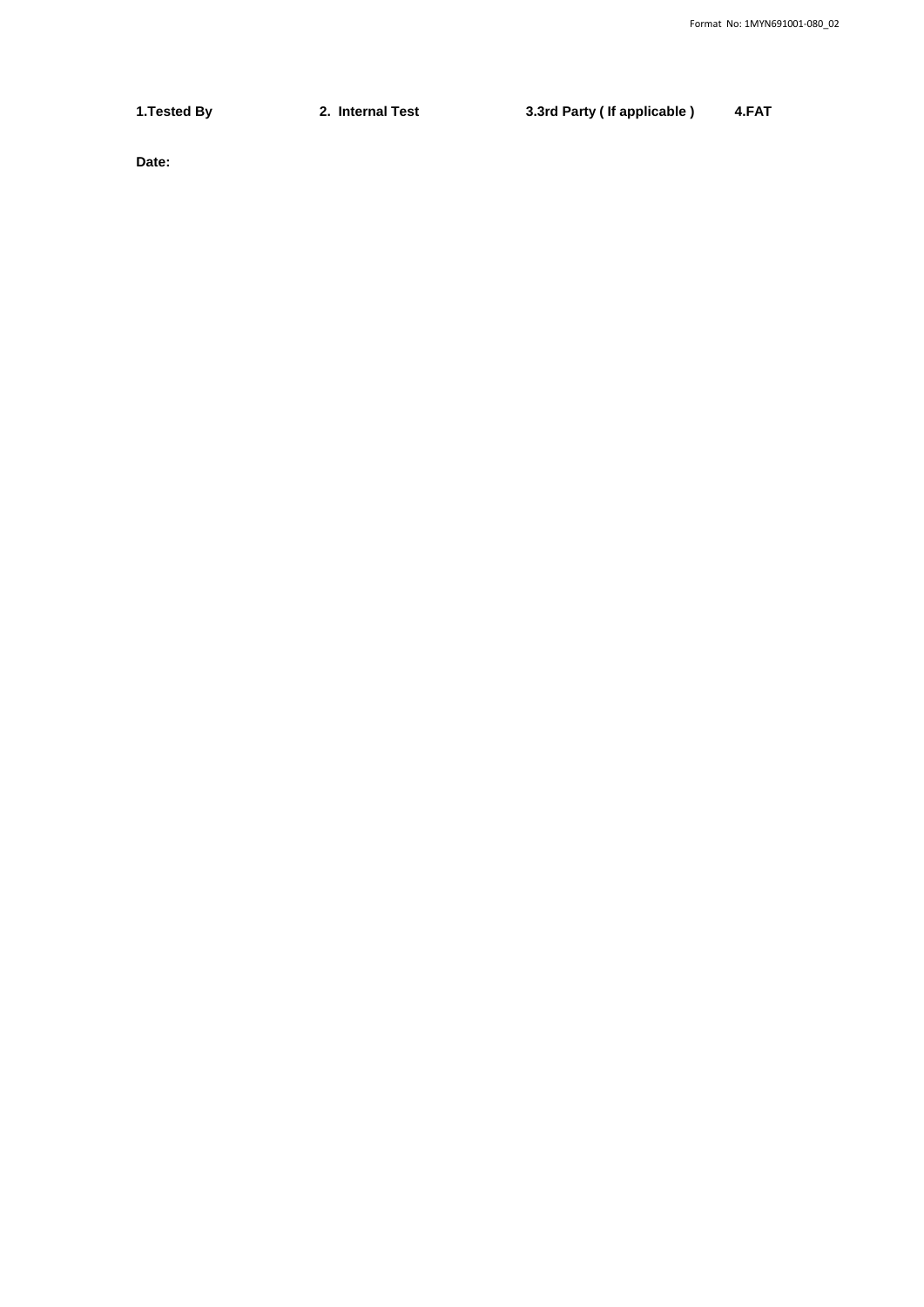|                                    | BIHAR STATE POWER TRANSMISSION COMPANY LIMITED<br>Part of MQP No. 030 |  |  |  |  |
|------------------------------------|-----------------------------------------------------------------------|--|--|--|--|
| <b>ROUTINE TEST REPORT: REL670</b> |                                                                       |  |  |  |  |
| <b>ARTICLE NO</b>                  |                                                                       |  |  |  |  |
| SCH. DRG. NO                       |                                                                       |  |  |  |  |
| SALE ORDER NO.                     |                                                                       |  |  |  |  |
| ORDER NO                           |                                                                       |  |  |  |  |
| SL. NO                             |                                                                       |  |  |  |  |
| <b>TRANSFORMER MODULE</b>          |                                                                       |  |  |  |  |
| RATING                             |                                                                       |  |  |  |  |
| AUX. VOLTAGE                       |                                                                       |  |  |  |  |
| RATED VOLTAGE                      |                                                                       |  |  |  |  |
| SOFTWARE VERSION                   |                                                                       |  |  |  |  |
| IED Version (Casing)               |                                                                       |  |  |  |  |

 $\bigcirc$ 

**1.** VISUAL INSPECTION<br> **2.** DC POWER CONSUMPTION **2. DC POWER CONSUMPTION** (110V DC: < 318 mA (for basic) + 9.09mA for each I/O card) (220V DC: < 160 mA (for basic) + 4.55mA for each I/O card) (50 V DC: < 255 mA (for basic) + 18.18mA for each I/O card)

### **3. REACH MEASUREMENTS:**

Relay Settings:

| ZMH <sub>1</sub> | 70 <sub>0</sub> | ۹N |  |
|------------------|-----------------|----|--|
| ZMH <sub>2</sub> |                 | ٦N |  |
| ZMH <sub>3</sub> |                 | ٢N |  |

| ZMH <sub>1</sub> |  | u |  |
|------------------|--|---|--|
| ZMH <sub>2</sub> |  |   |  |
| ZMH <sub>3</sub> |  |   |  |

### **Phase to Neutral Measurement:**

|              | z            |                 |    |           |    |
|--------------|--------------|-----------------|----|-----------|----|
| <b>ZONES</b> | <b>ANGLE</b> | <b>EXPECTED</b> | RN | <b>SN</b> | ΤN |
|              | 0            |                 |    |           |    |
| ZONE1        | 85           |                 |    |           |    |
|              | 90           |                 |    |           |    |
|              | 0            |                 |    |           |    |
| ZONE3        | 85           |                 |    |           |    |
|              | 90           |                 |    |           |    |
|              | 0            |                 |    |           |    |
| ZONE4        | 85           |                 |    |           |    |
|              | 90           |                 |    |           |    |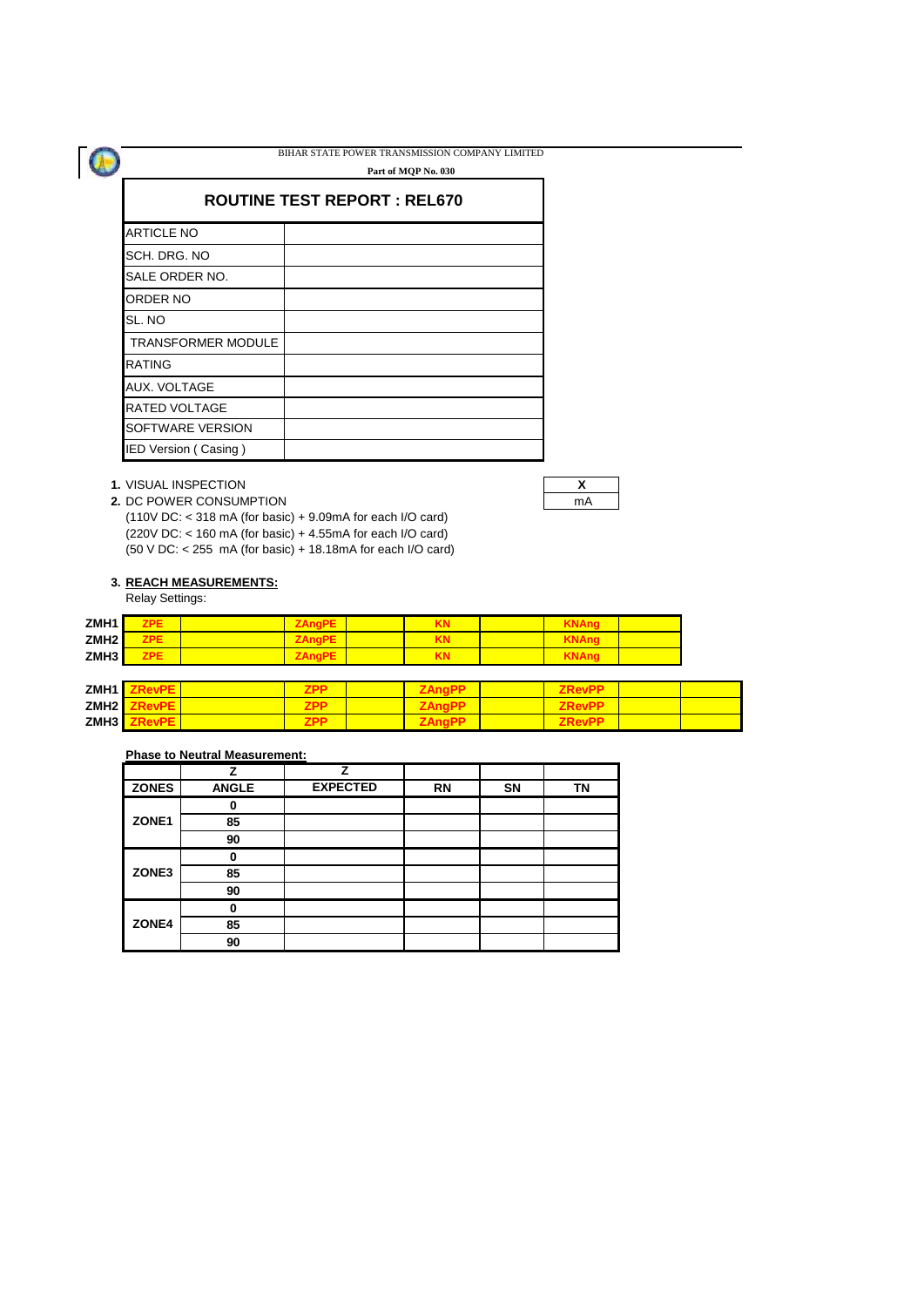### **Serial No: 0**

#### **Phase to Phase Measurement:**

|              | z            | z               |           |           |    |                          |
|--------------|--------------|-----------------|-----------|-----------|----|--------------------------|
| <b>ZONES</b> | <b>ANGLE</b> | <b>EXPECTED</b> | <b>RS</b> | <b>ST</b> | TR | <b>RST</b>               |
|              | 0            |                 |           |           |    |                          |
| ZONE1        | 85           |                 |           |           |    |                          |
|              | 90           |                 |           |           |    |                          |
|              | 0            |                 |           |           |    |                          |
| ZONE3        | 85           |                 |           |           |    |                          |
|              | 90           |                 |           |           |    |                          |
|              | $\mathbf 0$  |                 |           |           |    | ٠                        |
| ZONE4        | 85           |                 |           |           |    | $\overline{\phantom{a}}$ |
|              | 90           |                 |           |           |    | ٠                        |

### **4. TIMING CHECK:**

| Type of |                 | <b>Meas</b> |
|---------|-----------------|-------------|
| Fault   | <b>Expected</b> | (ms)        |
| RN      | $\leq$ 34 ms    |             |
| SN      | $\leq$ 34 ms    |             |
| ΤN      | $\leq$ 34 ms    |             |
| RS      | $\leq$ 34 ms    |             |
| ST      | $\leq$ 34 ms    |             |
| TR      | $\leq$ 34 ms    |             |
| RST     | $\leq$ 34 ms    |             |

### **5. DISTANCE TO FAULT LOCATOR:**

**Relay Settings:**

| <b>NEW YOR</b> |     | <b>XOL</b> |     |  |
|----------------|-----|------------|-----|--|
| <u>l X1A l</u> | R1A | X1B        | R1B |  |
| <b>NX</b>      |     |            |     |  |

 $Z =$  $Z =$ **Expected: For 1 Ph** : **For 2 Ph & 3Ph Faults :**

| Type of<br>Fault | <b>Measured</b><br>Value |
|------------------|--------------------------|
| <b>RN</b>        |                          |
| SN               |                          |
| ΤN               |                          |
| <b>RS</b>        |                          |
| <b>ST</b>        |                          |
| TR               |                          |
| <b>RST</b>       |                          |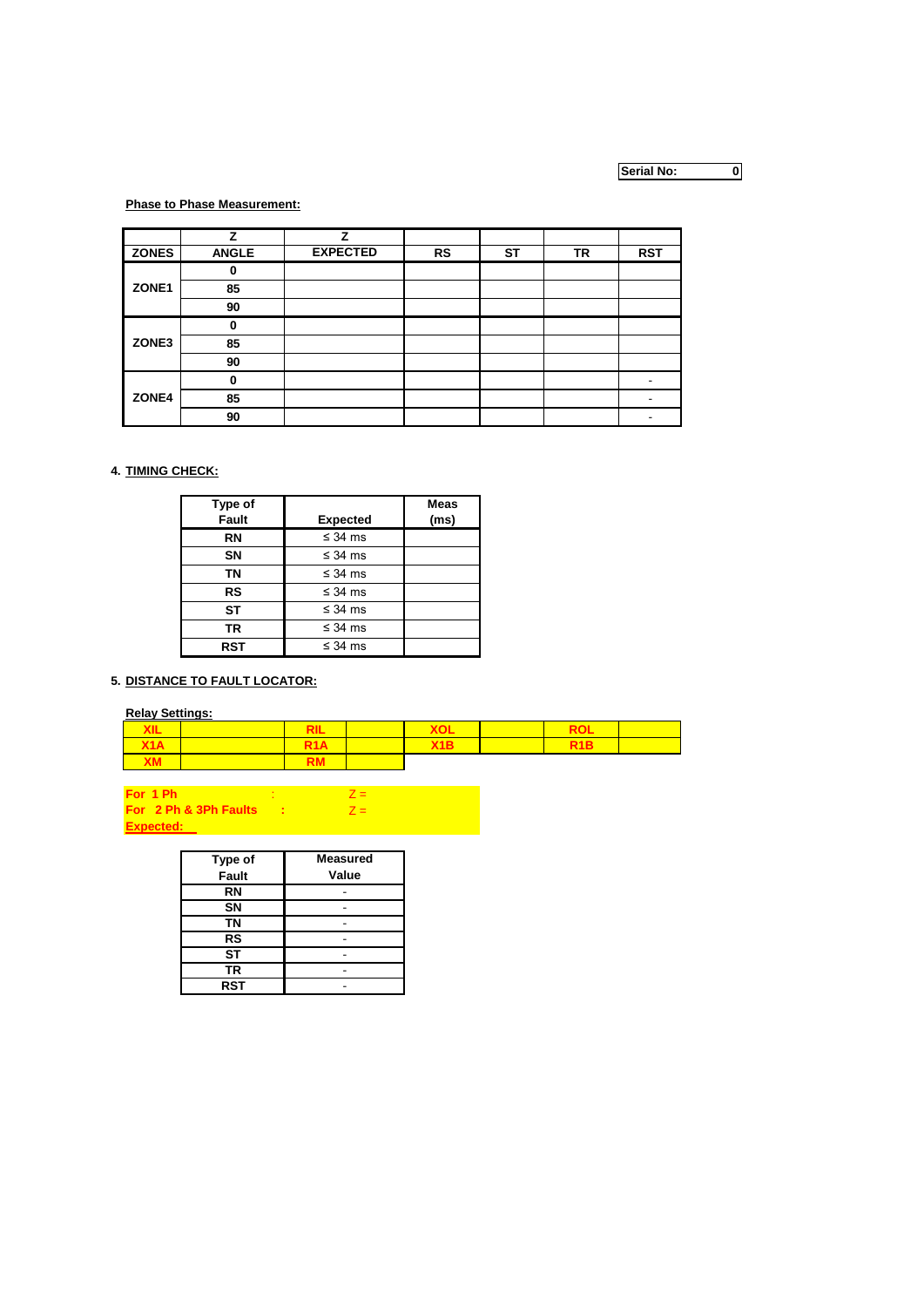**Serial No 0**

|                            | Set                                   | <b>Expected</b> | Optd |  |
|----------------------------|---------------------------------------|-----------------|------|--|
| <b>Rpsb</b>                |                                       |                 |      |  |
| Xpsb                       |                                       |                 |      |  |
|                            | 7. Additional Functions               |                 |      |  |
| 1. Automatic SOTF          |                                       |                 |      |  |
|                            | 2. Instantaneous Over Current         |                 |      |  |
|                            | 3. Time delayed Over Current          |                 |      |  |
|                            | 4. Instantaneous Earth Fault          |                 |      |  |
|                            | 5. Time delayed Earth Fault           |                 |      |  |
| 6. Thermal over Load       |                                       |                 |      |  |
|                            | 7. Breaker Failure Protection         |                 |      |  |
| 8. Stub Protection         |                                       |                 |      |  |
| 9. Pole Discordance        |                                       |                 |      |  |
| <b>10. Over Excitation</b> |                                       |                 |      |  |
|                            | 11. Time delayed Under Voltage        |                 |      |  |
|                            | 12. Time delayed Over Voltage         |                 |      |  |
|                            | 13. Residual Over Voltage             |                 |      |  |
|                            | 14. Loss of Voltage Check             |                 |      |  |
| 15. Under Frequency        |                                       |                 |      |  |
| 16. Over Frequency         |                                       |                 |      |  |
|                            | 17. Rate of Change of Frequency       |                 |      |  |
|                            | 18. Current Circuit Supervision       |                 |      |  |
|                            | 19. Fuse Failure Supervision          |                 |      |  |
| 20. Synchro Check          |                                       |                 |      |  |
| 21. Auto Reclosure         |                                       |                 |      |  |
| 22. Timers                 |                                       |                 |      |  |
| 23. I/O Card 1 Check       |                                       |                 |      |  |
| 24. I/O Card 2 Check       |                                       |                 |      |  |
| 25. I/O Card 3 Check       |                                       |                 |      |  |
| 26. I/O Card 4 Check       |                                       |                 |      |  |
| 27. I/O Card 5 Check       |                                       |                 |      |  |
|                            | 28. Disturbance Recorder              |                 |      |  |
| 29. Event Recorder         |                                       |                 |      |  |
|                            | 30. Communication Check - (IEC 61850) |                 |      |  |
| 31. IRIG TIME SYNC         |                                       |                 |      |  |

**Note: Verification & validation of all signals required for display on SCADA as per detailed signal list / configuration / site settings, as applicable, issued by BSPTCL**

**X - Indicates Checked and found Satisfactory**

**1.Tested By 2. Internal Test 3.3rd Party ( If applicable ) 4.FAT**

**Date:**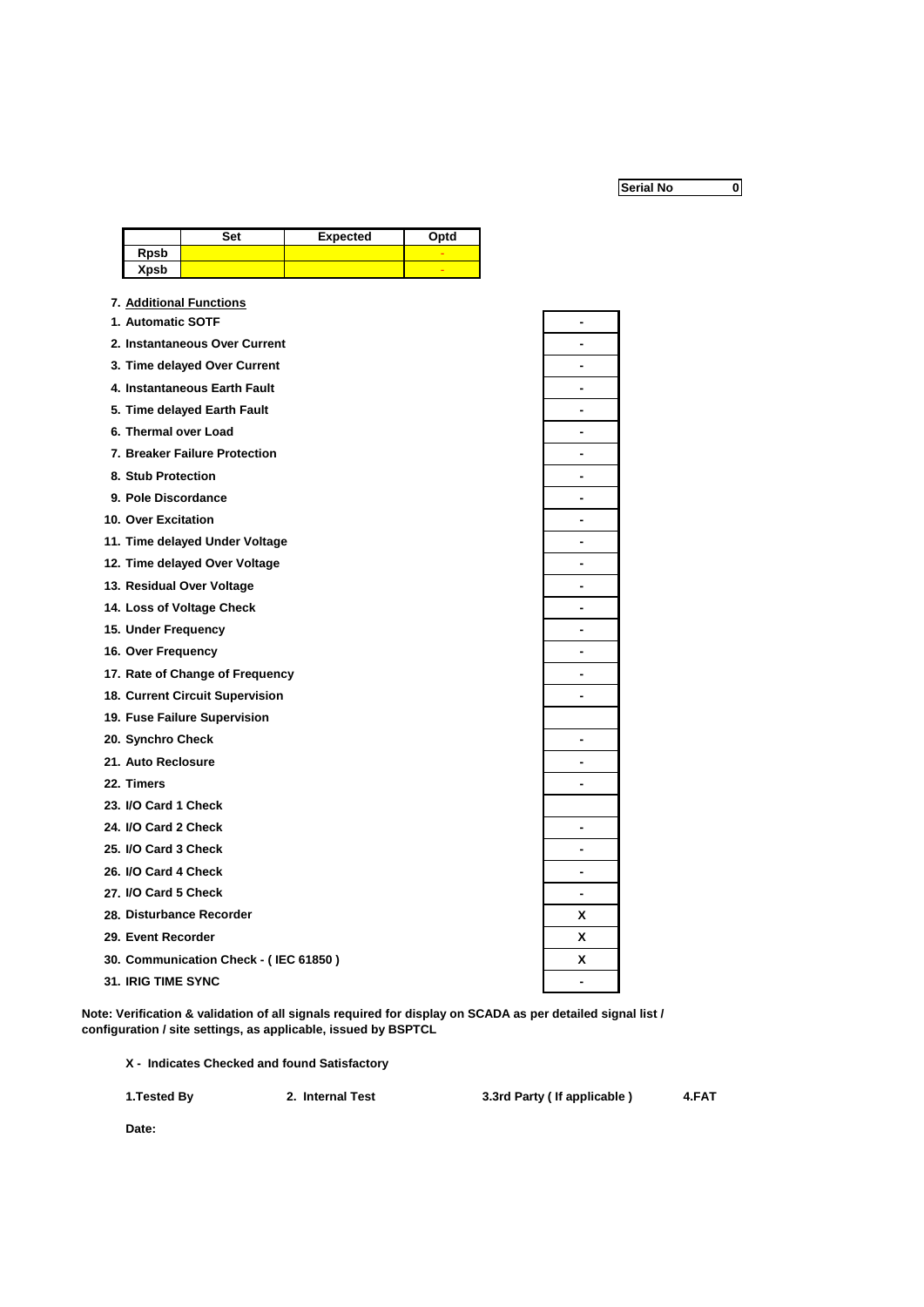|                                                                                |                                                                                       | BIHAR STATE POWER TRANSMISSION COMPANY LIMITED<br>Part of MQP No. 030                                                                                                                                                              |                                          |                                                    |                              |                                           |
|--------------------------------------------------------------------------------|---------------------------------------------------------------------------------------|------------------------------------------------------------------------------------------------------------------------------------------------------------------------------------------------------------------------------------|------------------------------------------|----------------------------------------------------|------------------------------|-------------------------------------------|
|                                                                                |                                                                                       |                                                                                                                                                                                                                                    |                                          |                                                    |                              |                                           |
| TEST PROCEDURE AND RECORD FORMAT<br><b>Internal Validation</b><br>F.A.T<br>SAT |                                                                                       | Project:                                                                                                                                                                                                                           | IED Serial Number:<br>Sale Order Number: |                                                    |                              |                                           |
|                                                                                | Test Objective Functional Check: FOR REB 500 Numeric Relays                           |                                                                                                                                                                                                                                    |                                          |                                                    |                              |                                           |
| <b>Initial conditions</b>                                                      |                                                                                       |                                                                                                                                                                                                                                    | <b>Test Tools</b>                        |                                                    | Kit,                         | AC/DC source, Multimeter & 3 Ph Injection |
| <b>Test conditions</b>                                                         |                                                                                       |                                                                                                                                                                                                                                    |                                          | <b>Referenced Documents</b>                        |                              | Approved Scheme Drawings, GTP & Technical |
|                                                                                | Functional check for all types of Numerical relays used in the project                |                                                                                                                                                                                                                                    |                                          |                                                    | Specifications               |                                           |
| Actions                                                                        |                                                                                       |                                                                                                                                                                                                                                    | Passed                                   | <b>Result</b><br>$\hat{\mathcal{L}}_{\mathcal{P}}$ |                              | <b>Remark</b>                             |
| Spec.                                                                          | drawings: GTP & Tech Spec. The tests will be performed on the PGCIL approved setting  | 1] Check the Numerical relay for protection as per the following protection function in line with approved scheme<br>- Check the hardware configuration along with software version of the relay in line with approved GTP & Tech. |                                          | Tested                                             | $\mathcal{L}^{\mathbb{R}^N}$ |                                           |
| Communication Checks if applicable                                             |                                                                                       |                                                                                                                                                                                                                                    |                                          |                                                    |                              |                                           |
|                                                                                | Time Synchronisation in HMI display (together with the Central Unit)                  |                                                                                                                                                                                                                                    |                                          |                                                    |                              |                                           |
| - Digital Inputs as per scheme                                                 |                                                                                       |                                                                                                                                                                                                                                    |                                          |                                                    |                              |                                           |
| - Digital output as per scheme                                                 |                                                                                       |                                                                                                                                                                                                                                    |                                          |                                                    |                              |                                           |
| - Measurment Check                                                             |                                                                                       |                                                                                                                                                                                                                                    |                                          |                                                    |                              |                                           |
| - Disturbance Recorder check for all binary / Analog inputs                    |                                                                                       |                                                                                                                                                                                                                                    |                                          |                                                    |                              |                                           |
|                                                                                | Built - in Function Checking reference to approved schemetic Drawing: GTP & Tech.Spec |                                                                                                                                                                                                                                    |                                          |                                                    |                              |                                           |
| - Even Handling                                                                |                                                                                       |                                                                                                                                                                                                                                    |                                          |                                                    |                              |                                           |
| Differential Pick up Check                                                     |                                                                                       |                                                                                                                                                                                                                                    |                                          |                                                    |                              |                                           |
| Breaker failure Check                                                          |                                                                                       |                                                                                                                                                                                                                                    |                                          |                                                    |                              |                                           |
| Over current Check                                                             |                                                                                       |                                                                                                                                                                                                                                    |                                          |                                                    |                              |                                           |
| - Open CT Alarm                                                                |                                                                                       |                                                                                                                                                                                                                                    |                                          |                                                    |                              |                                           |
|                                                                                | - Stability and Slope Check (Together With the Central Unit)                          |                                                                                                                                                                                                                                    |                                          |                                                    |                              |                                           |
|                                                                                | 2] Repeat the above steps for other C&R Panels in the platform                        |                                                                                                                                                                                                                                    |                                          |                                                    |                              |                                           |
|                                                                                |                                                                                       | Note: Verification & validation of all signals required for display on SCADA as per detailed signal list / configuration / site settings, as applicable, issued by BSPTCL                                                          |                                          |                                                    |                              |                                           |
| <b>Software Version:</b><br><b>Database Version:</b>                           | N/A                                                                                   |                                                                                                                                                                                                                                    | <b>Comment:</b>                          |                                                    |                              |                                           |
| <b>Automation Version:</b>                                                     | N/A                                                                                   |                                                                                                                                                                                                                                    |                                          |                                                    |                              |                                           |
| <b>Other Version</b>                                                           | N/A                                                                                   |                                                                                                                                                                                                                                    |                                          |                                                    |                              |                                           |
| <b>Fault Report Nb:</b><br><b>Comments NB</b>                                  |                                                                                       |                                                                                                                                                                                                                                    |                                          | <b>Attached Documents:</b>                         |                              |                                           |
| <b>Overall Decision:</b><br>Approved                                           | ABB Ltd.<br>Name                                                                      |                                                                                                                                                                                                                                    | Name                                     | <b>Customer Responsible</b>                        |                              |                                           |
| Not completed<br>Failed                                                        | Date                                                                                  |                                                                                                                                                                                                                                    | Date                                     | DOC NO: FAT-007                                    |                              |                                           |
|                                                                                |                                                                                       |                                                                                                                                                                                                                                    |                                          |                                                    |                              |                                           |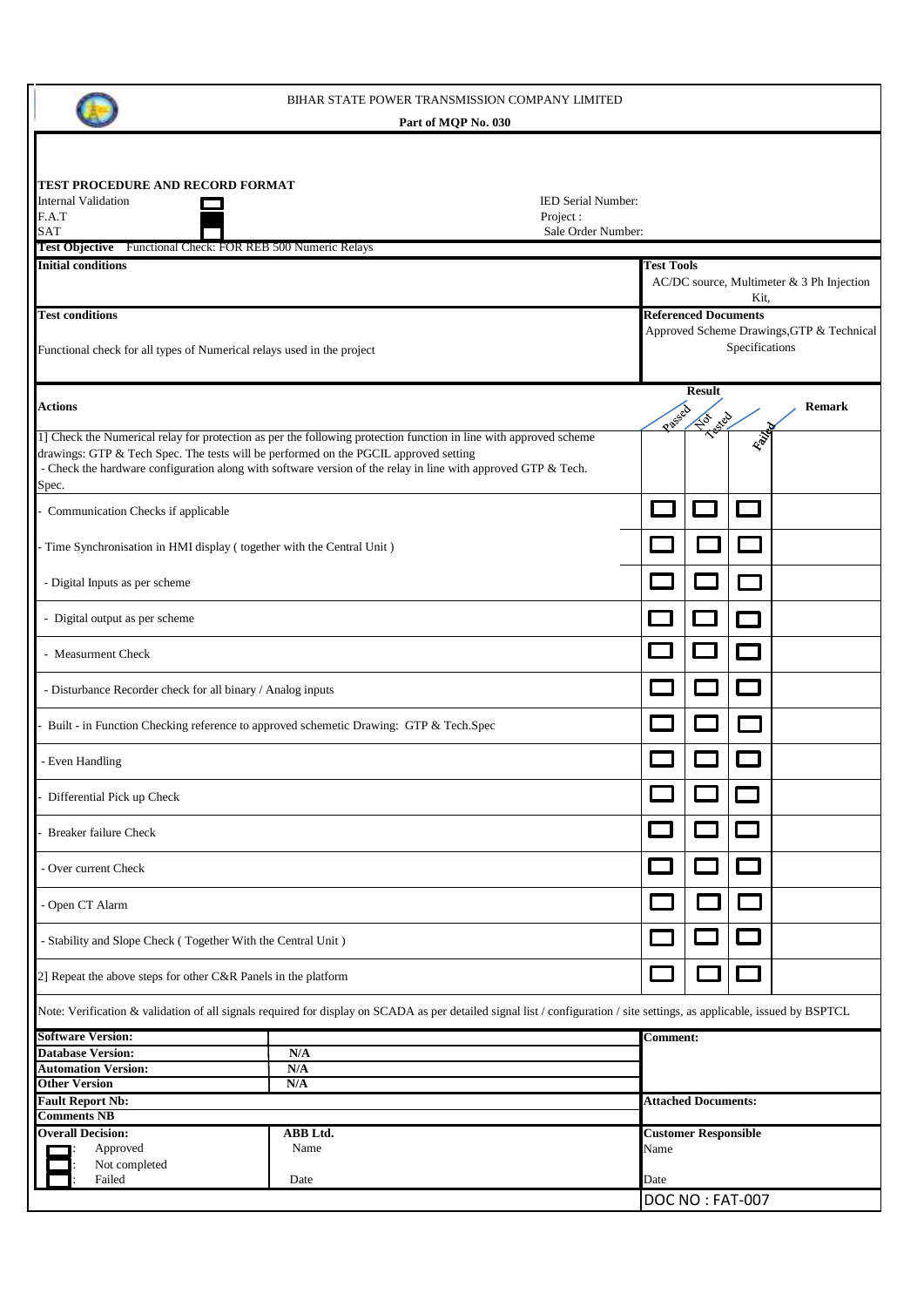|                                                                                               | BIHAR STATE POWER TRANSMISSION COMPANY LIMITED<br>Part of MQP No. 030                                                                                                                                                              |                   |                                          |        |                                                |
|-----------------------------------------------------------------------------------------------|------------------------------------------------------------------------------------------------------------------------------------------------------------------------------------------------------------------------------------|-------------------|------------------------------------------|--------|------------------------------------------------|
| TEST PROCEDURE AND RECORD FORMAT<br><b>Internal Validation</b><br>F.A.T<br><b>SAT</b>         | IED Serial Number:<br>Project:<br>Sale Order Number:                                                                                                                                                                               |                   |                                          |        |                                                |
| Test Objective Functional Check: FOR NON ABB Make Numeric Relays<br><b>Initial conditions</b> |                                                                                                                                                                                                                                    | <b>Test Tools</b> |                                          |        |                                                |
| <b>Test conditions</b>                                                                        |                                                                                                                                                                                                                                    |                   | <b>Referenced Documents</b>              |        | AC/DC source, Multimeter & 3 Ph Injection Kit, |
| Functional check for all types of Numerical relays used in the project                        |                                                                                                                                                                                                                                    | Tech. Spec        | Approved Scheme Drawings, GTP &          |        |                                                |
| <b>Actions</b>                                                                                |                                                                                                                                                                                                                                    | Passa             | <b>Result</b><br>$\Rightarrow$<br>Fested | Faired | <b>Remark</b>                                  |
| drawings: GTP & Tech Spec. The tests will be performed on the PGCIL approved setting<br>Spec. | 1] Check the Numerical relay for protection as per the following protection function in line with approved scheme<br>- Check the hardware configuration along with software version of the relay in line with approved GTP & Tech. |                   |                                          |        |                                                |
| - Communication Checks if applicable                                                          |                                                                                                                                                                                                                                    |                   |                                          |        |                                                |
| - Time Synchronisation in HMI display                                                         |                                                                                                                                                                                                                                    |                   |                                          |        |                                                |
| - Digital Inputs as per scheme                                                                |                                                                                                                                                                                                                                    |                   |                                          |        |                                                |
| - Digital output as per scheme                                                                |                                                                                                                                                                                                                                    |                   |                                          |        |                                                |
| - Measurment Check                                                                            |                                                                                                                                                                                                                                    |                   |                                          |        |                                                |
| - Disturbance Recorder check for all binary / Analog inputs                                   |                                                                                                                                                                                                                                    |                   |                                          |        |                                                |
|                                                                                               | - Built -in Function Checking reference to approved schemetic Drawing: GTP & Tech.Spec                                                                                                                                             |                   |                                          |        |                                                |
| Zone Reach Check for all the Zones including timings                                          |                                                                                                                                                                                                                                    |                   |                                          | $\sim$ |                                                |
| Automatic Switch on to Fault                                                                  |                                                                                                                                                                                                                                    |                   |                                          |        |                                                |
| Power Swing Detection                                                                         |                                                                                                                                                                                                                                    |                   |                                          |        |                                                |
| Scheme Communcation Function check (ZCOM)                                                     |                                                                                                                                                                                                                                    |                   |                                          |        |                                                |
| WEI Check                                                                                     |                                                                                                                                                                                                                                    |                   |                                          |        |                                                |
| <b>Brocken Conductor Check</b>                                                                |                                                                                                                                                                                                                                    |                   |                                          |        |                                                |
| Directional E/F Check (IDMT and Instantaneous)                                                |                                                                                                                                                                                                                                    |                   |                                          | $\sim$ |                                                |
| Two Step Over Voltage Check                                                                   |                                                                                                                                                                                                                                    |                   |                                          |        |                                                |
| Fuse Failure Protection                                                                       |                                                                                                                                                                                                                                    |                   |                                          |        |                                                |
| <b>Fault Locator</b>                                                                          |                                                                                                                                                                                                                                    |                   |                                          |        |                                                |
| - STUB Protection                                                                             |                                                                                                                                                                                                                                    |                   |                                          |        |                                                |
| 2] Repeat the above steps for other C&R Panels in the platform                                |                                                                                                                                                                                                                                    |                   |                                          |        |                                                |
| <b>Software Version:</b>                                                                      |                                                                                                                                                                                                                                    | <b>Comment:</b>   |                                          |        |                                                |
| <b>Database Version:</b>                                                                      | N/A                                                                                                                                                                                                                                |                   |                                          |        |                                                |
| <b>Automation Version:</b><br><b>Other Version</b>                                            | N/A<br>N/A                                                                                                                                                                                                                         |                   |                                          |        |                                                |
| <b>Fault Report Nb:</b>                                                                       |                                                                                                                                                                                                                                    |                   | <b>Attached Documents:</b>               |        |                                                |
| <b>Comments NB</b>                                                                            |                                                                                                                                                                                                                                    |                   |                                          |        |                                                |
| <b>Overall Decision:</b>                                                                      |                                                                                                                                                                                                                                    |                   | <b>Customer Responsible</b>              |        |                                                |
| Approved<br>Not completed                                                                     | Name                                                                                                                                                                                                                               | Name              |                                          |        |                                                |
| Failed                                                                                        | Date                                                                                                                                                                                                                               | Date              |                                          |        |                                                |
|                                                                                               |                                                                                                                                                                                                                                    |                   | DOC NO: FAT-008                          |        |                                                |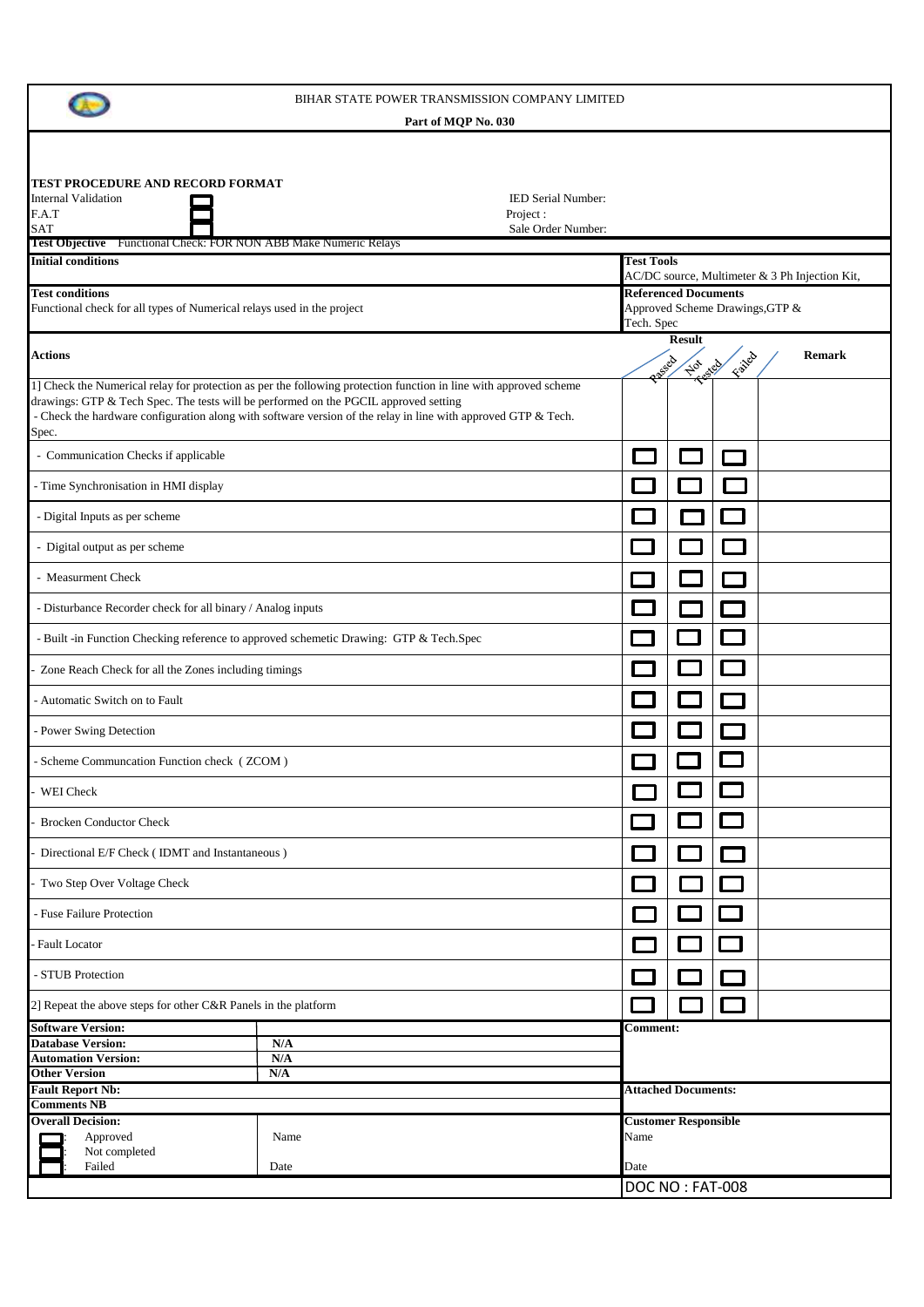

 $\blacksquare$ 

### BIHAR STATE POWER TRANSMISSION COMPANY LIMITED

**Part of MQP No. 030**

| TEST PROCEDURE AND RECORD FORMAT<br><b>Internal Validation</b>                       |                                                                                                                                                                                                             |                    |                                              |        |                                                |
|--------------------------------------------------------------------------------------|-------------------------------------------------------------------------------------------------------------------------------------------------------------------------------------------------------------|--------------------|----------------------------------------------|--------|------------------------------------------------|
| F.A.T                                                                                | IED Serial Number:<br>Project :                                                                                                                                                                             |                    |                                              |        |                                                |
| <b>SAT</b><br>Test Objective Functional Check: Combiflex Relays                      |                                                                                                                                                                                                             | Sale Order Number: |                                              |        |                                                |
| <b>Initial conditions</b>                                                            |                                                                                                                                                                                                             | <b>Test Tools</b>  |                                              |        |                                                |
| <b>Test conditions</b>                                                               |                                                                                                                                                                                                             |                    | <b>Referenced Documents</b>                  |        | AC/DC source, Multimeter & 3 Ph Injection Kit, |
| Functional check for all types of Numerical relays used in the project               |                                                                                                                                                                                                             |                    |                                              |        | Approved Scheme Drawings, GTP &                |
|                                                                                      |                                                                                                                                                                                                             | Tech. Spec         | <b>Result</b>                                |        |                                                |
| <b>Actions</b>                                                                       |                                                                                                                                                                                                             |                    |                                              |        | <b>Remark</b>                                  |
|                                                                                      |                                                                                                                                                                                                             | Passa              | $\overrightarrow{\mathcal{R}}_{Q'}$<br>TROAD | Faired |                                                |
|                                                                                      | 1] Check the Non Numeric relay for protection as per the following protection function in line with approved<br>scheme drawings: GTP & Tech Spec. The tests will be performed on the PGCIL approved setting |                    |                                              |        |                                                |
| Tech. Spec.                                                                          | - Check the hardware configuration along with software version of the relay in line with approved GTP &                                                                                                     |                    |                                              |        |                                                |
|                                                                                      | - Built -in Function Checking reference to approved schemetic Drawing: GTP & Tech.Spec                                                                                                                      |                    |                                              |        |                                                |
| - For protections check please refer the following                                   |                                                                                                                                                                                                             |                    |                                              |        |                                                |
| 1. Check of Autoreclosure                                                            |                                                                                                                                                                                                             |                    |                                              |        |                                                |
| - Check of 1ph Dead time Operating time                                              |                                                                                                                                                                                                             |                    |                                              |        |                                                |
| - Check of 3ph Dead Time Operating Time                                              |                                                                                                                                                                                                             |                    |                                              |        |                                                |
| - Check of Reclaim Time                                                              |                                                                                                                                                                                                             |                    |                                              |        |                                                |
| 2. Check of Synchrocheck                                                             |                                                                                                                                                                                                             |                    |                                              |        |                                                |
| Check of Amplitude and Phase angle Difference                                        |                                                                                                                                                                                                             |                    |                                              |        |                                                |
|                                                                                      | Check of Dead Line Chaarging and Bead Bus Charging Voltages for different Setting of Voltage                                                                                                                |                    |                                              |        |                                                |
| 3. Check of Breaker Failure Protection                                               |                                                                                                                                                                                                             |                    |                                              |        |                                                |
| Operation of the Relay for different settings of the current and the timing check    |                                                                                                                                                                                                             |                    |                                              |        |                                                |
| 4. Check of OverExcitation Protection                                                |                                                                                                                                                                                                             |                    |                                              |        |                                                |
| - Check for the Alarm and Trip for different Voltage Settings and the Operating Time |                                                                                                                                                                                                             |                    |                                              |        |                                                |
| 5. Check of Frequency Relays                                                         |                                                                                                                                                                                                             |                    |                                              |        |                                                |
| Check for the operation of the Over and Under Frequency for the set Frequency        |                                                                                                                                                                                                             |                    |                                              |        |                                                |
| <b>6 Check of Over Current and Earth Fault Relays</b>                                |                                                                                                                                                                                                             |                    |                                              |        |                                                |
| check for the operation of the Overcurrent Relay for the Set Current                 |                                                                                                                                                                                                             |                    |                                              |        |                                                |
| - Check for the Operation of the Earth Fault relay for the Set current               |                                                                                                                                                                                                             |                    |                                              |        |                                                |
| - Check for the Highset operation of the set current                                 |                                                                                                                                                                                                             |                    |                                              |        |                                                |
| -2nd and 5th Harmonic blocking and Biasing check (If Applicable)                     |                                                                                                                                                                                                             |                    |                                              |        |                                                |
| 2] Repeat the above steps for other C&R Panels in the platform                       |                                                                                                                                                                                                             |                    |                                              |        |                                                |
| <b>Software Version:</b><br><b>Database Version:</b>                                 | N/A                                                                                                                                                                                                         | <b>Comment:</b>    |                                              |        |                                                |
| <b>Automation Version:</b>                                                           | N/A                                                                                                                                                                                                         |                    |                                              |        |                                                |
| <b>Other Version</b>                                                                 | N/A                                                                                                                                                                                                         |                    |                                              |        |                                                |
| <b>Fault Report Nb:</b>                                                              |                                                                                                                                                                                                             |                    | <b>Attached Documents:</b>                   |        |                                                |
| <b>Comments NB</b><br><b>Overall Decision:</b>                                       | ABB Ltd.                                                                                                                                                                                                    |                    |                                              |        |                                                |
| Approved                                                                             | Name                                                                                                                                                                                                        | Name               | <b>Customer Responsible</b>                  |        |                                                |
| Not completed<br>Failed                                                              | Date                                                                                                                                                                                                        | Date               |                                              |        |                                                |
|                                                                                      |                                                                                                                                                                                                             |                    | DOC NO: FAT-009                              |        |                                                |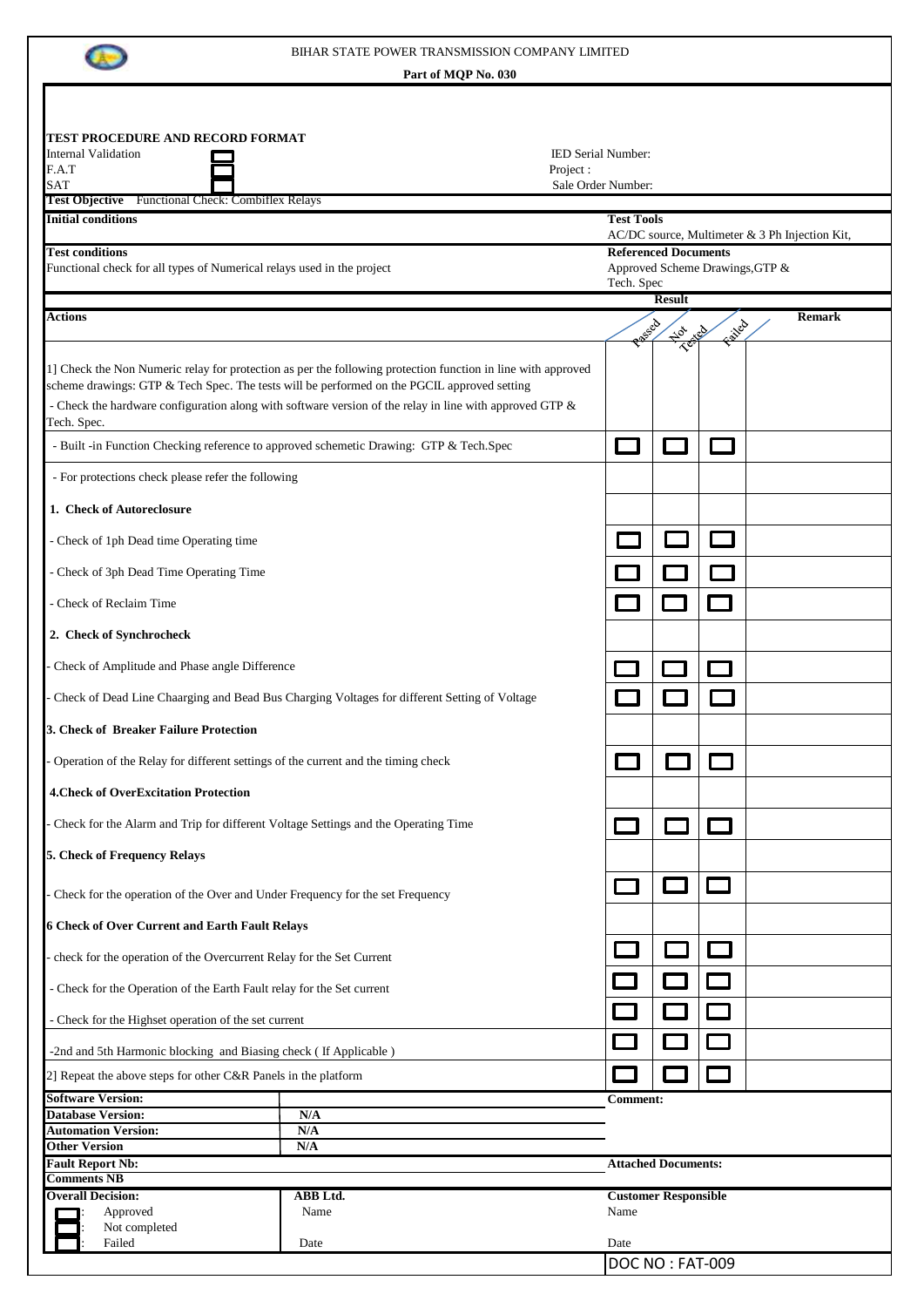|                                                                                                  | BIHAR STATE POWER TRANSMISSION COMPANY LIMITED<br>Part of MQP No. 030                                                           |                   |                                                                                                |    |                                                |  |
|--------------------------------------------------------------------------------------------------|---------------------------------------------------------------------------------------------------------------------------------|-------------------|------------------------------------------------------------------------------------------------|----|------------------------------------------------|--|
|                                                                                                  |                                                                                                                                 |                   |                                                                                                |    |                                                |  |
| TEST PROCEDURE AND RECORD FORMAT<br><b>Internal Validation</b><br>F.A.T<br>SAT                   | IED Serial Number:<br>Project:<br>Sale Order Number:                                                                            |                   |                                                                                                |    |                                                |  |
| Test Objective Functional Check: Numerical Relays                                                |                                                                                                                                 |                   |                                                                                                |    |                                                |  |
| <b>Initial conditions</b>                                                                        |                                                                                                                                 | <b>Test Tools</b> |                                                                                                |    | AC/DC source, Multimeter & 3 Ph Injection Kit, |  |
| <b>Test conditions</b><br>Functional check for all types of Numerical relays used in the project |                                                                                                                                 |                   | <b>Referenced Documents</b><br>Approved Scheme Drawings, GTP &<br>Tech. Spec                   |    |                                                |  |
| Actions                                                                                          |                                                                                                                                 |                   | <b>Result</b><br><b>Remark</b><br>PRESID<br>Fallod<br>$\mathcal{L}_{\mathcal{O}}$<br><b>RY</b> |    |                                                |  |
| & Tech Spec. The tests will be performed on the PGCIL approved setting                           | 1] Check the Combiflex relay for protection as per the following protection function in line with approved scheme drawings: GTP |                   |                                                                                                |    |                                                |  |
| Check the hardware configuration in line with approved GTP & Tech. Spec.                         |                                                                                                                                 |                   |                                                                                                |    |                                                |  |
| - Communication Checks if applicable                                                             |                                                                                                                                 |                   |                                                                                                |    |                                                |  |
| - Time Synchronisation in HMI display                                                            |                                                                                                                                 |                   |                                                                                                |    |                                                |  |
| - Digital Inputs as per scheme                                                                   |                                                                                                                                 |                   |                                                                                                |    |                                                |  |
| - Digital output as per scheme                                                                   |                                                                                                                                 |                   |                                                                                                |    |                                                |  |
| - Measurment Check                                                                               |                                                                                                                                 |                   |                                                                                                |    |                                                |  |
|                                                                                                  | - Built -in Function Checking reference to approved schemetic Drawing: GTP & Tech.Spec                                          |                   |                                                                                                |    |                                                |  |
| - For protections check pleaes refer the following                                               |                                                                                                                                 |                   |                                                                                                |    |                                                |  |
|                                                                                                  | - For Distance Protection of (REL 670) make Please refer Format number DOC NO: FAT -006                                         |                   |                                                                                                | ┌─ |                                                |  |
|                                                                                                  | - For Transformer Protection (RET 670) Please refer Format number DOC NO: FAT -004                                              |                   |                                                                                                |    |                                                |  |
|                                                                                                  | - For Centralised Bus Bar Protection(REB 670) Please refer Format number DOC NO: FAT -003                                       |                   |                                                                                                |    |                                                |  |
|                                                                                                  | - For De - Centralised Bus Bar Protection (REB500) Please refer Format number DOC NO: FAT -007                                  |                   |                                                                                                |    |                                                |  |
|                                                                                                  | - For Distance Protection of Non EM make Please refer Format number DOC NO: FAT -008                                            |                   | $\Box$                                                                                         |    |                                                |  |
| - For Control Please (REC 670 ) refer Format number DOC NO: FAT -005                             |                                                                                                                                 |                   |                                                                                                |    |                                                |  |
| 2] Repeat the above steps for other C&R Panels in the platform                                   |                                                                                                                                 | - 1               |                                                                                                |    |                                                |  |
| <b>Software Version:</b><br><b>Database Version:</b>                                             | N/A                                                                                                                             | <b>Comment:</b>   |                                                                                                |    |                                                |  |
| <b>Automation Version:</b>                                                                       | N/A                                                                                                                             |                   |                                                                                                |    |                                                |  |
| <b>Other Version</b>                                                                             | N/A                                                                                                                             |                   |                                                                                                |    |                                                |  |
| <b>Fault Report Nb:</b><br><b>Comments NB</b>                                                    |                                                                                                                                 |                   | <b>Attached Documents:</b>                                                                     |    |                                                |  |
| <b>Overall Decision:</b><br>Approved<br>Not completed                                            | Name                                                                                                                            | Name              | <b>Customer Responsible</b>                                                                    |    |                                                |  |
| Failed                                                                                           | Date                                                                                                                            | Date              | $DOC NLO$ , $FAT O10$                                                                          |    |                                                |  |

DOC NO : FAT-010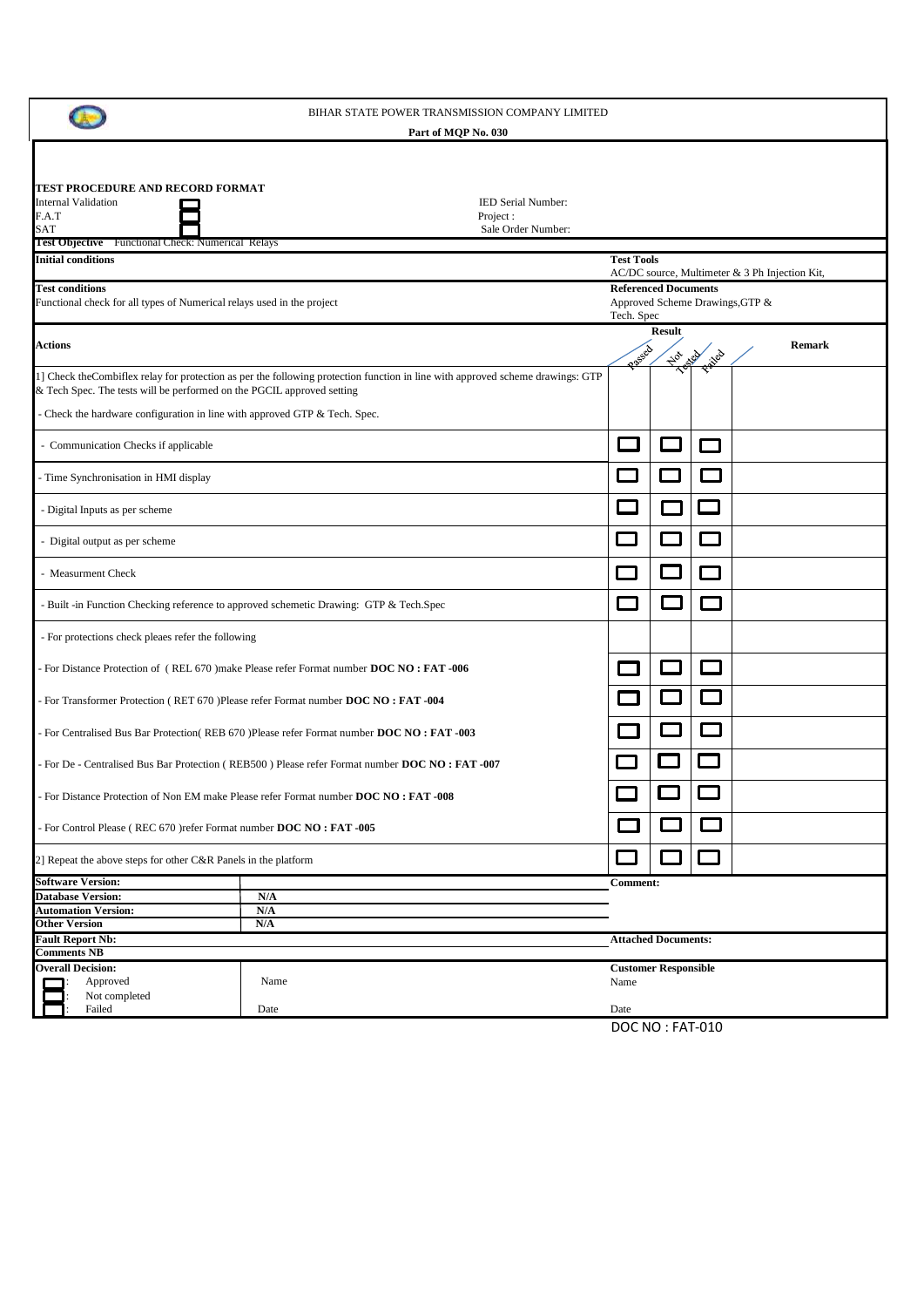| BIHAR STATE POWER TRANSMISSION COMPANY LIMITED<br>Part of MQP No. 030<br><b>Test Procedure for CRP Testing</b> |                                                                                                         |                 |  |  |
|----------------------------------------------------------------------------------------------------------------|---------------------------------------------------------------------------------------------------------|-----------------|--|--|
|                                                                                                                |                                                                                                         |                 |  |  |
| $\mathbf{1}$                                                                                                   | For Hardware component identification/healthiness                                                       | DOC NO: FAT-001 |  |  |
| $\overline{2}$                                                                                                 | Functional Check: Indication , Metering, Auxilary Relays , Anunciaton Circuit<br>and Protection Circuit | DOC NO: FAT-002 |  |  |
| 3                                                                                                              | Functional Check for REB670 Numeric Relays                                                              | DOC NO: FAT-003 |  |  |
| 4                                                                                                              | Functional Check for RET670 Numeric Relays                                                              | DOC NO: FAT-004 |  |  |
| 5                                                                                                              | Functional Check for REC670 Numeric Relays                                                              | DOC NO: FAT-005 |  |  |
| 6                                                                                                              | Functional Check for REL670 Numeric Relays                                                              | DOC NO: FAT-006 |  |  |
| 7                                                                                                              | Functional Check for REB500 Numeric Relays                                                              | DOC NO: FAT-007 |  |  |
| 8                                                                                                              | <b>Functional Check for NON EM Make</b>                                                                 | DOC NO: FAT-008 |  |  |
| 9                                                                                                              | Functional check for Combiflex Relays                                                                   | DOC NO: FAT-009 |  |  |
| 10                                                                                                             | <b>Functional Check for Numerical Relays</b>                                                            | DOC NO: FAT-010 |  |  |